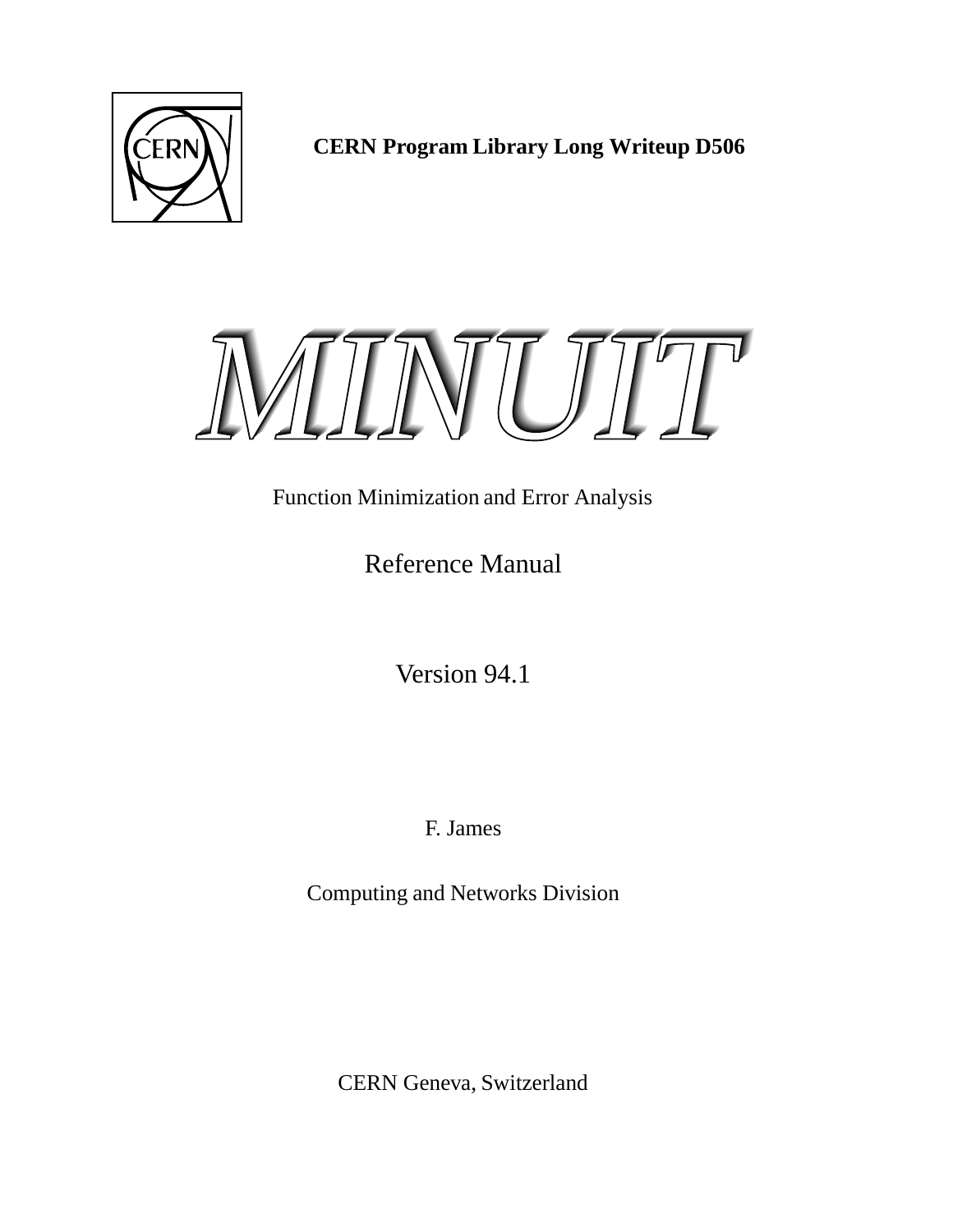### Copyright Notice

### **MINUIT – Function Minimization and Error Analysis**

CERN Program Library entry **D506**

c Copyright CERN, Geneva 1994

Copyright and any other appropriate legal protection of these computer programs and associated documentation reserved in all countries of the world.

These programs or documentation may not be reproduced by any method without prior written consent of the Director-General of CERN or his delegate.

Permission for the usage of any programs described herein is granted apriori to those scientific institutes associated with the CERN experimental program or with whom CERN has concluded a scientific collaboration agreement.

Requests for information should be addressed to:

CERN Program Library Office CERN-CN Division CH-1211 Geneva 23 Tel. +41 22 767 4951 Fax. +41 22 767 7155 Bitnet: CERNLIB@CERNVM DECnet: VXCERN::CERNLIB (node 22.190) Internet: CERNLIB@CERNVM.CERN.CH

**Trademark notice: All trademarks appearing in this guide are acknowledged as such.**

*Contact Person*: Fred James /CN (Fred.James@cern.ch) *Technical Realization*: Michel Goossens /CN (goossens@cern.ch)

*Edition – March 1994*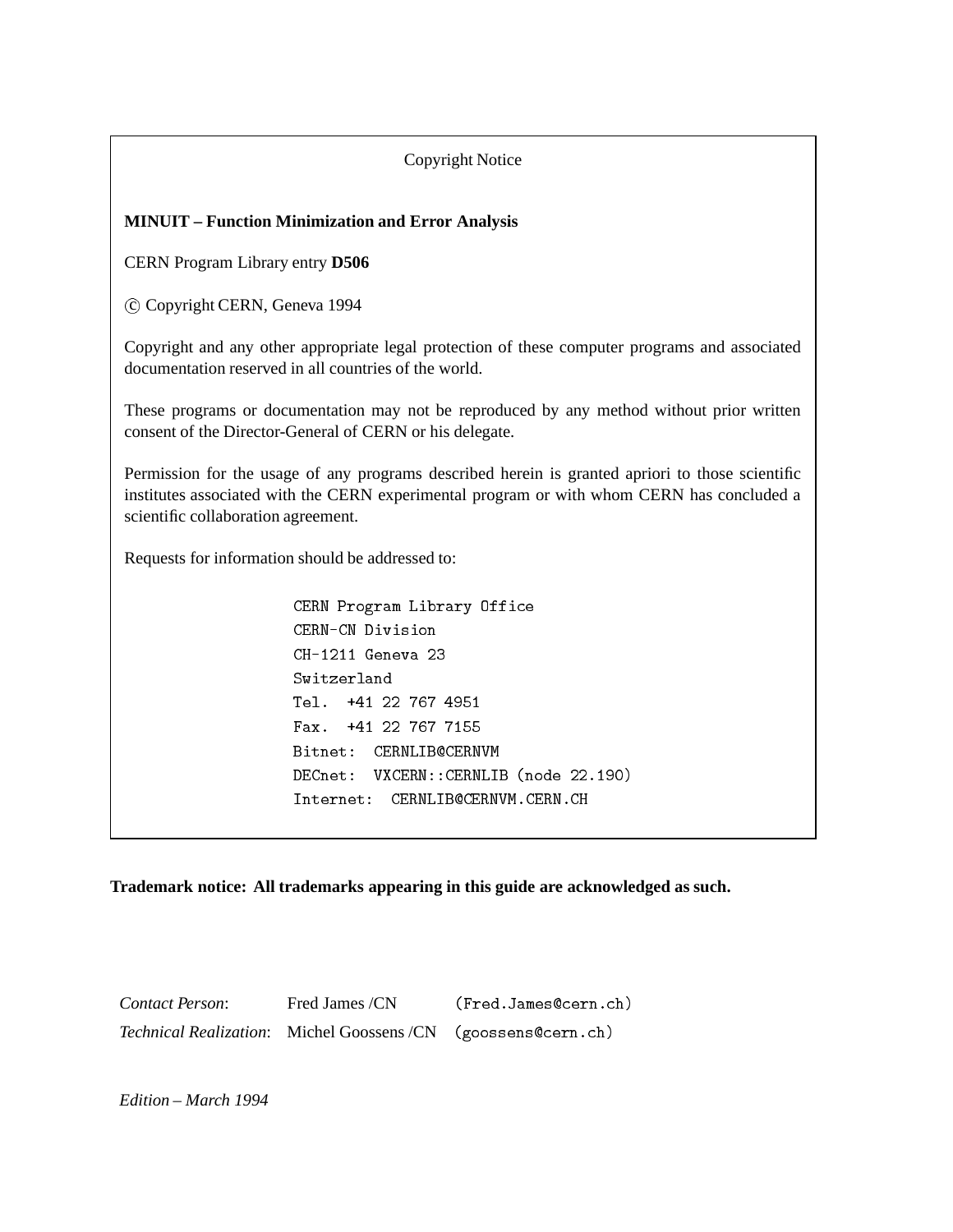# **Foreword**

## **What Minuit is intended to do.**

Minuit is conceived as a tool to find the minimum value of a multi-parameter function and analyze the shape of the function around the minimum. The principal application is foreseen for statistical analysis, working on chisquare or log-likelihood functions, to compute the best-fit parameter values and uncertainties, including correlations between the parameters. It is especially suited to handle difficult problems, including those which may require guidance in order to find the correct solution.

## **What Minuit is not intended to do.**

Although Minuit will of course solve easy problems faster than complicated ones, it is not intended for the repeated solution of identically parametrized problems (such as track fitting in a detector) where a specialized program will in general be much more efficient.

## **Further remarks.**

In this manual examples are in monotype face and strings to be input by the user are underlined. In the index the page where a routine is defined is in **bold**, page numbers where a routine is referenced are in normal type. In the description of the routines a \* following the name of a parameter indicates that this is an **output** parameter. If another \* precedes a parameter in the calling sequence, the parameter in question is both an **input** and **output** parameter.

This document has been produced using LAT<sub>E</sub>X [1] with the cernman style option, developed at CERN. A compressed PostScript file minuit.ps.gz, containing a complete printable version of this manual, can be obtained from any CERN machine by anonymous ftp as follows (commands to be typed by the user are underlined):

```
ftp asis01.cern.ch
Trying 128.141.201.136...
Connected to asis01.cern.ch.
220 asis01 FTP server (Version 6.10 ...) ready.
Name (asis01:username): anonymous
Password: your mailaddress
230 Guest login ok, access restrictions apply.
ftp> cd cernlib/doc/ps.dir
ftp> get minuit.ps
ftp> quit
```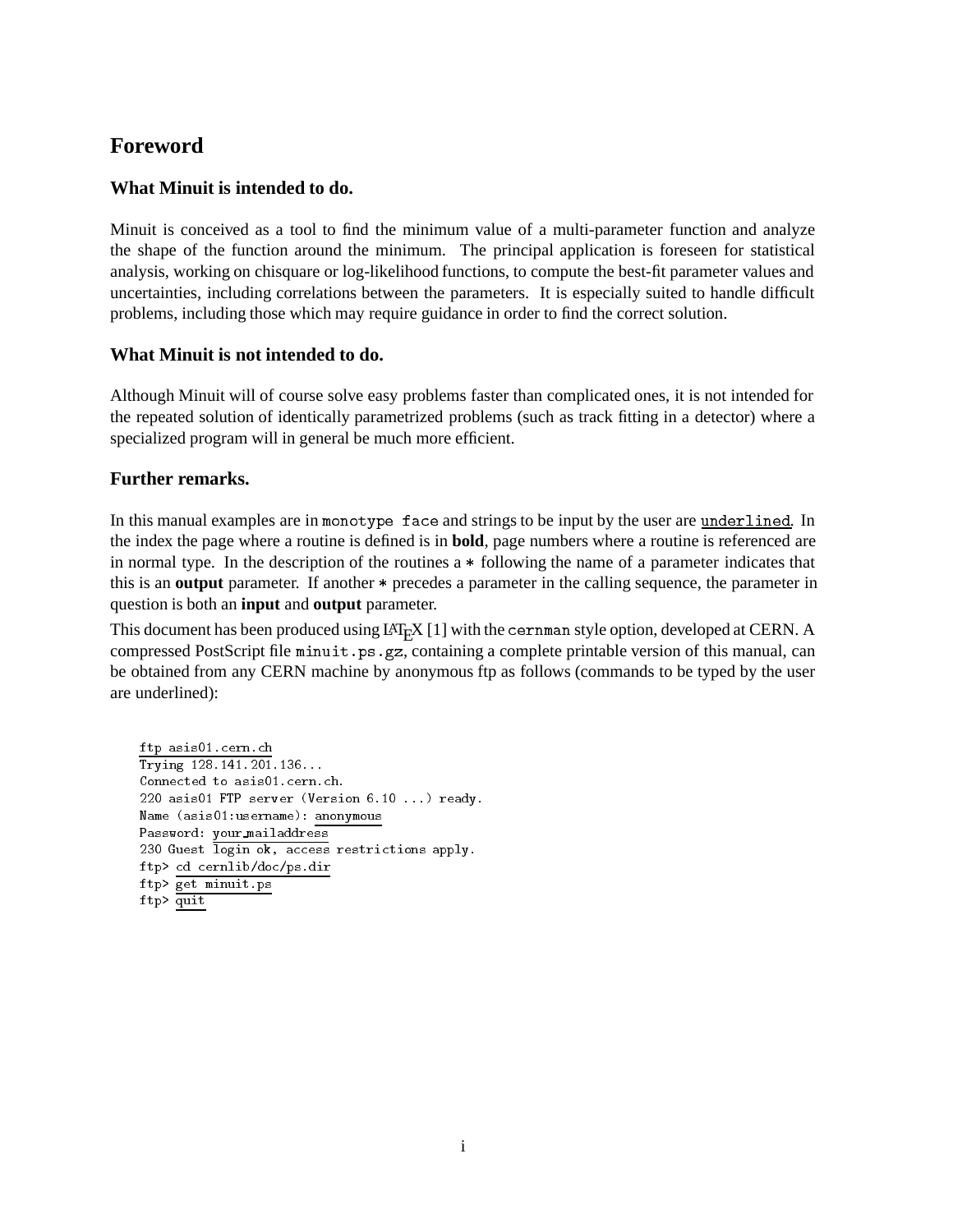## **Table of Contents**

| $\mathbf{1}$   |     | <b>Minuit Basic Concepts.</b>                                               | $\mathbf{1}$   |
|----------------|-----|-----------------------------------------------------------------------------|----------------|
|                | 1.1 |                                                                             | -1             |
|                | 1.2 |                                                                             | $\mathbf{1}$   |
|                |     | 1.2.1                                                                       | $\overline{2}$ |
|                | 1.3 |                                                                             | 3              |
|                | 1.4 |                                                                             | 3              |
|                |     | 1.4.1                                                                       | 3              |
|                |     | 1.4.2                                                                       | $\overline{4}$ |
|                |     | 1.4.3                                                                       | $\overline{4}$ |
|                |     | 1.4.4                                                                       | 5              |
| $\overline{2}$ |     | <b>Minuit Installation.</b>                                                 | $\overline{7}$ |
|                | 2.1 |                                                                             | $\overline{7}$ |
|                | 2.2 |                                                                             | $\overline{7}$ |
|                | 2.3 |                                                                             | $\overline{7}$ |
|                | 2.4 |                                                                             | 8              |
| 3              |     | <b>How to Use Minuit</b>                                                    | 9              |
|                | 3.1 |                                                                             | 9              |
|                | 3.2 |                                                                             | 10             |
|                |     | 3.2.1                                                                       | 11             |
|                |     | 3.2.2                                                                       | 12             |
|                | 3.3 |                                                                             | 13             |
|                |     | 3.3.1                                                                       | 13             |
|                |     | 3.3.2                                                                       | 13             |
|                |     | MNPARM: Define a parameter, assigning values from variables<br>3.3.3        | 14             |
|                |     | MNPARS: Define a parameter, assigning values from character string<br>3.3.4 | 14             |
|                |     | 3.3.5                                                                       | 15             |
|                |     | MNCOMD: Execute a Minuit command specified as a character string<br>3.3.6   | 15             |
|                |     | 3.3.7<br>MNPOUT: Get the current value of a parameter                       | 16             |
|                |     | 3.3.8<br>MNSTAT: Get the current status of minimization                     | 16             |
|                |     | MNEMAT: Get the current value of the covariance matrix<br>3.3.9             | 16             |
|                |     | 3.3.10                                                                      | 17             |
|                |     | MNCONT: Find a function contour with the MNContour method<br>3.3.11         | 17             |
|                |     | 3.3.12                                                                      | 18             |
|                |     |                                                                             | 18             |
|                |     |                                                                             |                |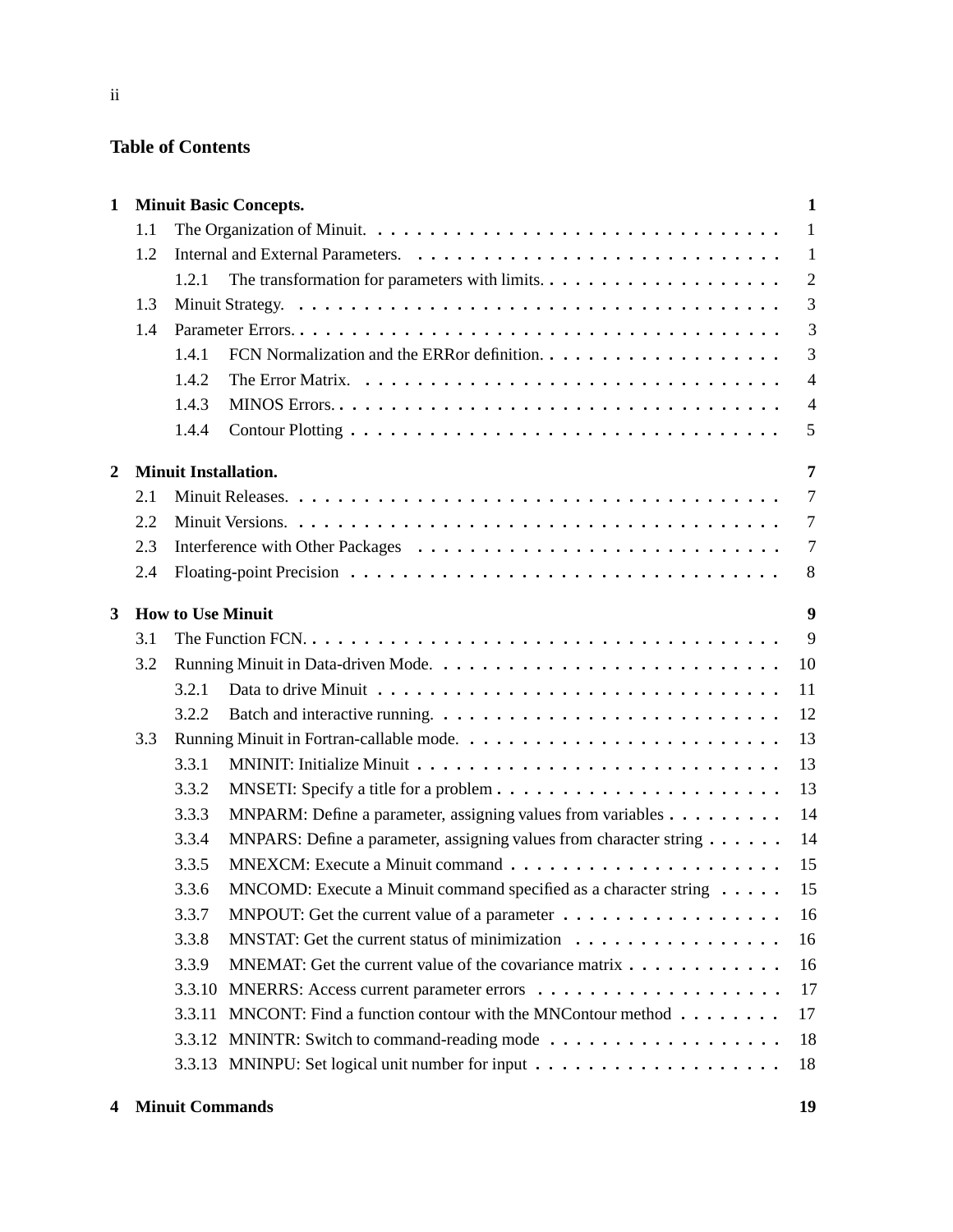| 5 |     | How to get the right answer from Minuit.                      | 26 |  |  |  |  |  |
|---|-----|---------------------------------------------------------------|----|--|--|--|--|--|
|   | 5.1 |                                                               | 26 |  |  |  |  |  |
|   |     | 5.1.1                                                         | 26 |  |  |  |  |  |
|   |     | 5.1.2                                                         | 26 |  |  |  |  |  |
|   |     | 5.1.3                                                         | 26 |  |  |  |  |  |
|   |     | 5.1.4                                                         | 26 |  |  |  |  |  |
|   |     | 5.1.5                                                         | 27 |  |  |  |  |  |
|   | 5.2 |                                                               | 27 |  |  |  |  |  |
|   | 5.3 |                                                               | 27 |  |  |  |  |  |
|   |     | 5.3.1                                                         | 27 |  |  |  |  |  |
|   |     | 5.3.2                                                         | 28 |  |  |  |  |  |
|   | 5.4 |                                                               | 28 |  |  |  |  |  |
|   | 5.5 |                                                               | 28 |  |  |  |  |  |
|   |     | 5.5.1                                                         | 29 |  |  |  |  |  |
|   |     | 5.5.2                                                         | 29 |  |  |  |  |  |
|   | 5.6 |                                                               | 30 |  |  |  |  |  |
|   | 5.7 |                                                               | 30 |  |  |  |  |  |
| 6 |     | A complete example                                            | 32 |  |  |  |  |  |
|   | 6.1 | 32                                                            |    |  |  |  |  |  |
|   | 6.2 |                                                               | 35 |  |  |  |  |  |
| 7 |     | Interpretation of the errors on parameters as given by Minuit | 37 |  |  |  |  |  |
|   | 7.1 |                                                               | 37 |  |  |  |  |  |
|   |     | 7.1.1                                                         | 37 |  |  |  |  |  |
|   |     | 7.1.2                                                         | 38 |  |  |  |  |  |
|   | 7.2 |                                                               | 39 |  |  |  |  |  |
|   |     | 7.2.1                                                         | 39 |  |  |  |  |  |
|   |     | 7.2.2                                                         | 39 |  |  |  |  |  |
|   |     | 723<br>Errors after HESSE                                     | 40 |  |  |  |  |  |
|   |     | 7.2.4                                                         | 41 |  |  |  |  |  |
|   | 7.3 |                                                               | 41 |  |  |  |  |  |
|   |     | 7.3.1                                                         | 41 |  |  |  |  |  |
|   |     | 7.3.2                                                         | 42 |  |  |  |  |  |
|   |     | 7.3.3                                                         | 43 |  |  |  |  |  |
|   |     | <b>List of Figures</b>                                        |    |  |  |  |  |  |
|   | 7.1 |                                                               | 43 |  |  |  |  |  |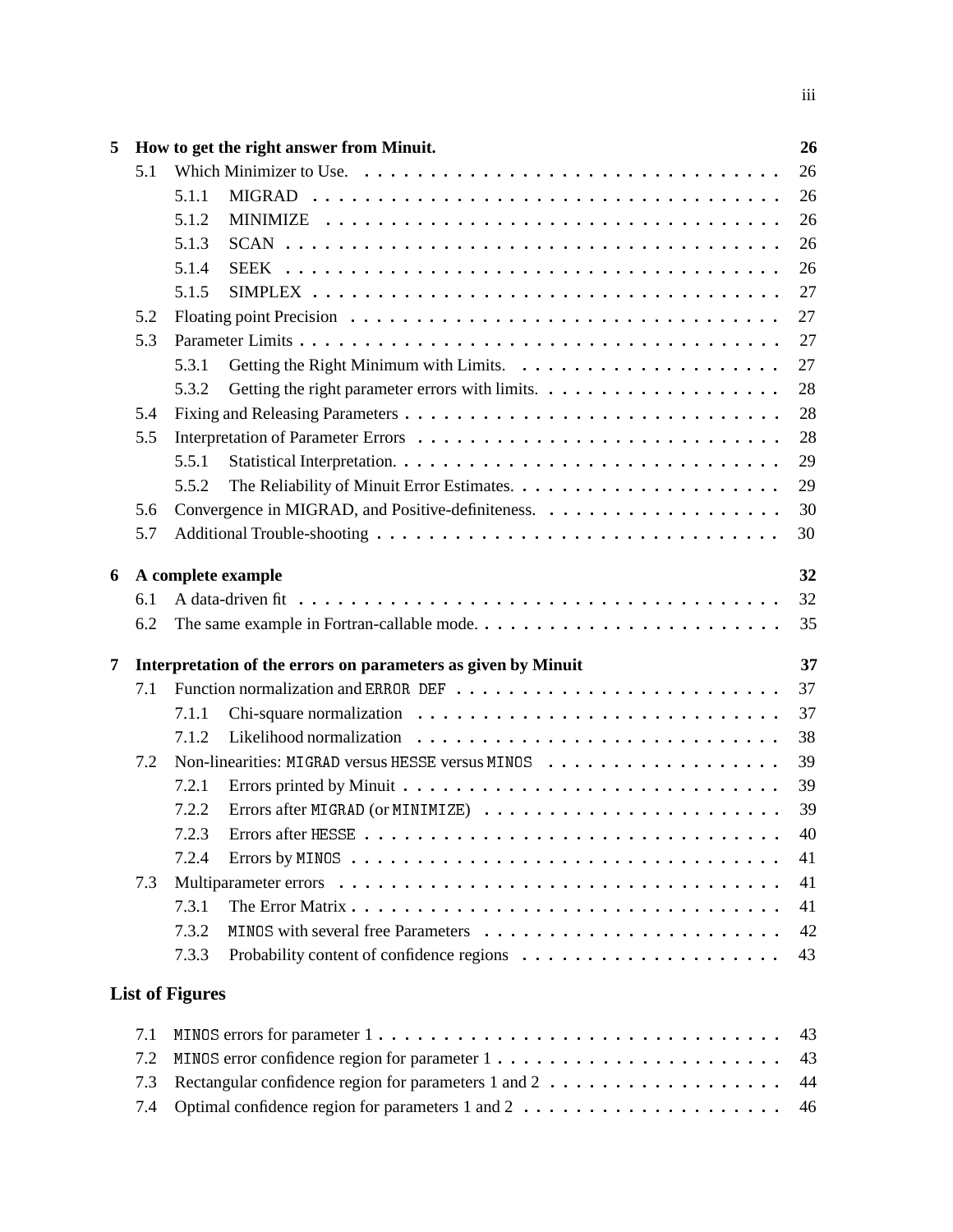# **List of Tables**

|--|--|--|--|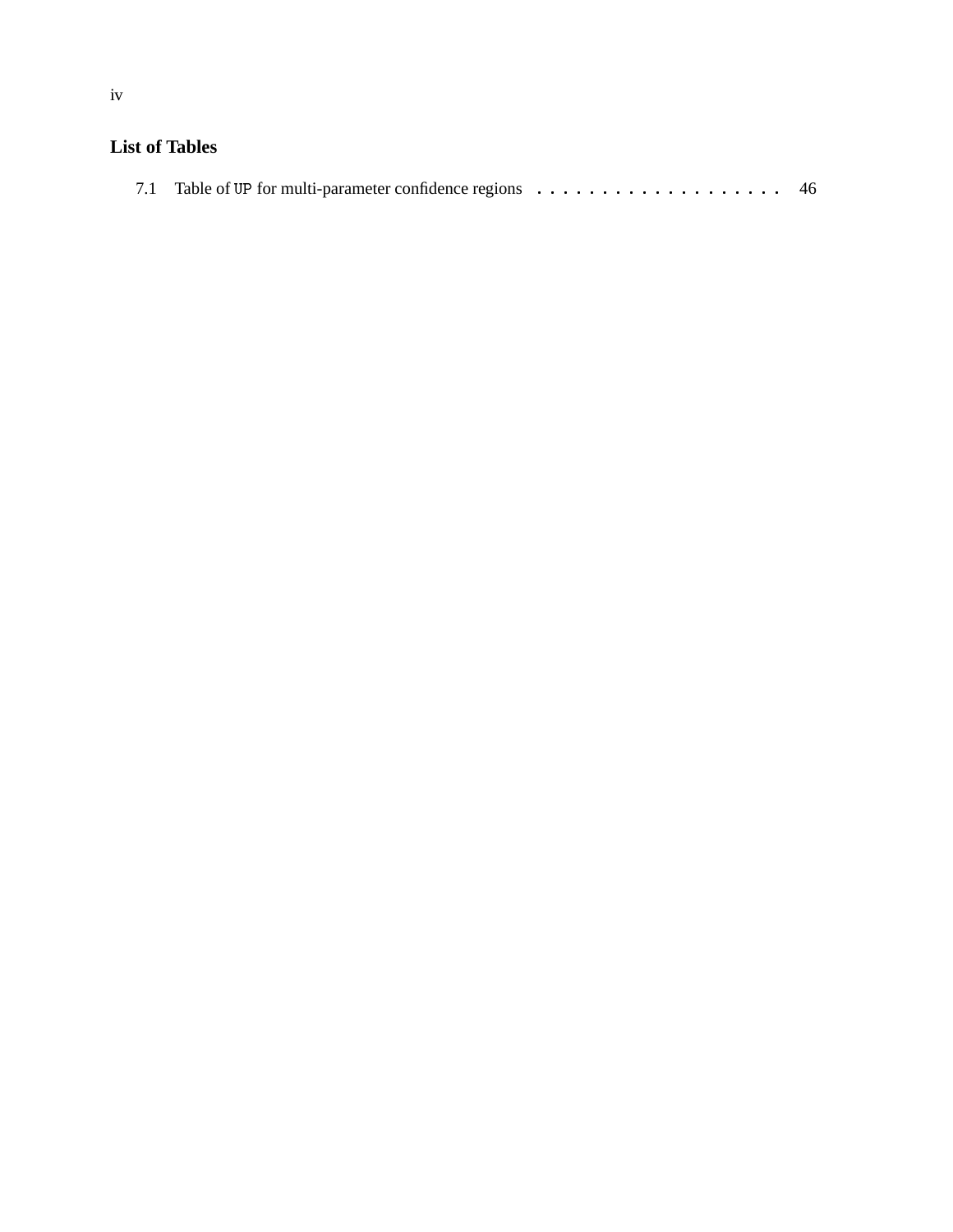# **Chapter 1: Minuit Basic Concepts.**

## **1.1 The Organization of Minuit.**

The Minuit package acts on a multiparameter Fortran function to which we give the generic name FCN, although the actual name may be chosen by the user. This function must be defined and supplied by the user (or by an intermediate program such as HBOOK[2] or PAW[3], in case Minuit is being used under the control of such an intermediate program). The value of FCN will in general depend on one or more variable parameters whose meaning is defined by the user (or by the intermediate program), but whose trial values are determined by Minuit according to what the user requests should be done to FCN (usually minimize it).

To take a simple example, suppose the problem is to fit a polynomial through a set of data points. Then the user would write an FCN which calculates the chisquare between a polynomial and the data; the variable parameters of FCN would be the coefficients of the polynomials. Using Minuit commands, the user would request Minuit to minimize FCN with respect to the parameters, that is, find those values of the coefficients which give the lowest value of chisquare.

The user must therefore supply, in addition to the function to be analyzed, a set of commands to instruct Minuit what analysis is wanted. The commands may be given in several different forms:

- As a data file, corresponding to the traditional "data cards", for batch processing;
- Typed in at execution time at a terminal, for interactive running;
- Coded in Fortran in the calling program, which allows looping, conditional execution, and all the other possibilities of Fortran, but not interactivity, since it must be compiled before execution. This is sometimes known as running Minuit in "slave mode". HBOOK and PAW use Minuit in this way.

It is also possible to mix any of the above forms, for example starting off a fit with a standard command file, then turning it over to the interactive user for the final command steps.

## **1.2 Internal and External Parameters.**

Each of the parameters to FCN is defined by the user as belonging to one of the following types:

| <b>Freely variable:</b>      | allowed to take on any value.                                                  |
|------------------------------|--------------------------------------------------------------------------------|
| <b>Variable with limits:</b> | allowed to vary only between two limits specified by the user.                 |
| <b>Fixed:</b>                | originally defined as variable, but now taking on only the value the parameter |
|                              | had at the moment it was fixed, or a value later assigned by the user.         |
| <b>Constant:</b>             | taking on only one value as specified by the user.                             |
| <b>Undefined:</b>            | never defined by user.                                                         |

The user, in FCN, must of course be able to "see" all types of defined parameters, and he therefore has access to what we call the *external parameter list*, that is, the parameters as he defined them. On the other hand, the internal Minuit minimizing routines only want to "see" variable parameters without limits, and so they have access only to the *internal parameter list* which is created from the external list by the following transformation:

(1) Squeeze out all parameters that are not variable.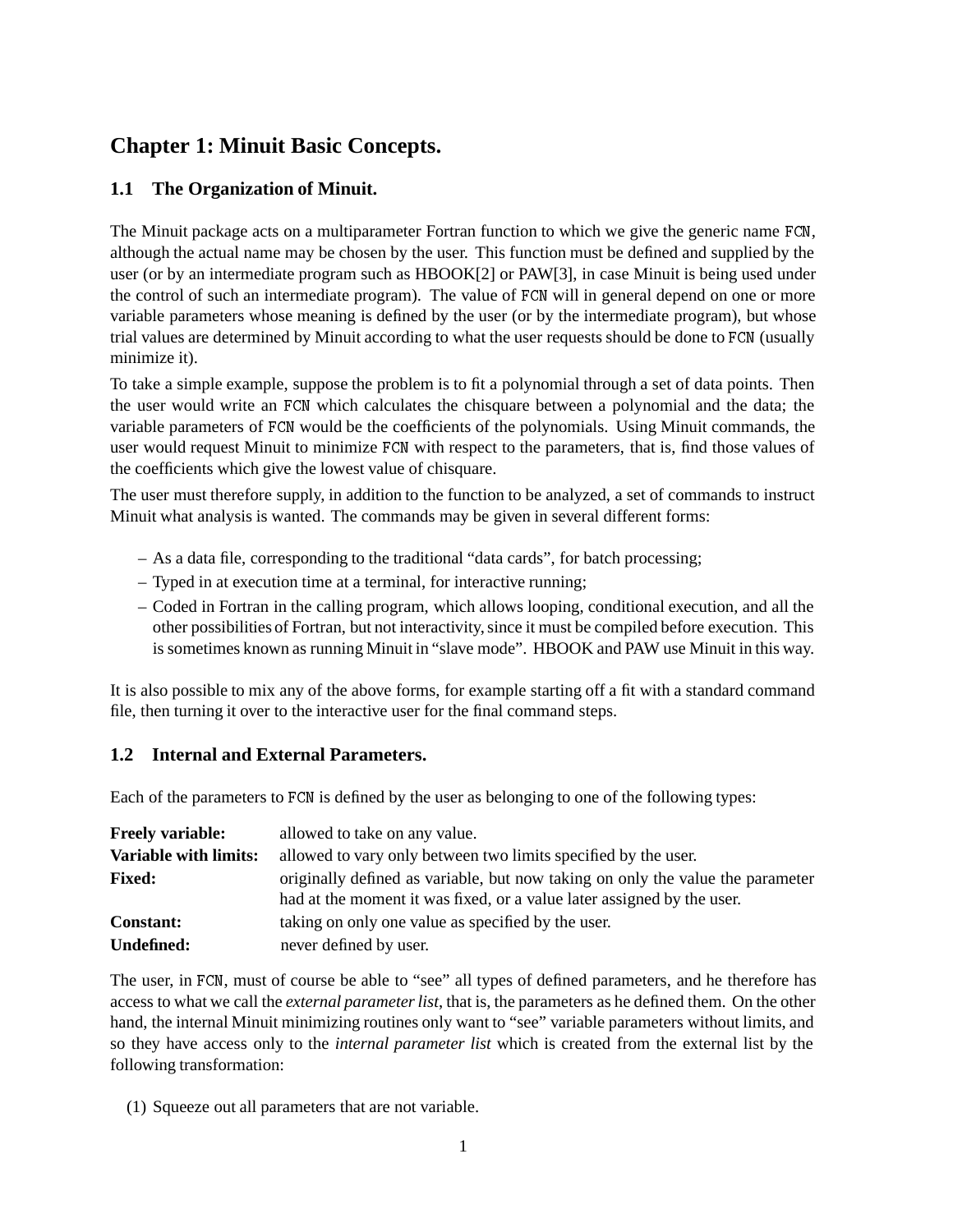(2) Transform all variable parameters with limits, so that the transformed parameter can vary without limits. (See the next section for details concerning this transformation.) Because this transformation is non-linear, it is recommended to avoid putting limits on parameters where they are not needed.

As an example, suppose that the user has defined the following parameters:

- Parameter 1, constant.
- Parameter 3, freely variable.
- Parameter 10, variable with limits.
- Parameter 11, constant.
- Parameter 22, freely variable.
- All others undefined.

Then the internal parameter list would be as follows:

- $-$  Internal parameter 1 = external parameter 3.
- $-$  Internal parameter 2 = external parameter 10, transformed appropriately.
- $-$  Internal parameter 3  $=$  external parameter 22.

In the above example, Minuit considers that the number of external parameters is 22 (the highest external parameter number defined), and the number of internal parameters is 3. The latter number is passed as NPAR to FCN. This is the number which determines, for example, the size of the error matrix of the parameters, since only variable parameters have errors.

An important feature of Minuit is that parameters are allowed to change types during a Minuit run. Several Minuit commands are available to make variable parameters fixed and vice-versa; to impose, change, or remove limits from variable parameters; and even to define completely new parameters at any time during a run. In addition, some Minuit routines (notably the MINOS error analysis) cause one or more variable parameters to be temporarily fixed during the calculation. Therefore, the correspondence between external and internal parameter lists is in general a dynamic one, and the value of NPAR is not necessarily constant.

### **1.2.1 The transformation for parameters with limits.**

For variable parameters with limits, Minuit uses the following transformation:

$$
P_{\rm int} = \arcsin\left(2\,\frac{P_{\rm ext}-a}{b-a}-1\right) \hspace{2cm} P_{\rm ext} = a + \frac{b-a}{2}\left(\sin P_{\rm int}+1\right)
$$

so that the internal value  $P_{\text{int}}$  can take on any value, while the external value  $P_{\text{ext}}$  can take on values only between the lower limit  $a$  and the upper limit  $b$ . Since the transformation is necessarily non-linear, it would transform a nice linear problem into a nasty non-linear one, which is the reason why limits should be avoided if not necessary. In addition, the transformation does require some computer time, so it slows down the computation a little bit, and more importantly, it introduces additional numerical inaccuracy into the problem in addition to what is introduced in the numerical calculation of the FCN value. The effects of non-linearity and numerical roundoff both become more important as the external value gets closer to one of the limits (expressed as the distance to nearest limit divided by distance between limits). The user must therefore be aware of the fact that, for example, if he puts limits of  $(0, 10^{10})$  on a parameter, then the values 0:0 and 1:0 will be indistinguishable to the accuracy of most machines.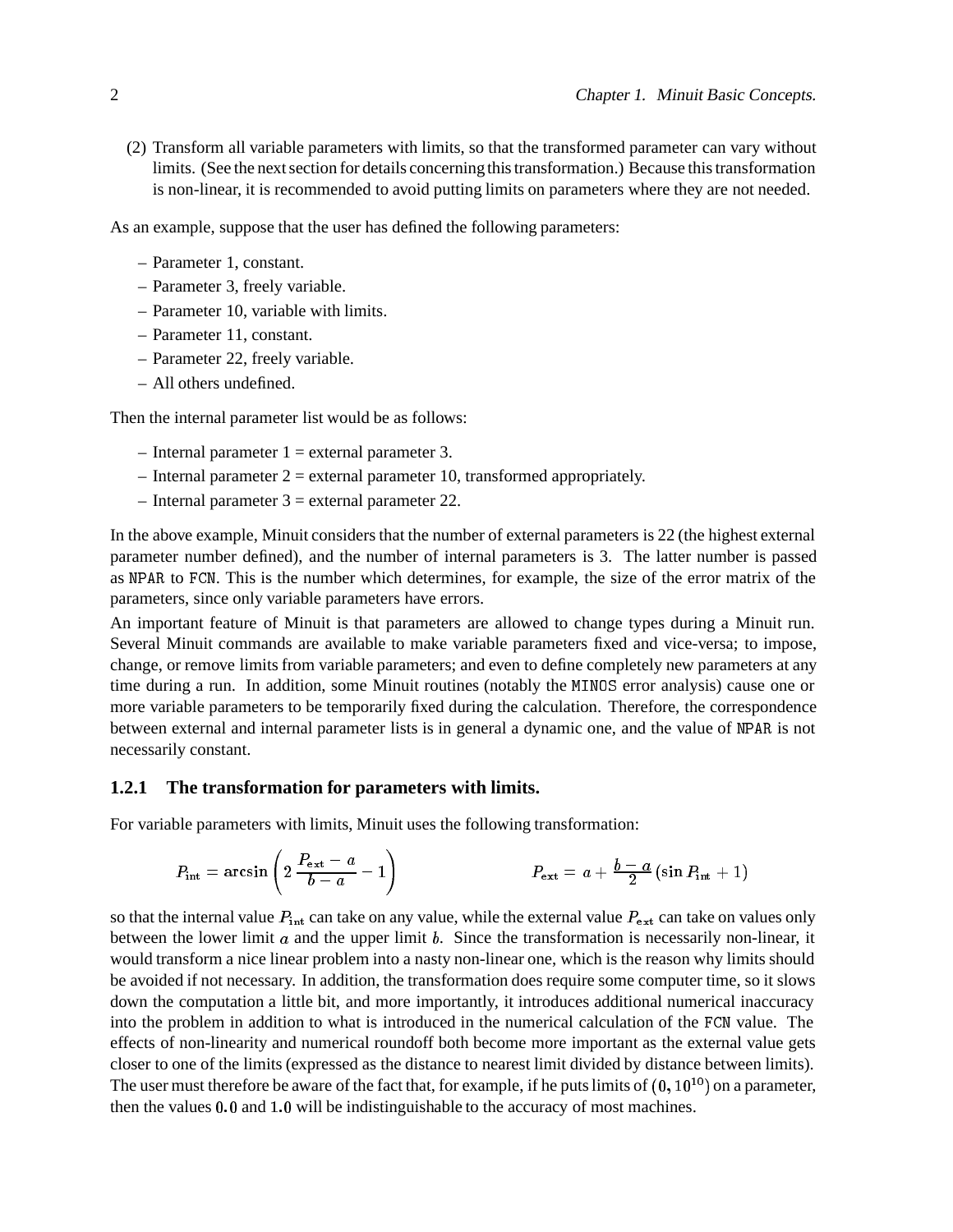#### 1.3. Minuit Strategy. 3

The transformation also affects the parameter error matrix, of course, so Minuit does a transformation of the error matrix (and the "parabolic" parameter errors) when there are parameter limits. Users should however realize that the transformation is only a linear approximation, and that it cannot give a meaningful result if one or more parameters is very close to a limit, where  $\partial P_{ext}/\partial P_{int} \approx 0$ . Therefore, it is recommended that:

- Limits on variable parameters should be used only when needed in order to prevent the parameter from taking on unphysical values.
- When a satisfactory minimum has been found using limits, the limits should then be removed if possible, in order to perform or re-perform the error analysis without limits.

Further discussion of the effects of parameter limits may be found in the last chapter.

### **1.3 Minuit Strategy.**

At many places in the analysis of the user function, Minuit must decide whether to be "safe" and waste a few function calls in order to know where it is, or to be "fast" and attempt to get the requested results with the fewest possible calls at a certain risk of not obtaining the precision desired by the user. In order to allow the user to influence these decisions, there is an internal Minuit parameter ISTRAT which can be set by the user through the command SET STRategy. In the current release, this parameter can take on three integer values (0, 1, 2), and the default value is 1. Value 0 indicates to Minuit that it should economize function calls; it is intended for cases where there are many variable parameters and/or the function takes a long time to calculate and/or the user is not interested in very precise values for parameter errors. On the other hand, the value 2 indicates that Minuit is allowed to waste function calls in order to be sure that all values are precise; it is intended for cases where the function is evaluated in a very short time and/or where the parameter errors must be calculated reliably

### **1.4 Parameter Errors.**

Minuit is usually used to find the "best" values of a set of parameters, where "best" is defined as those values which minimize a given function, FCN. The width of the function minimum, or more generally, the shape of the function in some neighbourhood of the minimum, gives information about the *uncertainty* in the best parameter values, often called by physicists the *parameter errors*. An important feature of Minuit is that it offers several tools to analyze the parameter errors.

## **1.4.1 FCN Normalization and the ERRor definition.**

Whatever method is used to calculate the parameter errors, they will depend on the overall (multiplicative) normalization of FCN, in the sense that if the value of FCN is everywhere multiplied by a constant  $\beta$ , then the errors will be decreased by a factor  $\sqrt{\beta}$ . Additive constants do not change the parameter errors, but may imply a different goodness-of-fit confidence level.

Assuming that the user knows what the normalization of his FCN means, and also that he is interested in parameter errors, the SET ERRordef command allows him to define what he means by one "error", in terms of the change in FCN value which should be caused by changing one parameter by one "error". If the FCN is the usual chisquare function (defined below), then ERRordef should be set to 1.0 (the default value anyway) if the user wants the usual one-standard-deviation errors. If FCN is a negative-log-likelihood function, then the one-standard-deviation value for ERRORDEF is 0.5. If FCN is a chisquare, but the user wants two-standard-deviation errors, then ERRORDEF should be  $= 4.0$ , etc.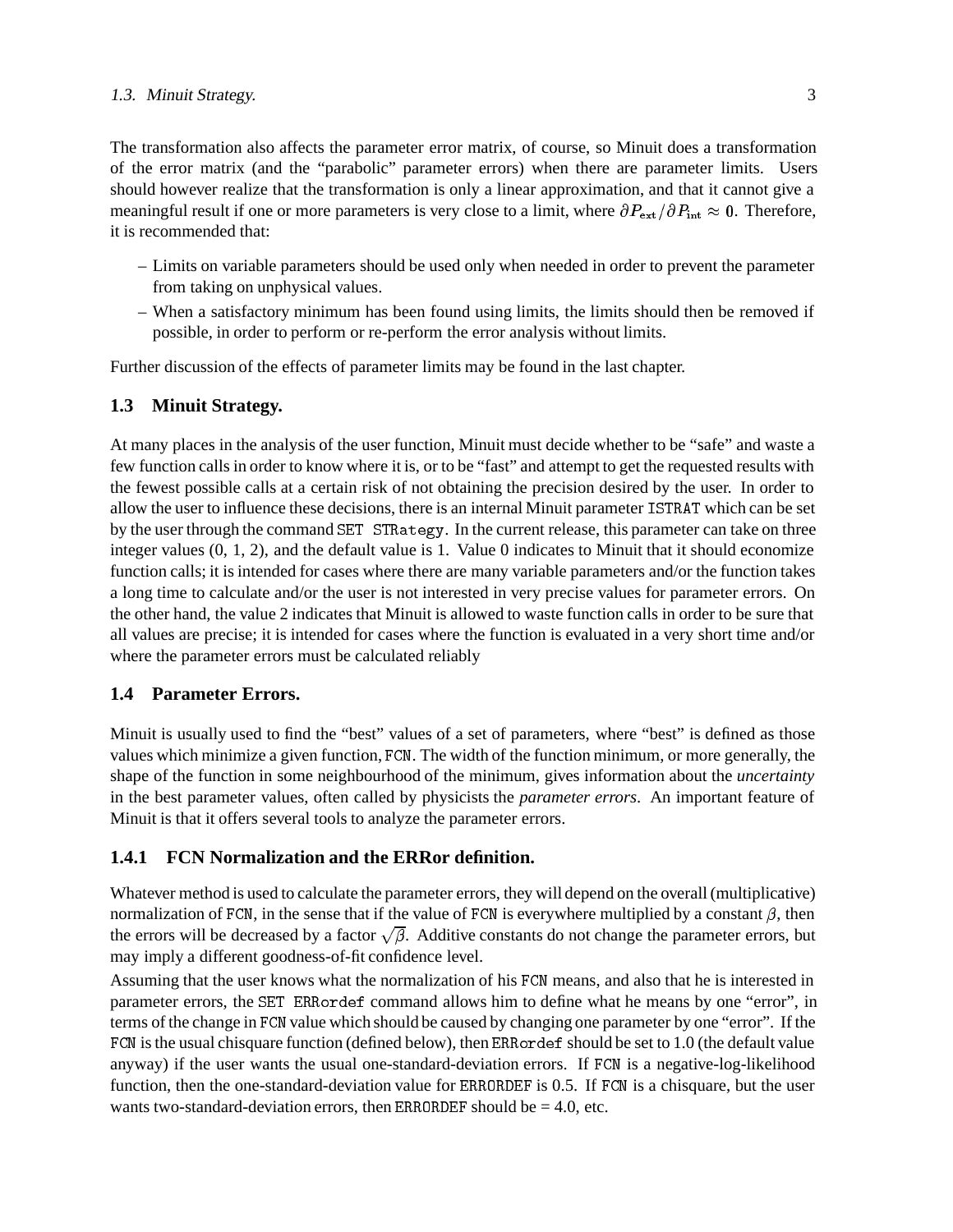Note that in the usual case where Minuit is being used to perform a fit to some experimental data, the parameter errors will be proportional to the uncertainty in the data, and therefore meaningful parameter errors cannot be obtained unless the measurement errors of the data are known. In the common case of a least-squares fit, FCN is usually defined as a chisquare:

$$
\chi^{2}(\alpha) = \sum_{i=1}^{n} \frac{f(x_i, \alpha) - e_i^{2}}{\sigma_i^{2}}
$$
\n(1.1)

where  $\alpha$  is the vector of free parameters being fitted, and the  $\sigma_i$  are the uncertainties in the individual measurements  $e_i$ . If these uncertainties are not known, and are simply left out of the calculation, then the fit may still have meaning, but not the quantitative values of the resulting parameter errors. (Only the relative errors of different parameters with respect to each other may be meaningful.)

If the  $\sigma_i$  are all overestimated by a factor  $\beta$ , then the resulting parameter errors from the fit will be overestimated by the same factor  $\beta$ .

#### **1.4.2 The Error Matrix.**

The Minuit processors MIGRAD and HESSE normally produce an error matrix. This matrix is the inverse of the matrix of second derivatives of FCN, transformed if necessary into external coordinate space<sup>1</sup>, and multiplied by the square root of ERRORDEF. Therefore, errors based on the Minuit error matrix take account of all the parameter correlations, but not the non-linearities. That is, from the error matrix alone, two-standard-deviation errors are always exactly twice as big as one-standard-deviation errors.

When the error matrix has been calculated (for example by the successful execution of a command MIGrad or HESse) then the parameter errors printed by Minuit are the square roots of the diagonal elements of this matrix. The commands SHOw COVariance and SHOw CORrelations allow the user to see the off-diagonal elements as well. The command SHOw EIGenvalues causes Minuit to calculate and print out the eigenvalues of the error matrix, which should all be positive if the matrix is positive-definite (see below on Migrad and positive-definiteness).

The effect of correlations on the individual parameter errors can be seen as follows. When parameter N is FIXed, Minuit inverts the error matrix, removes the row and column corresponding to parameter N, and re-inverts the result. The effect on the errors of the other parameters will in general be to make them smaller, since the component due to the uncertainty in parameter <sup>N</sup> has now been removed. (In the limit that a given parameter is uncorrelated with parameter N, its error will not change when parameter N is fixed.) However the procedure is not reversible, since Minuit forgets the original error matrix, so if parameter N is then RELeased, the error matrix is considered as unknown and has to be recalculated with appropriate commands.

### **1.4.3 MINOS Errors.**

The Minuit processor MINOS was probably the first, and may still be the only, generally available program to calculate parameter errors taking into account both parameter correlations and non-linearities. The MINOS error intervals are in general assymmetric, and may be expensive to calculate, especially if there are a lot of free parameters and the problem is very non-linear.

<sup>1</sup> The *internal error matrix* maintained by Minuit is transformed for the user into *external coordinates*, but the numbering of rows and columns is of course still according to internal parameter numbering, since one does not want rows and columns corresponding to parameters which are not variable. The transformation therefore affects only parameters with limits; if there are no limits, internal and external error matrices are the same.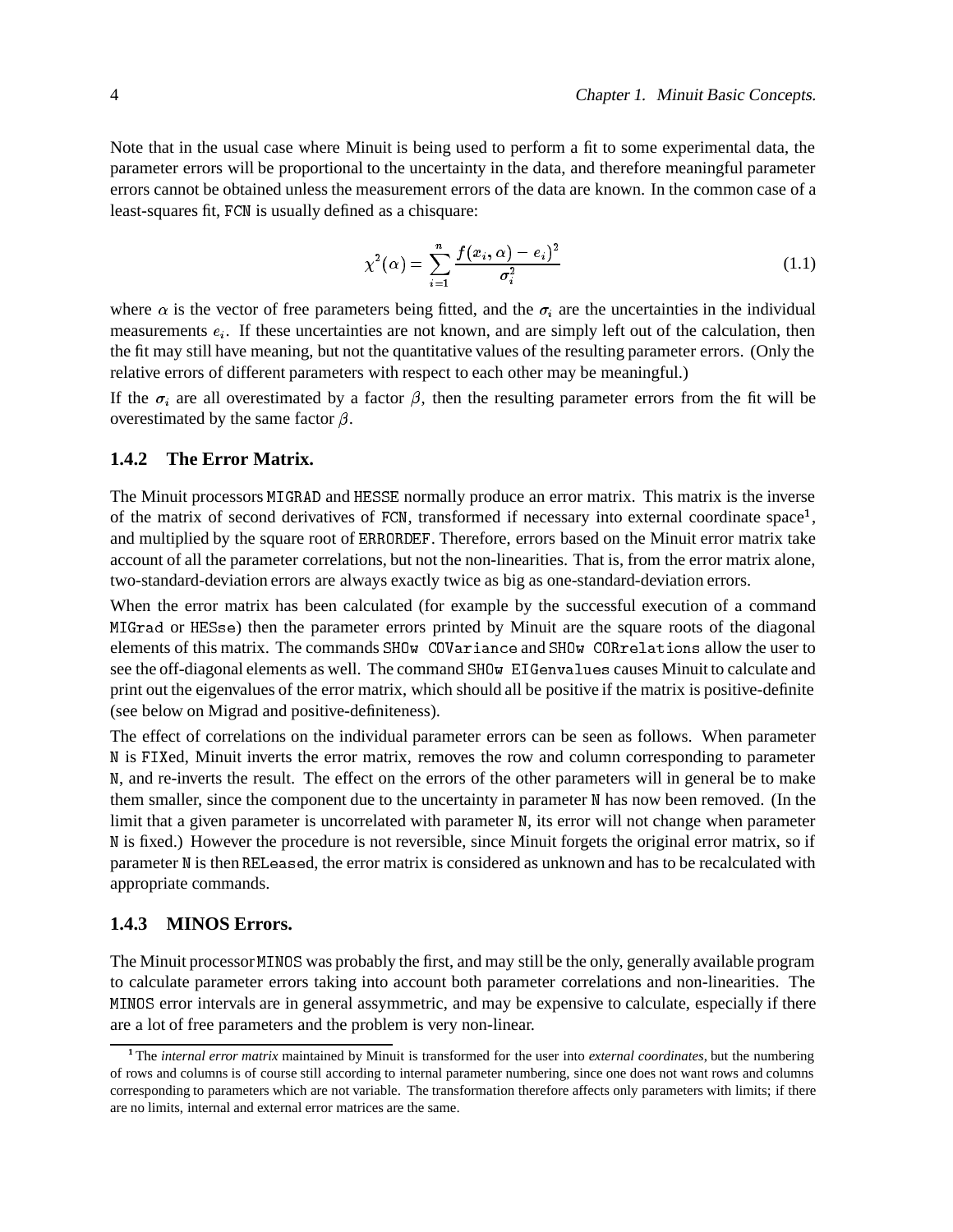### 1.4. Parameter Errors. 5

MINOS can only operate after a good minimum has already been found, and the error matrix has been calculated, so the MINOS command will normally follow a MIGRAD command. The MINOS error for a given parameter is defined as the change in the value of that parameter which causes  $F'$  to increase by the amount UP, where  $F'$  is the minimum of FCN with respect to all *other* free parameters, and UP is the ERRordef value specified by the user (default  $= 1$ .).

The algorithm for finding the positive and negative MINOS errors for parameter N consists of varying parameter N, each time minimizing FCN with respect to all the other NPAR-1 variable parameters, to find numerically the two values of parameter N for which the minimum of FCN takes on the values FMIN+UP, where FMIN is the minimum of FCN with respect to all NPAR parameters. In order to make the procedure as fast as possible, MINOS uses the error matrix to predict the values of all parameters at the various sub-minima which it will have to find in the course of the calculation, and in the limit that the problem is nearly linear, the predictions of MINOS will be nearly exact, requiring very few iterations. On the other hand, when the problem is very non-linear (i.e., FCN is far from a quadratic function of its parameters), that is precisely the situation when MINOS is needed in order to indicate the correct parameter errors.

#### **1.4.4 Contour Plotting**

Minuit currently offers two very different procedures for finding FCN contours. They will be identified by the corresponding command names: CONtour and MNContour.

#### **1.4.4.1 CONtour**

This procedure is designed for a lineprinter or alphanumeric terminal as output device, and gives a static picture of FCN as function of the two parameters specified by the user, that is, all the other variable parameters (if any) are considered as temporarily fixed at their current values. First a range is chosen, by default two current standard deviations on either side of the current best value of each of the two parameters, and a grid size n is chosen, by default 25 by 25 positions for the full range of each parameter. Contour zero is defined as the current best function value  $F_{\text{min}}$  (presumably the minimum), and then the  $i<sup>th</sup>$  contour is defined as where FCN has the value  $F_{\min} + i^2 * \text{UP}$ . The procedure then simply evaluates FCN at the four corners of each of the  $n^2$  grid positions (which makes  $(n + 1)^2$  evaluations) to determine whether the  $i<sup>th</sup>$  contour passes through it. The method, although not very efficient or precise, is very robust, and capable of revealing unexpected multiple valleys.

#### **1.4.4.2 MNContour**

The contour calculated by MNContour is dynamic, in the sense that it represents the minimum of FCN with respect to all the other NPAR-2 parameters (if any). In statistical terms, this means that MNContour takes account of the correlations between the two parameters being plotted, and all the other variable parameters, using a procedure analogous to that of MINOS. (If this feature is not wanted, then the other parameters must be FIXed before calling MNContour.) MNContour provides the actual coordinates of the points around the contour, suitable for plotting with a graphics routine or by hand. The points are given in counter-clockwise order around the contour. Only one contour is calculated per command (or Fortran call), and the level is  $F_{\text{min}} + \text{UP}$ . where UP is the ERRordef specified by the user, or 1.0 by default. The number of points to be calculated is chosen by the user (Default is 20 for the data-driven mode.). As a by-product, MNContour provides the MINOS errors of the two parameters in question, since these are just the extreme points of the contour (Use SHOw MINos to see them). In command-driven mode, a rough (alphanumeric, not graphic) plot of the points is given (if PRIntlevel  $> 0$ ) and the numerical values of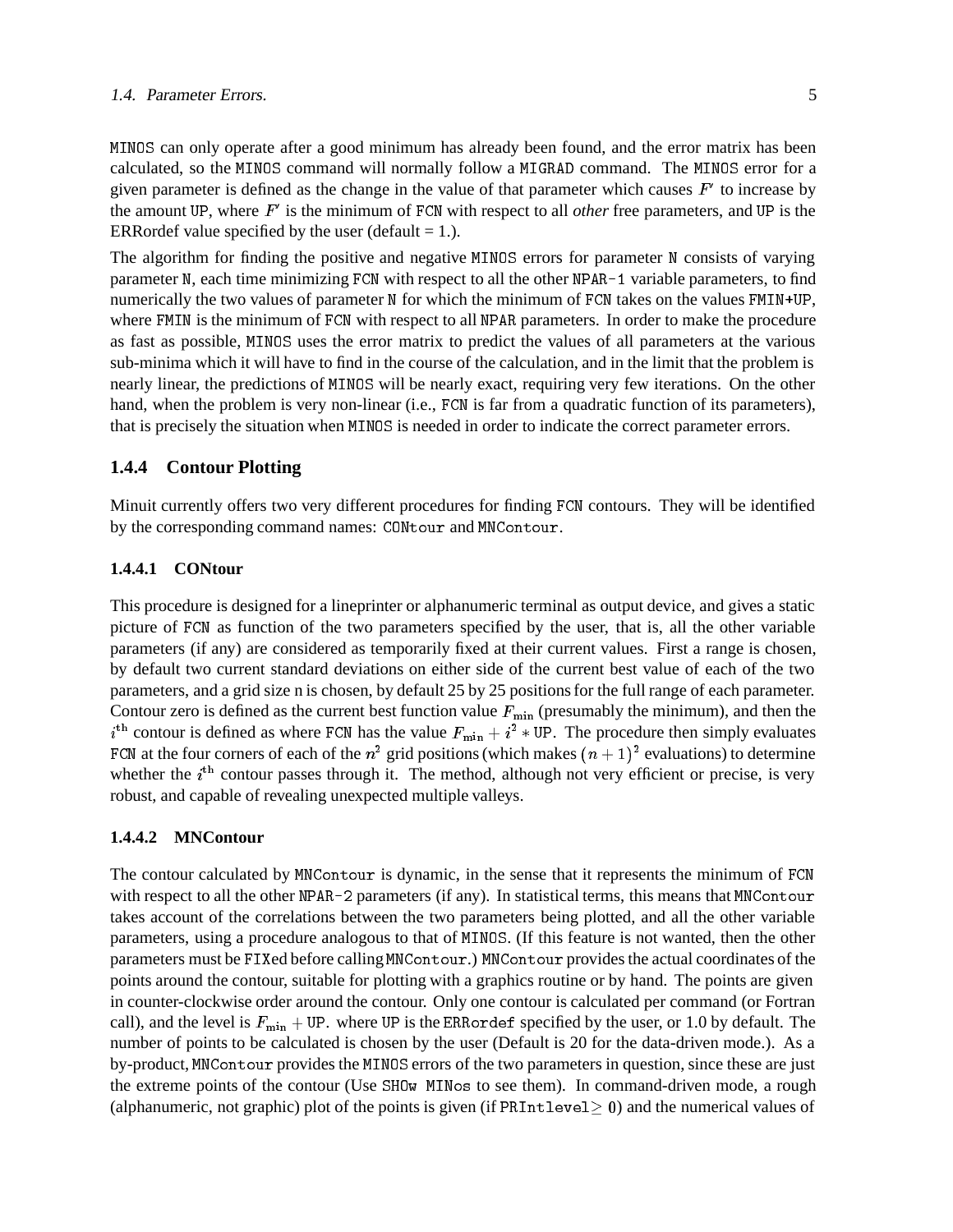the coordinates are printed (if  $\texttt{PRIntlevel} \geq 1$ ). In Fortran-callable mode, the user gets Fortran access to the vector of point coordinates through SUBROUTINE MNCONT.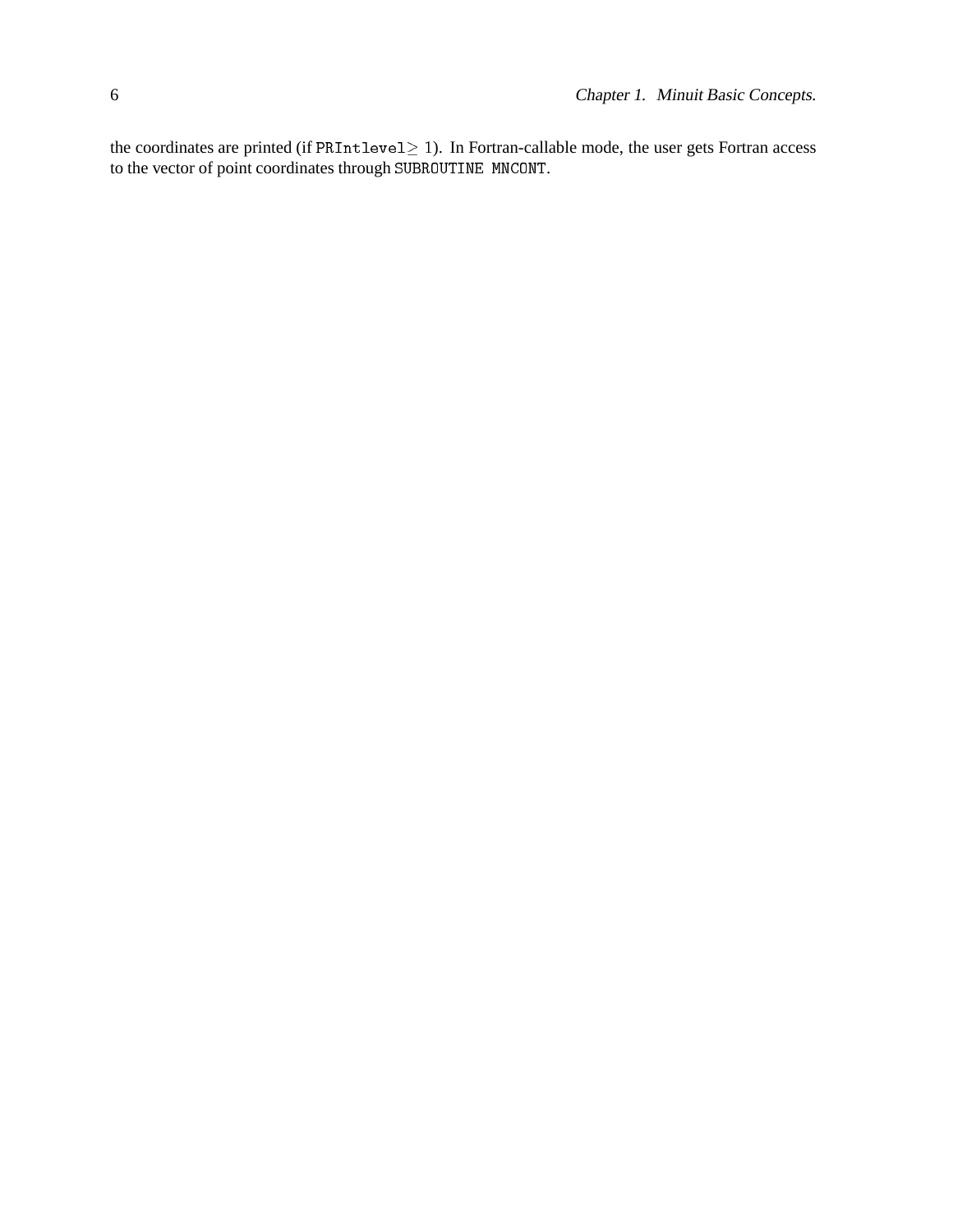# **Chapter 2: Minuit Installation.**

## **2.1 Minuit Releases.**

Minuit has been extensively revised in 1989, but the usage is largely compatible with that of older versions which have been in use since before 1970. Users familiar with older releases, who have not yet used releases from 1989 or later, must however read this manual, in order to adapt to the few changes as well as to discover the new features and easier ways of using old features, such as free-field input.

## **2.2 Minuit Versions.**

The program is entirely in standard portable Fortran 77, and requires no external subroutines except those defined as part of the Fortran 77 standard and one logical function INTRAC<sup>1</sup>. The only difference between versions for different computers, apart from INTRAC, is the floating point precision (see heading below).

As with previous releases, Minuit does not use a memory manager. This makes it easy to install and independent of other programs, but has the disadvantage that both the memory occupation and the maximum problem size (number of parameters) are fixed at compilation time. The old solution to this problem, which consisted of providing "long" and "short" versions, has proved to be somewhat clumsy and anyway insufficient for really exceptional users, so it has been abandoned in favour of a single "standard" version.

The currently"standard" version of Minuit will handle functions of up to 100 parameters, of which not more than 50 can be variable at one time. Because of the use of the PARAMETER statement in the Fortran source, redimensioning for larger (or smaller) versions is very easy (although it will help to have a source code manager or a good editor to propagate the modified PARAMETER statement through all the subroutines, and of course it implies recompilation). The definition of what is "standard" may well change in the light of experience (it was 35 instead of 50 variable parameters for release 89.05), and it is likely that different installations will wish to define it differently according to their own applications. In any case, the dimensions used at compilation time are printed in the program header at execution time, and the program is of course protected against the user trying to define too many parameters. The user who finds that the version available to him is too small (or too big) must try to convince his computer manager to change the installation default or to provide an additional special version, or else he must obtain the source and recompile his own version.

## **2.3 Interference with Other Packages**

The new Minuit has been designed to interfere as little as possible with other programs or packages which may be loaded at the same time. Thus it uses no memory manager or other external subroutines (except LOGICAL FUNCTION INTRAC), all its own subroutine names start with the letters MN (except Minuit and the user written routines), all COMMON block names start with the characters MN7, and the user should not need to use explicitly any Minuit COMMON blocks.

In addition, more than one different functions can be minimized in the same execution module, provided the functions have different names, and provided one minimization and error analysis is completely finished before the next one begins.

<sup>&</sup>lt;sup>1</sup> INTRAC is available from the CERN Program Library for all common computers, and in the worst case can be replaced by a LOGICAL FUNCTION returning a value of .TRUE. or .FALSE. depending on whether or not Minuit is being used interactively.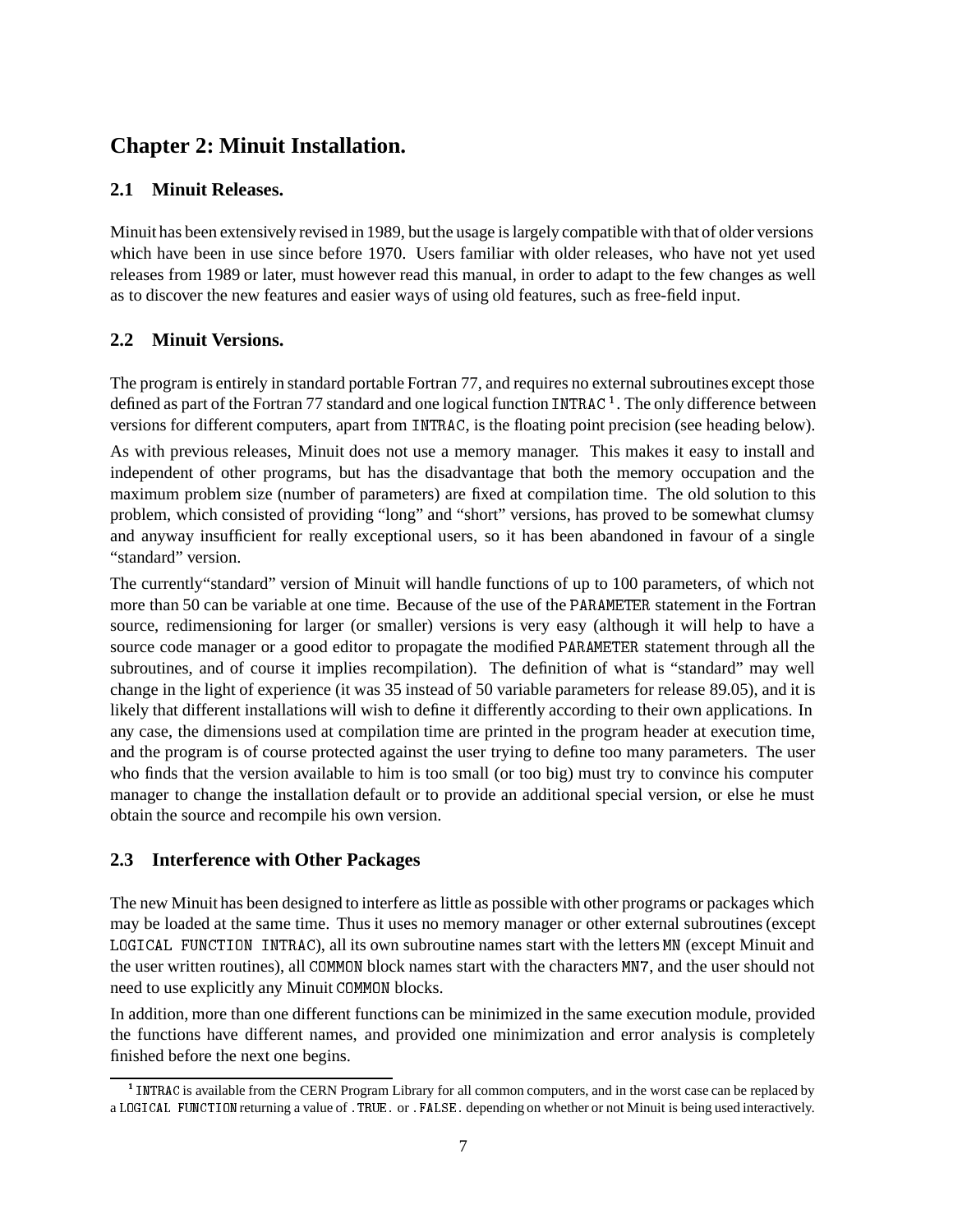#### **2.4 Floating-point Precision**

It is recommended for most applications to use 64-bit floating point precision, or the nearest equivalent on any particular machine. This means that the standard Minuit installed on Vax, IBM and Unix workstations will normally be the DOUBLE PRECISION version, while on CDC and Cray it will be SINGLE PRECISION.

The arguments of the user's FCN must of course correspond in type to the declarations compiled into the Minuit version being used. The same is true of course for all floating-point arguments to any Minuit routines called directly by the user in Fortran-callable mode. Furthermore, Minuit detects at execution time the precision with which it was compiled, and expects that the calculations inside FCN will be performed approximately to the same accuracy. (This accuracy is called EPSMAC and is printed in the header produced by Minuit when it begins execution.) If the user fools Minuit by using a double precision version but making internal FCN or FUTIL computations in single precision, Minuit will interpret roundoff noise as significant and will usually either fail to find a minimum, or give incorrect values for the parameter errors. It is therefore recommended, when using double precision (REAL\*8) Minuit, to make sure all computations in FCN and FUTIL (if used), as well as all subroutines called by FCN and FUTIL, are REAL\*8, by including the appropriate IMPLICIT declarations in FCN and all user subroutines called by FCN. If for some reason the computations cannot be done to a precision comparable with that expected by Minuit, the user **must** inform Minuit of this situation with the SET EPS command.

Although 64-bit precision is recommended in general, the new Minuit is so careful to use all available precision that in many cases, 32 bits will in fact be enough. It is therefore possible now to envisage in some situations (for example on microcomputers or when memory is severely limited, or if 64-bit arithmetic is very slow) the use of Minuit with 32- or 36-bit precision. With reduced precision, the user may find that certain features sensitive to first and second differences (HESse, MINOs, MNContour) do not work properly, in which case the calculations must be performed in higher precision.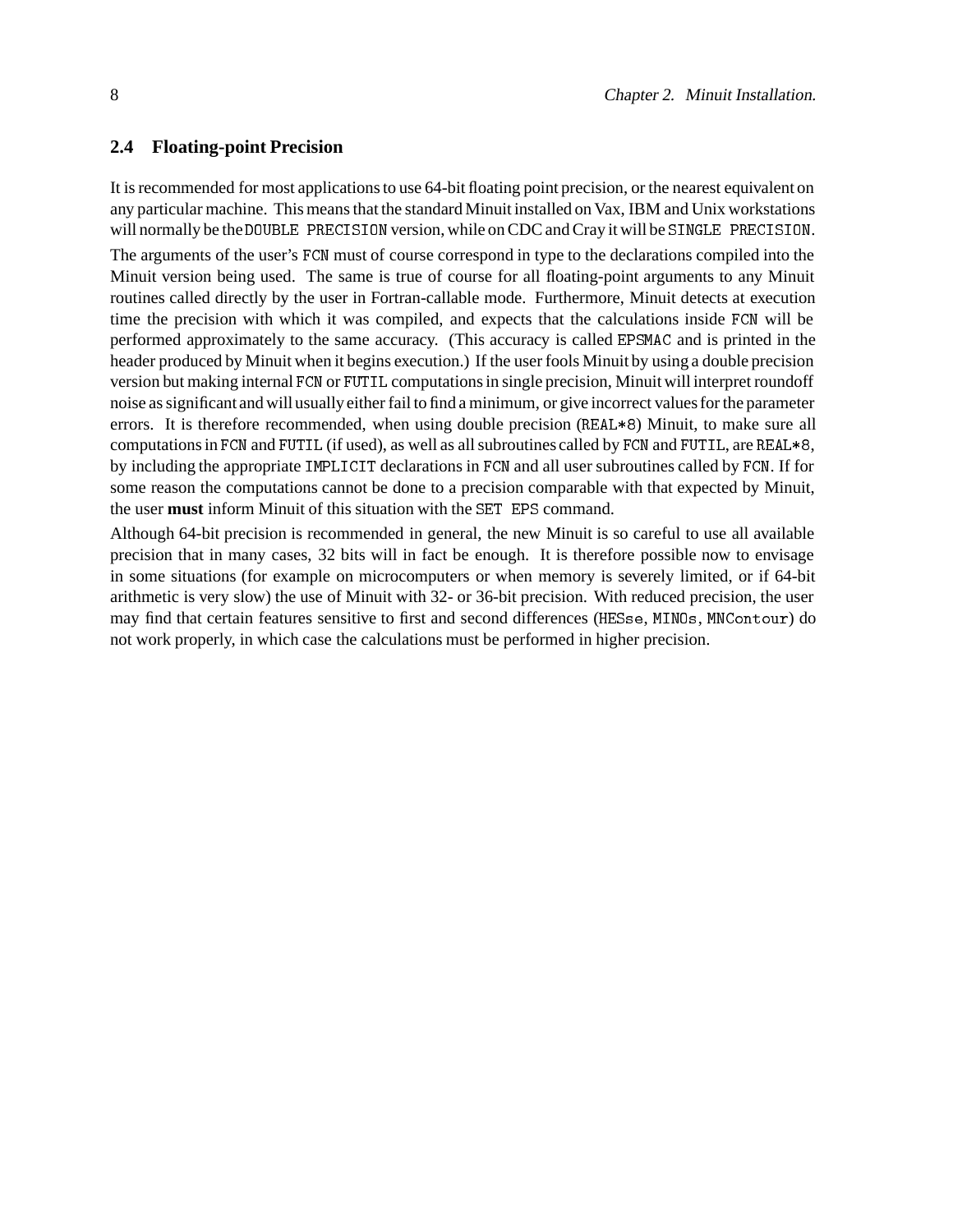## **Chapter 3: How to Use Minuit**

### **3.1 The Function FCN.**

The user must always supply a Fortran subroutine which calculates the function value to be minimized or analyzed.

CALL **FCN** (NPAR,GRAD,FVAL,XVAL,IFLAG,FUTIL)

#### **Input parameters**

Г

| NPAR  | number of currently variable parameters.                                                      |  |  |  |
|-------|-----------------------------------------------------------------------------------------------|--|--|--|
| XVAL  | vector of (constant and variable) parameters.                                                 |  |  |  |
| IFLAG | Indicates what is to be calculated (see example below).                                       |  |  |  |
| FUTIL | Name of utilitary routine (if needed, it must be declared EXTERNAL and provided by the user). |  |  |  |
|       | <b>Output parameters</b>                                                                      |  |  |  |
| FVAL. | The calculated function value.                                                                |  |  |  |
| GRAD  | The (optional) vector of first derivatives).                                                  |  |  |  |

Note that when Minuit is being used through an intermediate package such as HBOOK or PAW, then the FCN may be supplied by the this package.

#### **Example of** FCN **routine**

```
SUBROUTINE FCN (NPAR, GRAD, FVAL, XVAL, IFLAG, FUTIL)
         IMPLICIT DOUBLE PRECISION (A-H,O-Z) ! for 32-bit machines
         DIMENSION GRAD(*),XVAL(*)
         EXTERNAL FUTIL ! (if needed and supplied by user)
C -IF (IFLAG .EQ. 1) THEN
C read input data,
\mathcal{C}C calculate any necessary constants, etc.
        ENDIF
         IF (IFLAG .EQ. 2) THEN
\mathcal{C}C calculate GRAD, the first derivatives of FVAL
C (this is optional)
        ENDIF
\mathcal{C}Always calculate the value of the function, FVAL,
\mathcal{C}which is usually a chisquare or log likelihood.
\mathcal{C}Optionally, calculation of FVAL may involve
         FTHEO = FUTIL(......)\mathcal{C}It is responsability of user to pass
\mathcal{C}any parameter values needed by FUTIL,
\mathcal{C}either through arguments, or in a COMMON block
         IF (IFLAG .EQ. 3) THEN
\mathcal{C}_{\mathcal{C}}will come here only after the fit is finished.
C
              Perform any final calculations, output fitted data, etc.
         ENDIF
        RETURN
        END
```
The name of the subroutine may be chosen freely (in documentation we give it the generic name FCN) and must be declared EXTERNAL in the user's program which calls Minuit (in data-driven mode) or calls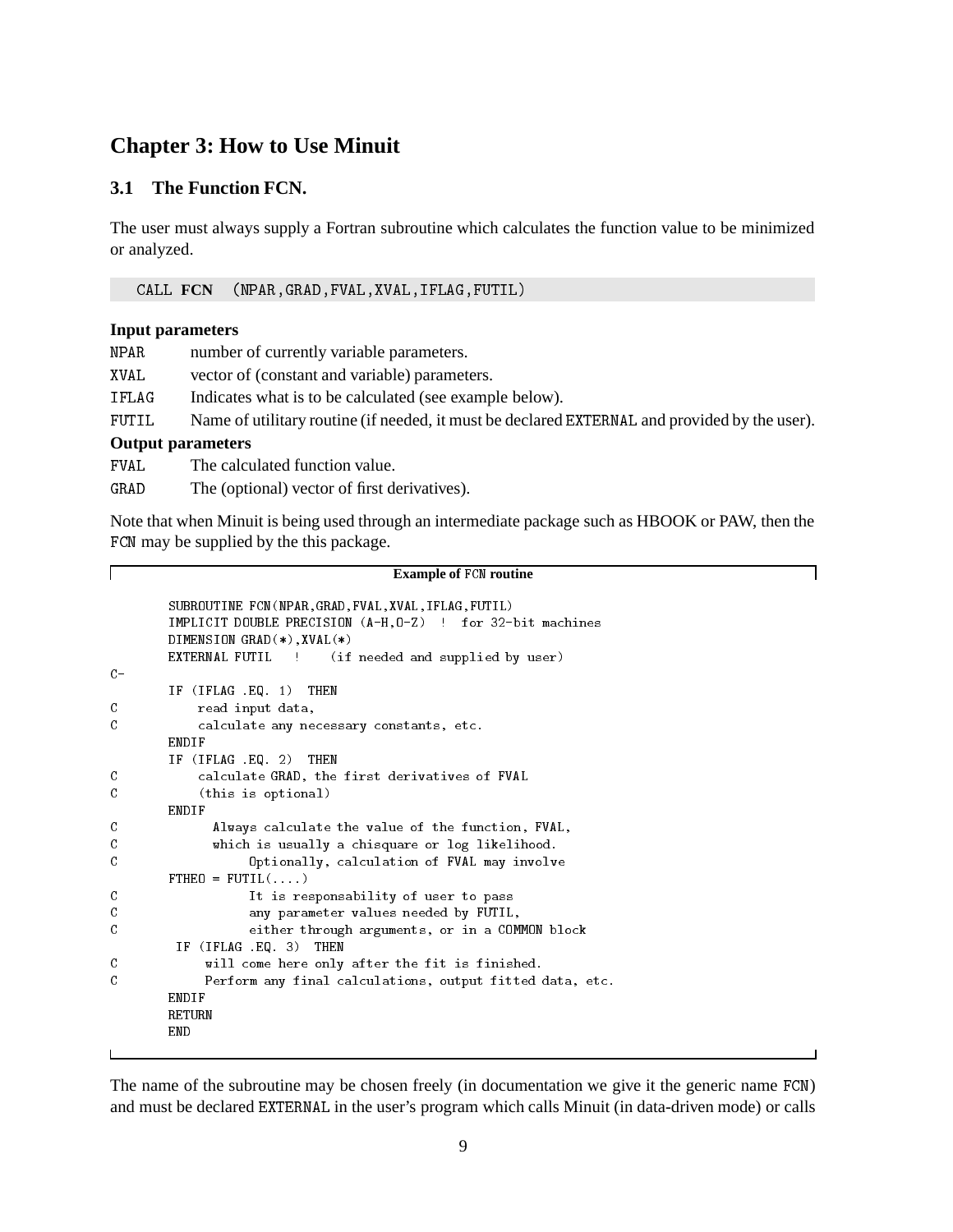Minuit subroutines (in Fortran-callable mode). The meaning of the parameters XVAL is of course defined by the user, who uses the values of those parameters to calculate his function value. The starting values must be specified by the user (either by supplying parameter definitions from a file, or typing them at the terminal, in data-driven mode; or by calling subroutine MNPARM in Fortran-callable mode), and later values are determined by Minuit as it searches for the minimum or performs whatever analysis is requested by the user. FUTIL represents the name of a function or subroutine which may be defined and supplied by the user and called from FCN. If the user does not use the FUTIL feature, the last argument may be given as zero, but if used, the name of FUTIL must be declared EXTERNAL and a subprogram of that name must be supplied at loading time.

It is possible, by giving them different names, to analyze several different FCNs in one job. However, one analysis must be completed before the next is started. In order to avoid interference between the analyses of two different FCNs, the user should call Minuit (in data-driven mode) or MNINIT (in Fortran-callable mode) each time a new FCN is to be studied.

### **3.2 Running Minuit in Data-driven Mode.**

Minuit can be run in two different modes: **Data-driven mode** means that the user drives Minuit with data, either typed interactively from a terminal or from a data file in batch; and **Fortran-callable mode** means that Minuit is driven directly from Fortran subroutine calls, without data. To some extent, the two modes may also be mixed. This section describes the first mode, and is valid for both interactive and batch running. The differences between interactive and batch are described in a separate subsection below.

In **data-driven mode**, the user must supply, in addition to the subroutine FCN, a **main program** which includes the following statements (the statements in upper case are required, those given in lower case are optional):

**Example of main program when using Minuit in data driven mode**

```
EXTERNAL FCN
call mintio(ird,iwr,isav)
CALL MINUIT(FCN,futil)
```
The name of FCN may be chosen freely, and is communicated to Minuit as its first argument. FUTIL is the generic name of a function or subroutine which the user may optionally call from FCN, and if he does call such a routine, he must declare it external and communicate its name to Minuit as well. If FUTIL is not used, then the second argument may be put equal to <sup>0</sup>, and need not be declared EXTERNAL; if FUTIL is declared EXTERNAL, it must be supplied in the loading process.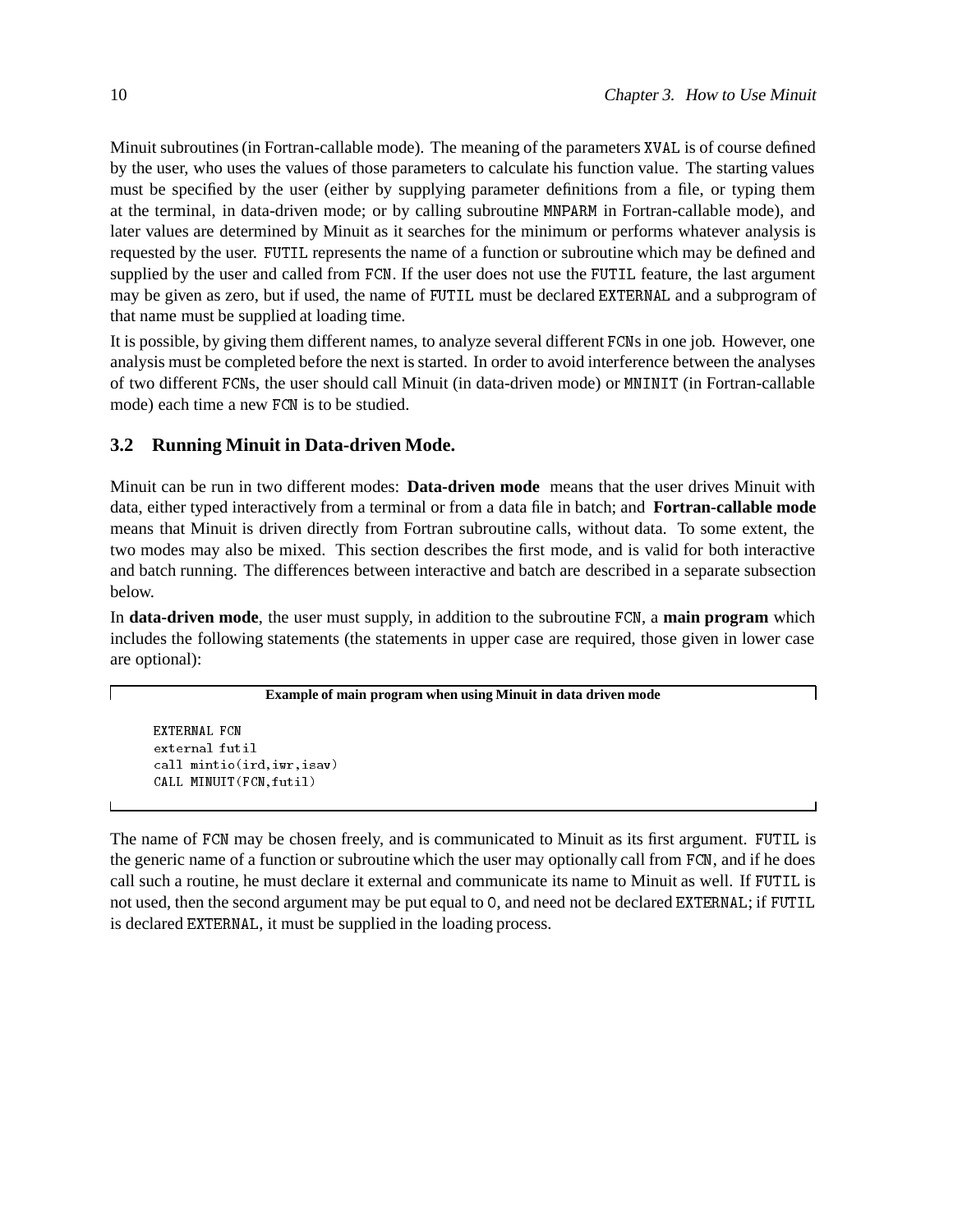CALL **MINTIO** (IREAD,IWRITE,ISAVE)

**Action:** The purpose of MINTIO is to communicate to Minuit the I/O units.

#### **Input parameters**

| TREAD  | Fortran unit number for reading (default 5). |
|--------|----------------------------------------------|
| IWRITE | Fortran unit number for writing (default 6). |
| Isave  | Fortran unit number for saving (default 7).  |

If the default values are acceptable, then it is not necessary to call MINTIO. It is the user's responsibility that the I/O units are properly opened for the appropriate operations.

#### **Note**

In data-driven mode, that is with CALL MINUIT, you should **not call** MNINIT, since Minuit takes care of all initialization. To change unit numbers, call MINTIO **before calling** MINUIT.

In order that control returns to the user program after CALL MINUIT, the last command in the corresponding Data Block should be RETURN. If the last command is EXIT or STOP, then Minuit will execute a Fortran STOP, and if the last command is END, Minuit will read a new Data Block from the current input unit.

### **3.2.1 Data to drive Minuit**

In data-driven mode, either interactively or in batch, Minuit reads the following data provided by the user:

- **Title:** (a string of 50 characters or less) which can be chosen freely by the user, to help identify the job.
- **Parameter definitions:** for each parameter one record giving:
	- (1) **The parameter number.** This is the index in the array XVAL by which the user function FCN will access the value of the parameter.
	- (2) **The parameter name.** A string of ten characters to help the user in reading the Minuit output.
	- (3) **The starting value** of the parameter.
	- (4) **The starting step size,** or expected uncertainty in this parameter, if it is to be a variable parameter. Otherwise blank or zero if the value is to be constant.

OptionalThe **lower bound** (limit) below which the parameter value must not vary.

OptionalThe **upper bound** (limit) above which the parameter value must not vary.

Normally the user should **not** specify limits on the parameters, that is both should be left blank. If one limit is specified, then BOTH must be specified. The properties of limits are explained elsewhere in this document.

The format of the parameter definitions may be either fixed-field (each item in a field of width ten columns), or in free-field format. In the free-field format, items are separated by blanks or one comma, and the parameter name must be given between single quotes. The program assumes free-field format if it finds two single quotes in the line. Parameter names will be blank-padded or truncated to be ten characters long.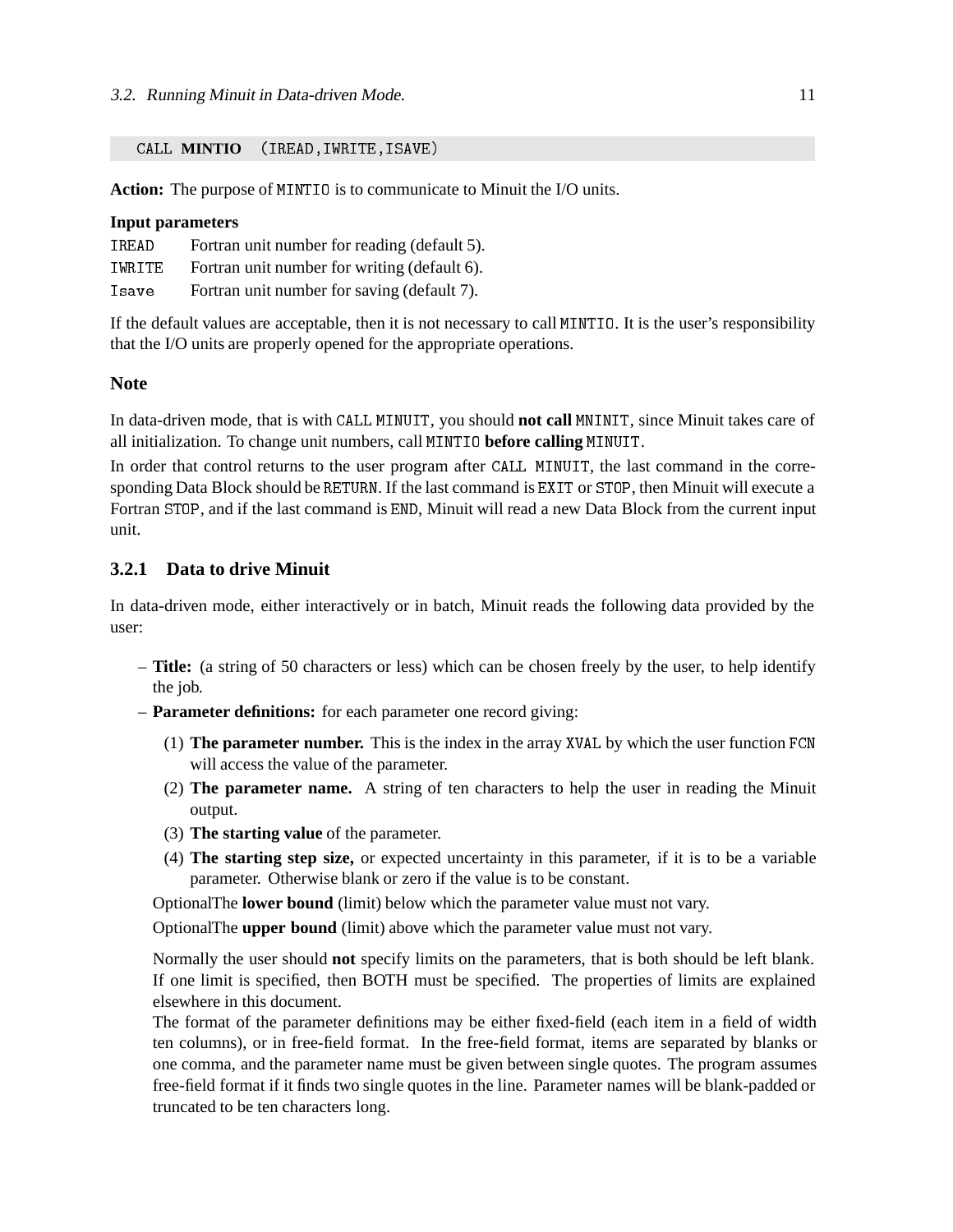- **A blank record:** indicates the end of parameter definitions.
- If the user FCN reads input data from the same input stream as the Minuit data (the default stream is UNIT 5), then the FCN data should appear here.
- **Minuit commands:** these specify actions which should be performed by Minuit. Commands must not contain leading or embedded blanks, but may be truncated to three characters, and may be given in upper or lower case. Some commands have numerical arguments, and these may be given in free-field format, separated by  $blank(s)$  or one comma<sup>1</sup>. The list of recognized commands is given and explained below. The command HELP causes Minuit to write to the output stream a list of currently recognized commands. The command HELP SHOw lists the available SET and SHOw commands.

Any or all of the above data read by Minuit can reside on one or more different files, and Minuit can be instructed to switch to reading a different file with the SET INPUT command. Optionally, the **title** record may be preceeded by a record beginning with the characters SET TITLE, and the **parameter definitions** may be preceeded by a record beginning with the characters PARAMETERS. It is in fact recommended always to include these optional records when preparing a data file, since the file can then be read at any time (not just at the beginning of a Minuit run) and will always be interpreted correctly by Minuit.

#### **Example of a typical Minuit data set**

```
SET TITLE
Fit to time distribution of K decays, Expt NA94
PARAMETERS
1 'Real(X)' 0. .12 'Imag(X)' 0. .1
5 'Delta M' .535 .01
10 'K Short LT' .892
11 'K Long LT' 518.3
fix 5
migrad
set print 0
minos
migrad
fix 5
set param 5 0.535
mncontour 1 2
stop
```
### **3.2.2 Batch and interactive running.**

In its initialization phase, Minuit attempts to determine whether or not it is running interactively, by calling the logical function INTRAC, a routine in the CERN Program Library which can be provided for all commonly used computers. For our purposes, we define "running interactively" as meaning that input is coming from a terminal under the control of an intelligent being, able to make decisions based on the

<sup>&</sup>lt;sup>1</sup> In older versions of Minuit, there was a special format for the MINOs command, when specifying a list of parameters; the new Minuit reads the MINOs command with the same free-field format as the other commands, so if parameter numbers are specified, they must now be separated by a blank or comma.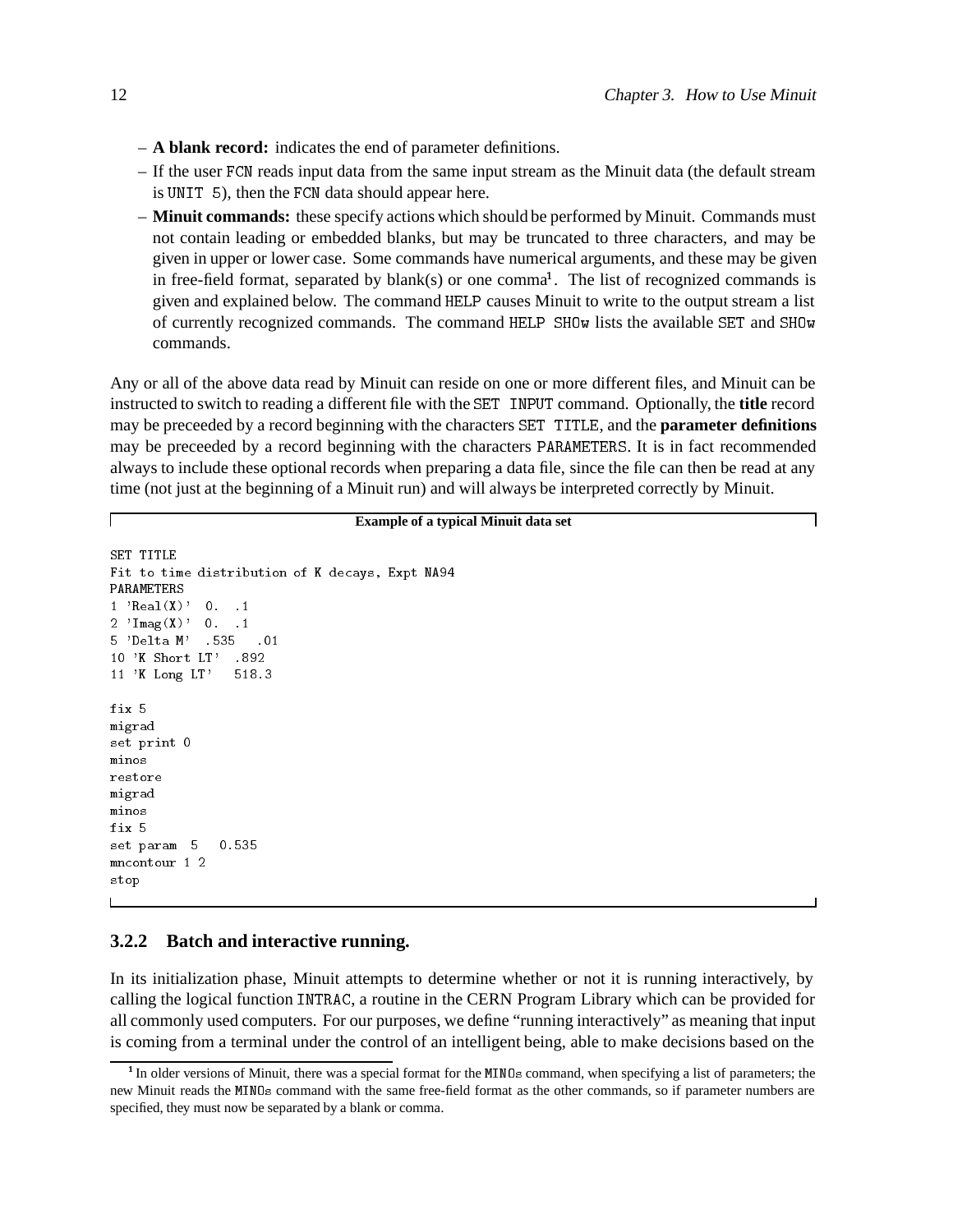output he receives at the terminal. It is not always easy for INTRAC to know whether this is the case, so, depending on your operating system, Minuit can be fooled in certain cases. When this happens, the user can always override the beliefs of INTRAC with the commands SET BATch and SET INTeractive. The command SHOw INTeractive informs the user of the current mode.

According to whether or not it believes it is running interactively, Minuit behaves differently in the following ways:

- If interactive, the user is prompted before each data record is read.
- If interactive, Minuit recovers from many error conditions and prompts the user to enter correct data or to specify additional required input. If the same error conditions occur in batch mode, the program either exits (if no corrective action seems possible) or ignores the incorrect data (for example, a command it cannot interpret) and continues.
- The default page size for output is a typical terminal dimension (80 by 24) if interactive, and a typical printed page size (120 by 56) if batch, but these can be overridden with the commands SET WIDth and SET LINes.

When an interactive user requests Minuit to read further input from an external file (the SET INPut command), then further input is considered to be temporarily in batch mode, until input reverts to the primary input stream.

## **3.3 Running Minuit in Fortran-callable mode.**

The following Minuit subroutines are provided in order to allow the user to communicate with Minuit and perform all Minuit functions (define parameters, execute commands, etc.) directly from Fortran through subroutine calls. In the following list of subroutines, output arguments are indicated by appending a star \* to its name. It should also be noted that for the Double Precision version of Minuit (recommended for all 32-bit machines such as IBM, Vax, Unix workstations, etc.), all the REAL arguments given below must be declared DOUBLE PRECISION.

## **3.3.1 MNINIT: Initialize Minuit**

CALL **MNINIT** (IRD,IWR,ISAV)

### **Input parameters:**

- IRD Unit number for input to Minuit.
- IWR Unit number for output from Minuit.
- ISAV Unit number for use of the SAVE command.

### **3.3.2 MNSETI: Specify a title for a problem**

CALL **MNSETI** (CTITLE)

### **Input parameter:**

CTITLE Character string of up to 50 characters containing an identification text for the present job or fit.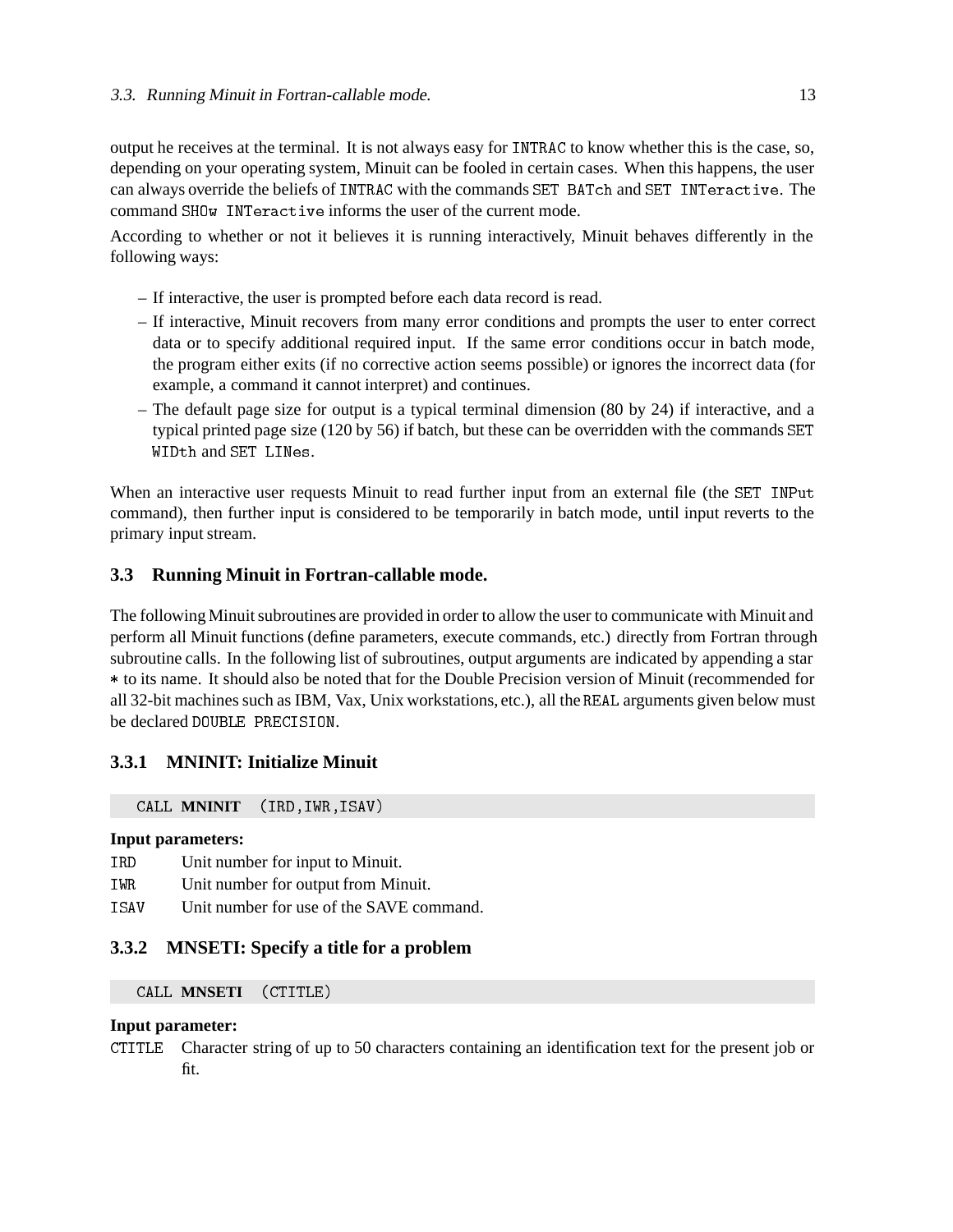### **3.3.3 MNPARM: Define a parameter, assigning values from variables**

CALL **MNPARM** (NUM,CHNAM,STVAL,STEP,BND1,BND2,IERFLG\*)

#### **Input parameters:**

- NUM Parameter number as referenced by user in FCN.
- CHNAM Character string of up to 10 characters containing the name which the user assigned to the given parameter.
- STVAL Starting value
- STEP Starting step size or approximate parameter error.
- BND1 Lower bound (limit) on parameter value, if any (see below).
- BND2 Upper bound (limit) on parameter value, if any (see below).

### **Output parameter:**

IERFLG Error return code: 0 if no error, >0 if request failed.

If BND1=BND2=0., then the parameter is considered unbounded, which is recommended unless limits are needed to make things behave well.

#### **3.3.4 MNPARS: Define a parameter, assigning values from character string**

Subroutine MNPARS defines a new (or redefines an old) parameter specifying values for its number, name, starting value, step size, and limits if any. All these values are given in one character string as if it was being read from the input stream. It can therefore be used in place of MNPARM if the character string format is more convenient than the calling sequence of MNPARM.

Calling sequence:

CALL **MNPARS** (CHSTR,ICONDN\*)

#### **Input parameter:**

CHSTR String specifies the parameter definition in the usual Minuit format, as on a data record (See 3.2.1). The fields are in the same order as the arguments to MNPARM

#### **Output parameter:**

ICONDN Output condition

#### **Possible values of output condition:**

- ICONDN=0 all OK
- ICONDN=1 error, attempt to define parameter is ignored
- ICONDN=2 end of parameter definitions (parameter number zero)

#### **Example:**

CALL MNPARS(' 15 ''Lambda Mass'' 1.2, 0.1' , ICONDN)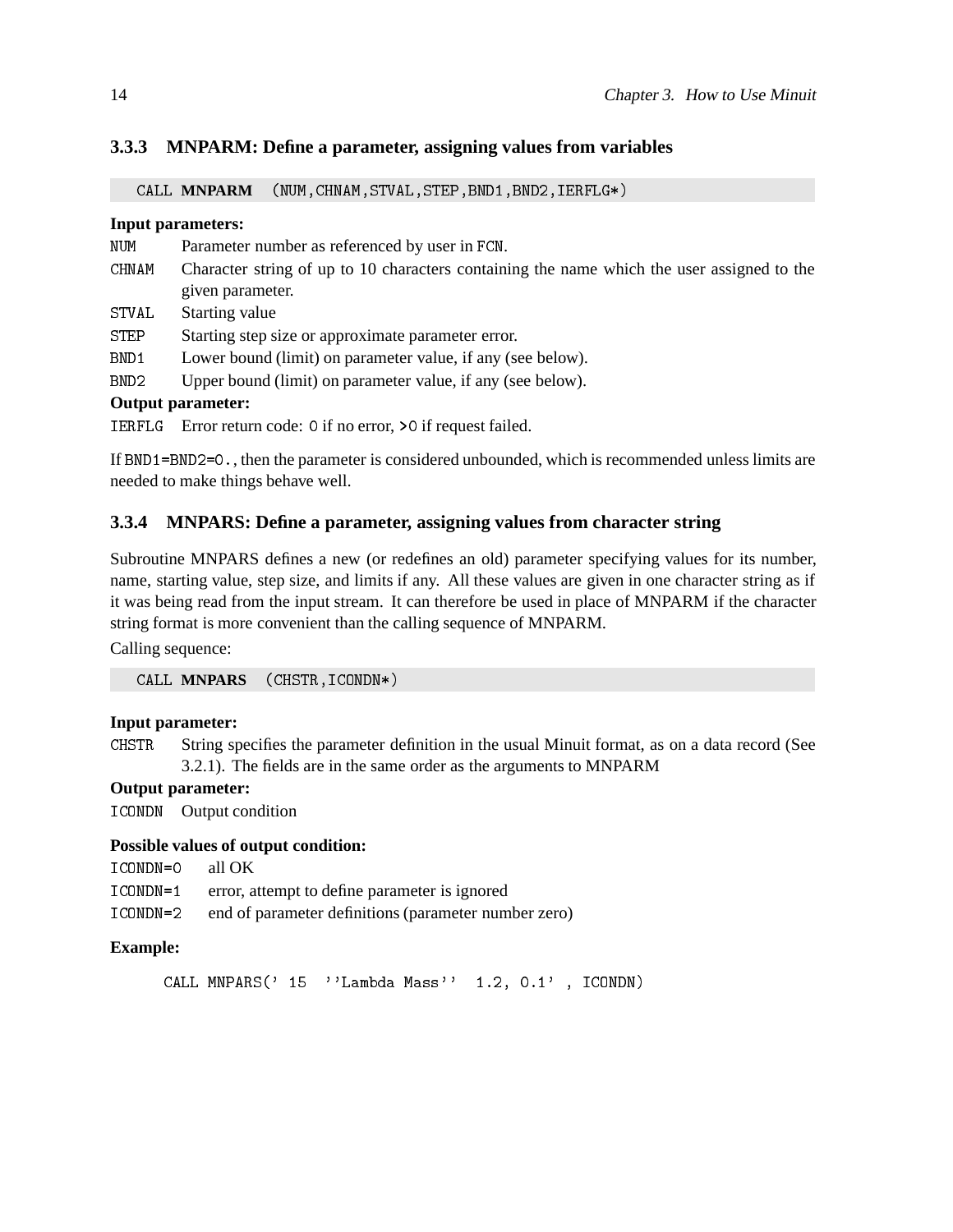### **3.3.5 MNEXCM: Execute a Minuit command**

CALL **MNEXCM** (FCN,CHCOM,ARGLIS,NARG,IERFLG\*,FUTIL)

#### **Input parameters:**

- FCN Name of the function being analyzed (to be declared EXTERNAL)
- CHCOM Character string containing the name of the Minuit command to be executed (see below).
- ARGLIS Array of dimension MAXARG, containing the numeric arguments to the command (if any),
- NARG Number of arguments specified (NARG $\leq$ MAXARG),
- FUTIL Name of a function called by FCN (or =0 if not used). If used this function must be declared EXTERNAL.

#### **Output parameter:**

IERFLG Error return code: 0 if the command was executed normally, >0 otherwise.

Executing a command by calling MNEXCM has exactly the same effect as reading the same command in data-driven mode, except that a few commands would make no sense and are not available in Fortrancallable mode (e.g. SET INPUT). The other difference is that **control always returns to the calling routine from** MNEXCM, even after commands END, EXIT, and STOP.

**Warning:** If there is only one argument, ARGLIS may be given as a numeric constant, but if you do this **make sure the constant is of the right data type,** for example 0.5D0, not 0.5 if you are in the usual Double Precision mode. To avoid this problem, it may be more convenient to use MNCOMD instead of MNEXCM.

### **3.3.6 MNCOMD: Execute a Minuit command specified as a character string**

Subroutine MNCOMD causes the execution of the Minuit command specified as the second argument. It therefore works like MNEXCM, except that it accepts the entire command with arguments as one character string. This is more convenient in many cases and avoids problems of word length matching (DOUBLE PRECISION constants).

CALL **MNCOMD** (FCN,CHSTR,ICONDN\*,FUTIL)

#### **Input parameters:**

- FCN Name of the function being analyzed (to be declared EXTERNAL)
- CHSTR The full Minuit command with arguments (CHARACTER)
- FUTIL Name of a function called by FCN (or =0 if not used). If used this function must be declared EXTERNAL.

### **Output parameter:**

ICONDN Error return code: 0 if the command was executed normally, >0 otherwise.

#### **Some abnormal conditions:**

- ICONDN=1 command was blank, ignored
- ICONDN=2 command line was unreadable, ignored
- ICONDN=3 command was unknown, ignored
- ICONDN=4 abnormal termination (e.g., MIGRAD not converged)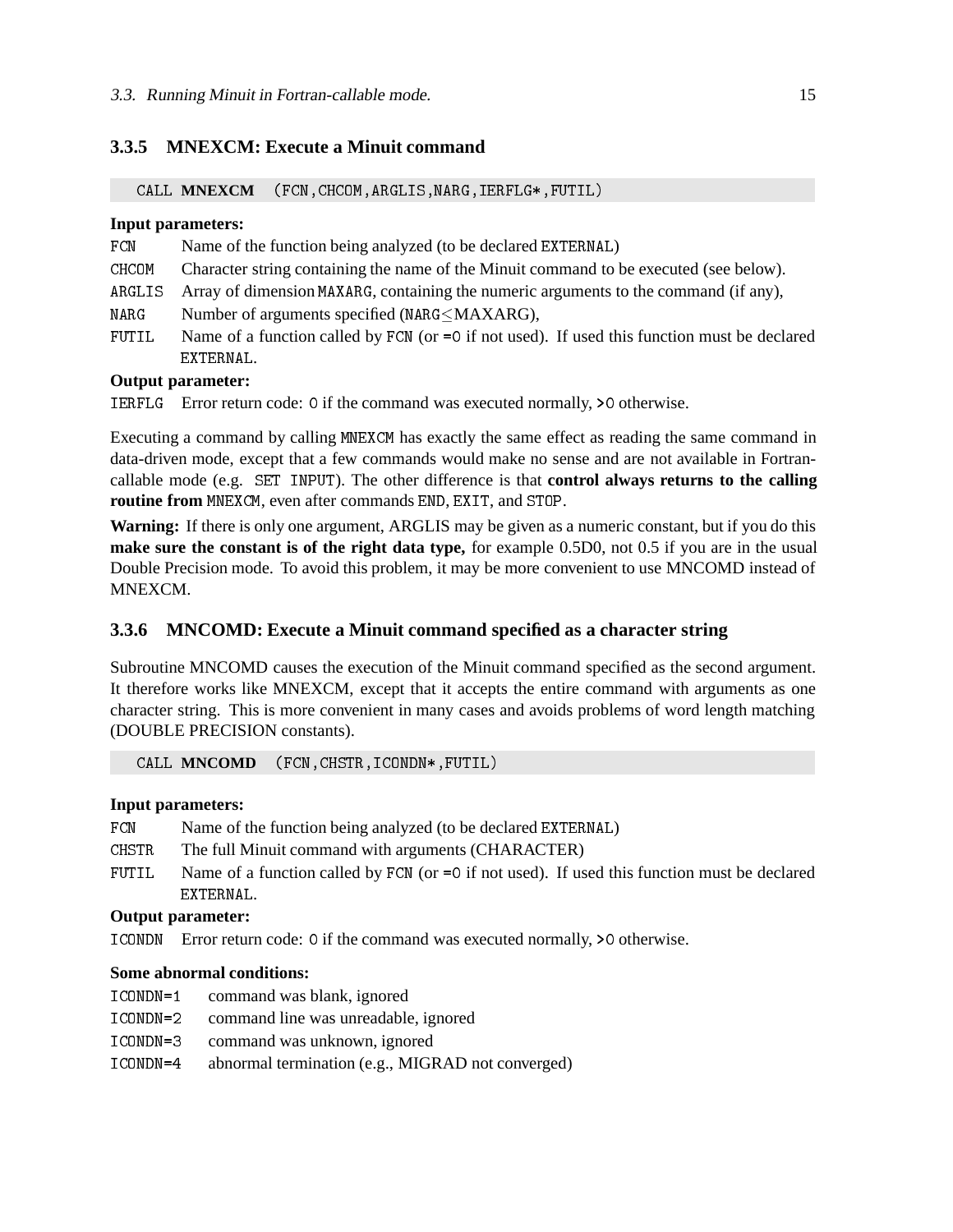## **3.3.7 MNPOUT: Get the current value of a parameter**

This routine is the inverse of MNPARM and can for instance be used after a fit.

CALL **MNPOUT** (NUM,CHNAM\*,VAL\*,ERROR\*,BND1\*,BND2\*,IVARBL\*)

### **Input parameter:**

NUM Parameter number as referenced by user in FCN and about which information is required.

#### **Output parameters:**

- CHNAM Character string of up to 10 characters containing the name which the user assigned to the given parameter.
- VAL Current parameter value (fitted value if fit has converged),
- ERROR Current estimate of parameter uncertainty (or zero if constant)
- BND1 Lower limit on parameter value, if any (otherwise zero).
- BND2 Upper limit on parameter value, if any (otherwise zero).
- IVARBL Internal parameter number if parameter is variable, or zero if parameter is constant, or negative if parameter is undefined.

### **3.3.8 MNSTAT: Get the current status of minimization**

CALL **MNSTAT** (FMIN\*,FEDM\*,ERRDEF\*,NPARI\*,NPARX\*,ISTAT\*)

### **Output parameters:**

- FMIN The best function value found so far
- FEDM The estimated vertical distance remaining to minimum
- ERRDEF The value of UP defining parameter uncertainties
- NPARI The number of currently variable parameters
- NPARX The highest (external) parameter number defined by user
- ISTAT A status integer indicating how good is the covariance matrix:
	- 0 Not calculated at all
	- 1 Diagonal approximation only, not accurate
	- 2 Full matrix, but forced positive-definite
	- 3 Full accurate covariance matrix (After MIGRAD, this is the indication of normal convergence.)

## **3.3.9 MNEMAT: Get the current value of the covariance matrix**

#### CALL **MNEMAT** (EMAT\*,NDIM)

## **Input parameter:**

NDIM Integer variable specifying the number of rows and columns the suer has reserved in EMAT to store the matrix elements. NDIM should be at least as large as the number of parameters variable at the time of the call, otherwise the user will get only part of the full matrix.

### **Output parameter:**

EMAT Array declared as DIMENSION EMAT(NDIM, NDIM) which is to be filled with the (external) covariance matrix.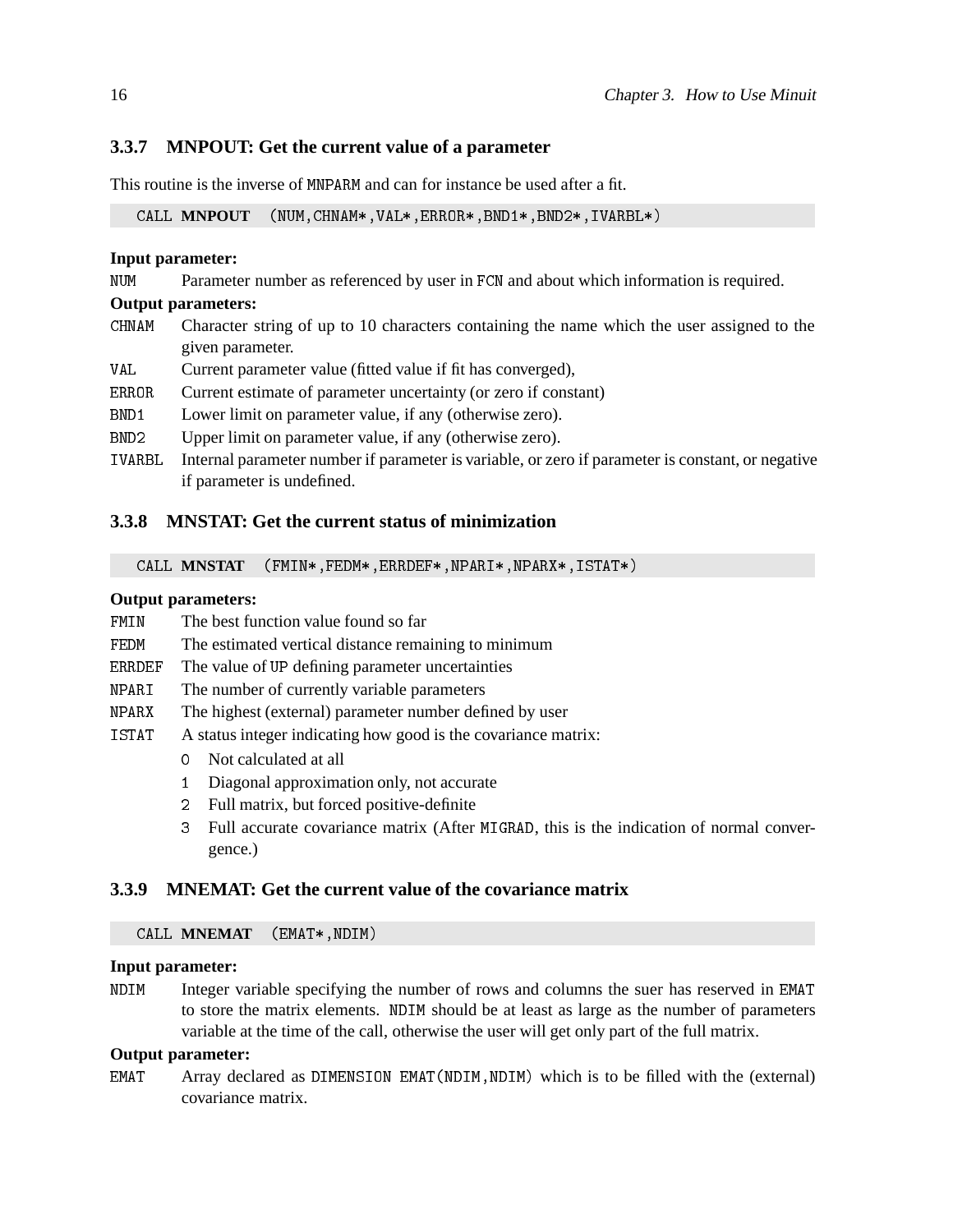#### **3.3.10 MNERRS: Access current parameter errors**

CALL **MNERRS** (NUM,EPLUS\*,EMINUS\*,EPARAB\*,GLOBCC\*)

#### **Input parameter:**

NUM Parameter number. If NUM>0, this is taken to be an external parameter number; if NUM<0, it is the negative of an internal parameter number.

### **Output parameters:**

- EPLUS The positive MINOS error of parameter NUM.
- EMINUS The negative MINOS error (a negative number).
- EPARAB The "parabolic" parameter error, from the error matrix.
- GLOBCC The global correlation coefficient for parameter NUM. This is a number between zero and one which gives the correlation between parameter NUM and that linear combination of all other parameters which is most strongly correlated with NUM.

Note that this call does not cause the errors to be calculated, it merely returns the current existing values. If any of the requested values has not been calculated, or has been destroyed (for example, by a redefinition of parameter values) MNERRS returns a value of zero for that argument. Thus the call to MNERRS will normally follow the execution of commands MIGRAD, HESSE, MNContour, and/or MINOS.

### **3.3.11 MNCONT: Find a function contour with the MNContour method**

CALL **MNCONT** (FCN,NUM1,NUM2,NPT,XPT\*,YPT\*,NFOUND\*,FUTIL)

#### **Input parameters:**

- FCN Name of the function being treated (to be declared EXTERNAL)
- NUM1/2 Parameter numbers with respect to which the contour is to be determined (external).
- NPT The number of points required on the contour  $(24)$ .
- FUTIL Name of a function called by FCN (or  $=0$  if not used). If used this function must be declared EXTERNAL.

#### **Output parameters:**

- XPT Array of x-coordinates of contour points with values for parameter NUM1. It must be declared with a DIMENSION XPT(NPT).
- YPT Array of y-coordinates of contour points with values for parameter NUM2. It must be declared with a DIMENSION YPT(NPT).
- NFOUND The number of points actually found on the contour. If all goes well, this will be equal to NPT, but it can be negative (if the input arguments are not valid), or zero if less than four points have been found, or less than NPT if the program could not find NPT points.

Note that alternatively MNContour can be calculated by calling MNEXCM to issue the MNContour command, but then the user does not have Fortran access to the actual point coordinates XPT and YPT.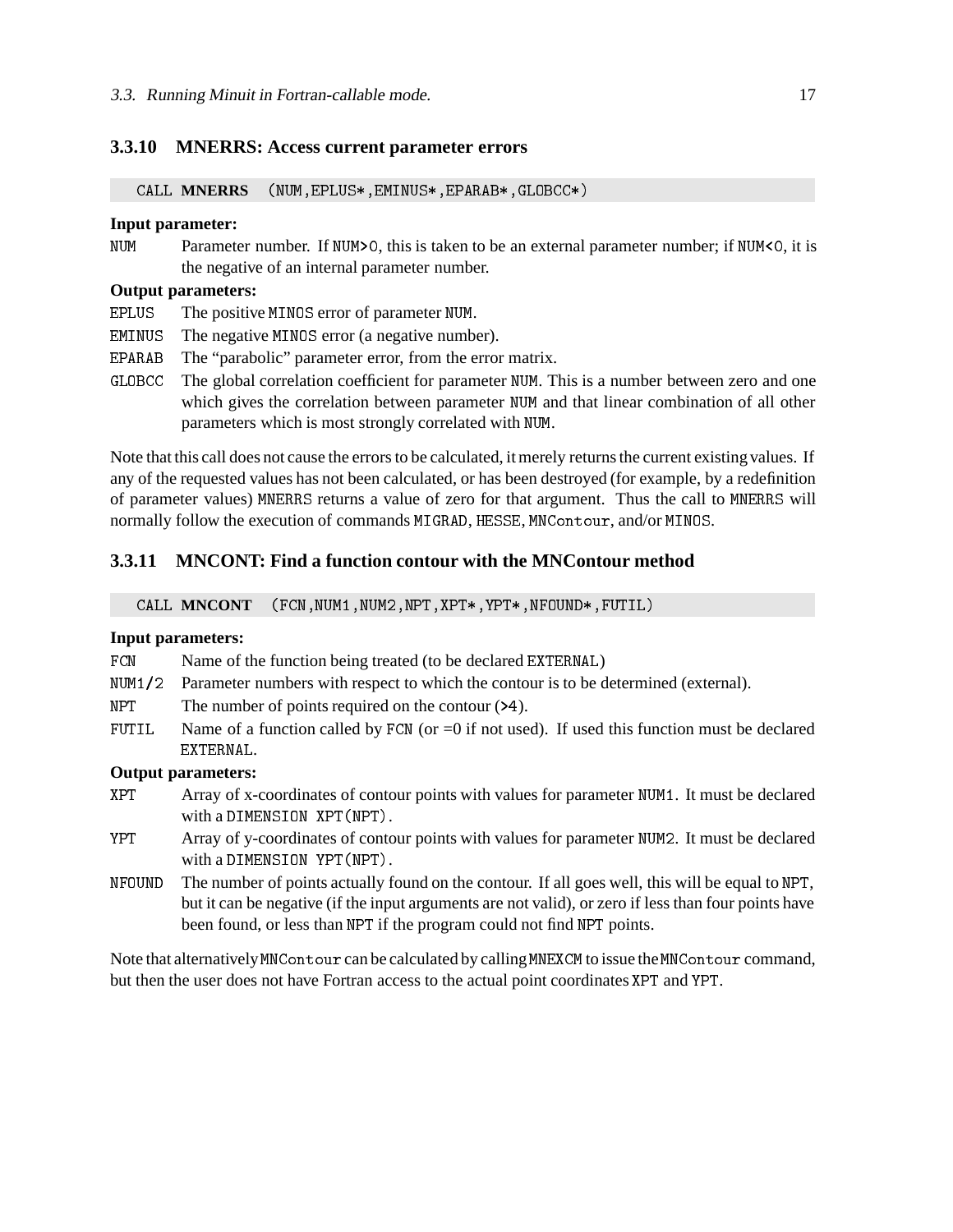## **3.3.12 MNINTR: Switch to command-reading mode**

This facility can be useful when one wants to continue interactively.

CALL **MNINTR** (FCN,FUTIL)

### **Input parameters:**

- FCN Name of the function being treated (to be declared EXTERNAL)
- FUTIL Name of a function called by FCN (or =0 if not used). If used this function must be declared EXTERNAL.

The call to MNINTR will cause Minuit to read commands from the unit IRD (originally specified by the user in his call to MNINIT, IRD is usually 5 by default, which in turn is usually the terminal by default). Minuit then reads and executes commands until it encounters a command END, EXIT, RETurn, or STOP, or an end-of-file on input (or an unrecoverable error condition while reading or trying to execute a command), in which case control returns to the program which called MNINTR.

## **3.3.13 MNINPU: Set logical unit number for input**

Sets logical unit number of input unit from which Minuit will read the next command.

CALL **MNINPU** (NUNIT, IERR\*)

#### **Input parameter:**

NUNIT The I/O unit number, which must be a valid unit, opened for reading (Minuit makes no checks at this level and will not attempt to open any files.) If NUNIT is specified as zero, Minuit returns to reading the previous unit (for this reason, Minuit has to store the unit numbers in an internal buffer).

## **Output parameter:**

IERR returned as zero unless Minuit's internal buffer which stores unit numbers is full, which is a fatal error.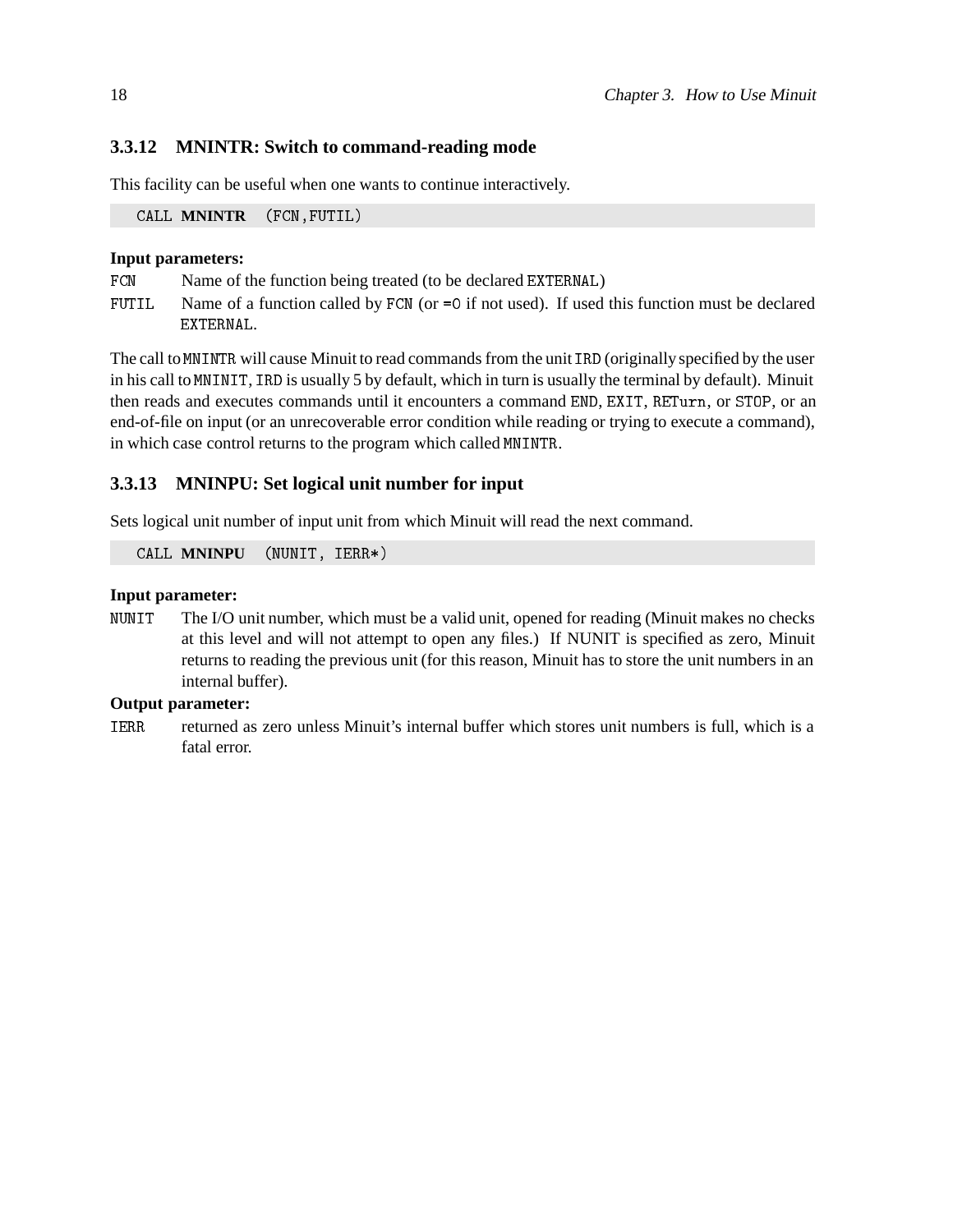## **Chapter 4: Minuit Commands**

In data-driven mode, Minuit accepts commands in the following format:

command <arg1> [arg2] etc.

commandOne of the commands listed below,

<argi> Numerical values of **required** arguments, if any.

[argi] ] Numerical values of **optional** arguments, if any.

The arguments (if any) are separated from each other and from the command by one or more blanks or a comma. Commands may be given in upper or lower case, and may be abbreviated, usually to three characters. The shortest recognized abbreviations are indicated by the capitalized part of the commands listed below. Examples of valid commands are:

```
SET INPUT 21
migrad
mig 500
SET LIMITS 14 -1.0,1.0
contours 1 2
MINOS 500 1,3,5,21,22
```
In Fortran-callable mode, all the same commands (with a few obvious exceptions as indicated) can be executed by passing the command-string and arguments to Minuit in a CALL MNEXCM statement.

#### **List of Minuit commands**

#### **CALl fcn** <iflag>

Instructs Minuit to call subroutine FCN with the value of IFLAG= $\langle$ iflag>. (The actual name of the subroutine called is that given by the user in his call to Minuit or MNEXCM; the name given in this command is not used.) If  $\langle$ iflag $\rangle$  > 5, Minuit assumes that a new problem is being redefined, and it forgets the previous best value of the function, covariance matrix, etc. This command can be used to instruct the user function to read new input data, recalculate constants, or otherwise modify the calculation of the function.

#### **CLEar**

Resets all parameter names and values to undefined. Must normally be followed by a PARameters command or equivalent, in order to define parameter values.

**CONtour** <par1> <par2> [devs] [ngrid]

Instructs Minuit to trace contour lines of the user function with respect to the two parameters whose external numbers are  $\epsilon$  par1> and  $\epsilon$  par2>. Other variable parameters of the function, if any, will have their values fixed at the current values during the contour tracing. The optional parameter [devs] (default value 2.) gives the number of standard deviations in each parameter which should lie entirely within the plotting area. Optional parameter [ngrid] (default value 25 unless page size is too small) determines the resolution of the plot, i.e. the number of rows and columns of the grid at which the function will be evaluated. [See also MNContour.]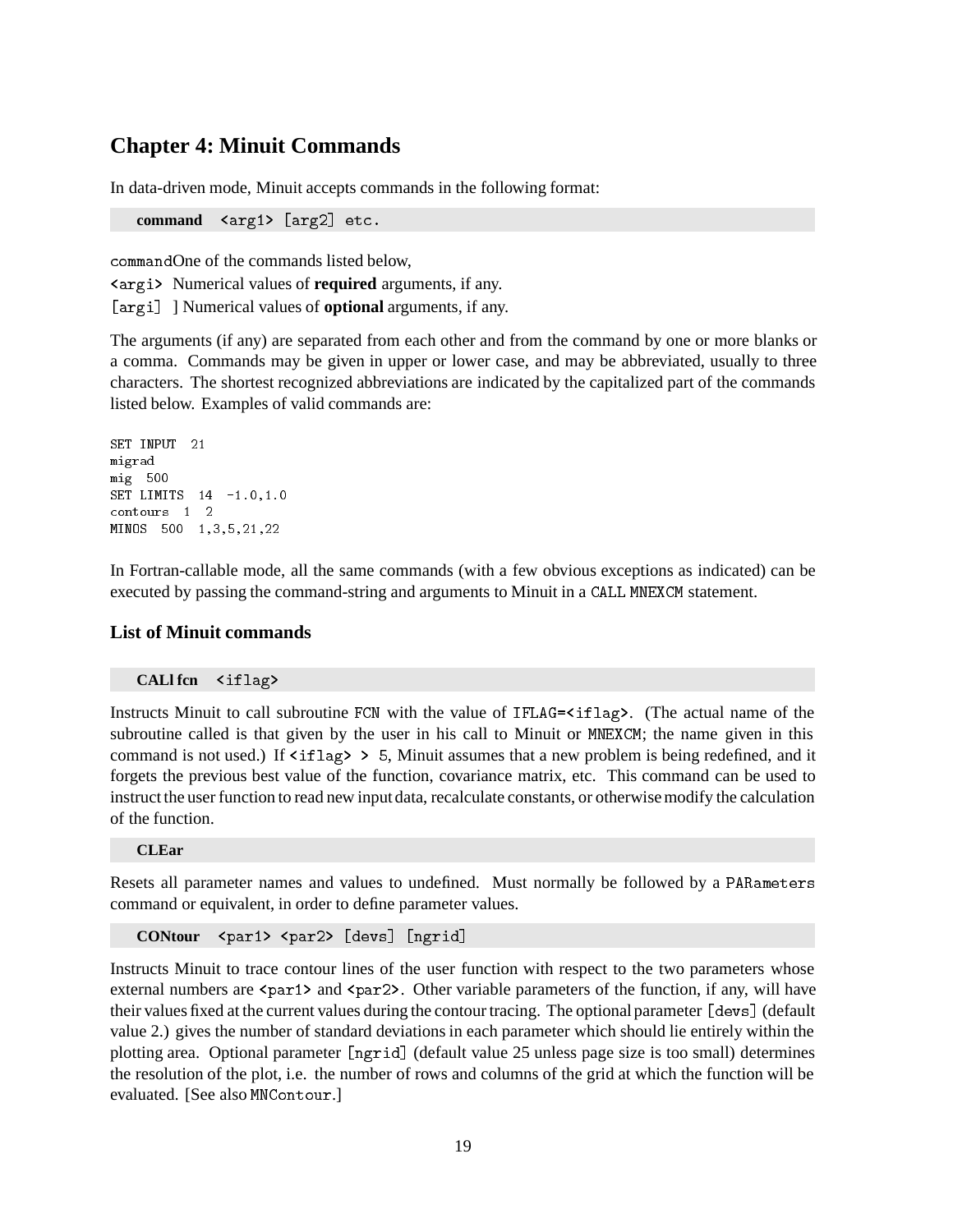#### **END**

Signals the end of a data block (i.e., the end of a fit), and implies that execution should continue, because another Data Block follows. A Data Block is a set of Minuit data consisting of (1) A Title, (2) One or more Parameter Definitions, (3) A blank line, and (4) A set of Minuit Commands. The END command is used when more than one Data Block is to be used with the same FCN function. The END command first causes Minuit to issue a CALL FCN with IFLAG=3, in order to allow FCN to perform any calculations associated with the final fitted parameter values, unless a CALL FCN 3 command has already been executed at the current FCN value. The obsolete command END RETurn is the same as the RETURN command.

#### **EXIT**

Signals the end of execution. The EXIT command first causes Minuit to issue a CALL FCN with IFLAG=3, in order to allow FCN to perform any calculations associated with the final fitted parameter values, unless a CALL FCN 3 command has already been executed at the current FCN value. Then it executes a Fortran STOP.

**FIX** <parno> [parno] ... [parno]

Causes parameter(s)  $\epsilon$  parno> to be removed from the list of variable parameters, and their value(s) will remain constant during subsequent minimizations, etc., until another command changes their value(s) or status.

**HELP** [SET] [SHOw] [command]

If there are no arguments, causes Minuit to list the available commands. If argument SET or SHOW is specified, the list of recognized SET and SHOw commands is displayed. If a command name is specified as argument, a short explanation of the command syntax is given.

**HESse** [maxcalls]

Instructs Minuit to calculate, by finite differences, the Hessian or error matrix. That is, it calculates the full matrix of second derivatives of the function with respect to the currently variable parameters, and inverts it, printing out the resulting error matrix. The optional argument [maxcalls] specifies the (approximate) maximum number of function calls after which the calculation will be stopped.

**IMProve** [maxcalls]

If a previous minimization has converged, and the current values of the parameters therefore correspond to a local minimum of the function, this command requests a search for additional distinct local minima. The optional argument [maxcalls] specifies the (approximate) maximum number of function calls after which the calculation will be stopped.

**MIGrad** [maxcalls] [tolerance]

Causes minimization of the function by the method of Migrad, the most efficient and complete single method, recommended for general functions (see also MINImize). The minimization produces as a by-product the error matrix of the parameters, which is usually reliable unless warning messages are produced. The optional argument [maxcalls] specifies the (approximate) maximum number of function calls after which the calculation will be stopped even if it has not yet converged. The optional argument [tolerance] specifies required tolerance on the function value at the minimum. The default tolerance is 0.1, and the minimization will stop when the estimated vertical distance to the minimum (EDM) is less than 0.001\*[tolerance]\*UP (see SET ERR).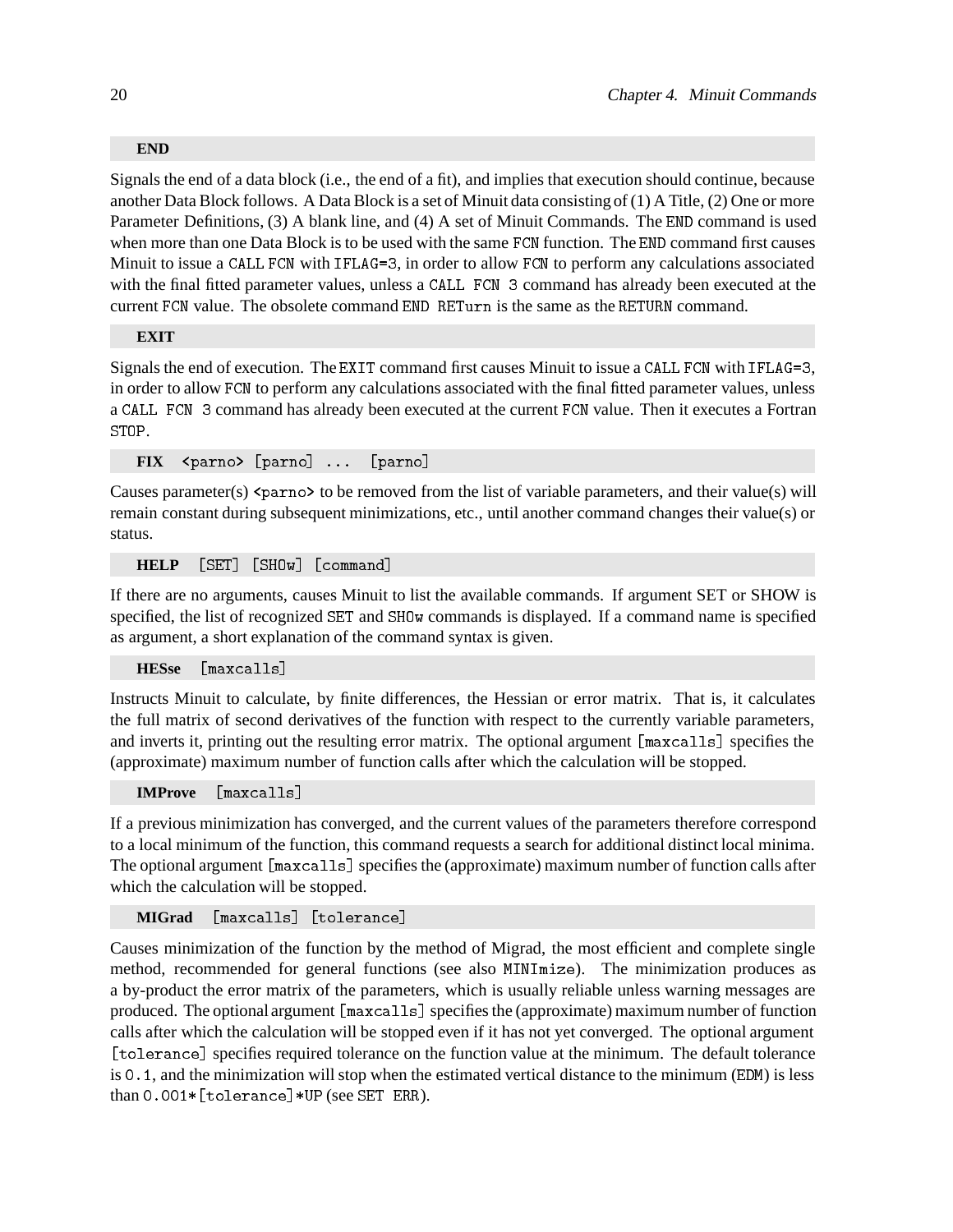**MINImize** [maxcalls] [tolerance]

Causes minimization of the function by the method of Migrad, as does the MIGrad command, but switches to the SIMplex method if Migrad fails to converge. Arguments are as for MIGrad. Note that command requires four characters to be unambiguous with MINOs.

**MINOs** [maxcalls] [parno] [parno] ...

Causes a Minos error analysis to be performed on the parameters whose numbers [parno] are specified. If none are specified, Minos errors are calculated for all variable parameters. Minos errors may be expensive to calculate, but are very reliable since they take account of non-linearities in the problem as well as parameter correlations, and are in general asymmetric. The optional argument [maxcalls] specifies the (approximate) maximum number of function calls **per parameter requested**, after which the calculation will be stopped for that parameter.

**MNContour** <par1> <par2> [npts]

Calculates one function contour of FCN with respect to parameters par1 and par2, with FCN minimized always with respect to all other NPAR-2 variable parameters (if any). Minuit will try to find npts points on the contour (default 20). If only two parameters are variable at the time, it is not necessary to specify their numbers. To calculate more than one contour, it is necessary to SET ERR to the appropriate value and issue the MNContour command for each contour desired.

**RELease** <parno> [parno] ... [parno]

If  $\epsilon$  parno is the number of a previously variable parameter which has been fixed by a command: FIX <parno>, then that parameter will return to variable status. Otherwise a warning message is printed and the command is ignored. Note that this command operates only on parameters which were at one time variable and have been FIXed. It cannot make constant parameters variable; that must be done by redefining the parameter with a PARameters command. [See also: REStore.]

**REStore** [code]

If no [code] is specified, this command restores all previously FIXed parameters to variable status. If [code]=1, then only the last parameter FIXed is restored to variable status. If code is neither zero nor one, the command is ignored. [See also: RELease.]

#### **RETurn**

Signals the end of a data block, and instructs Minuit to return to the program which called it. The RETurn command first causes Minuit to CALL FCN with IFLAG=3, in order to allow FCN to perform any calculations associated with the final fitted parameter values, unless a CALL FCN 3 command has already been executed at the current FCN value. Then it executes a Fortran RETURN.

#### **SAVe**

Causes the current parameter values to be saved on a file in such a format that they can be read in again as Minuit parameter definitions. If the covariance matrix exists, it is also output in such a format. The unit number is by default 7, or that specified by the user in his call to MINTIO or MNINIT. The user is responsible for opening the file previous to issuing the SAVE command (except where this can be done interactively).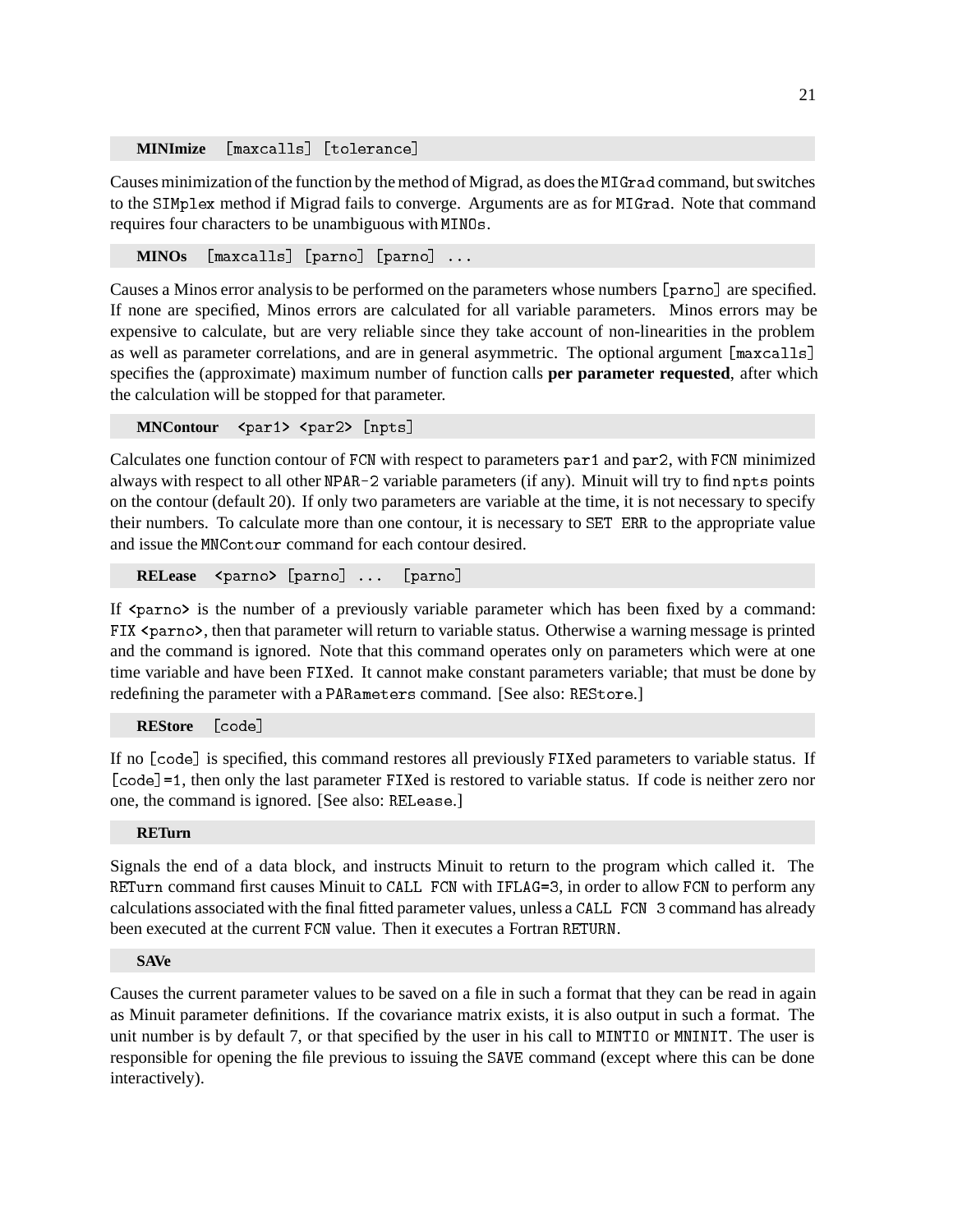#### **SCAn** [parno] [numpts] [from] [to]

Scans the value of the user function by varying parameter number [parno], leaving all other parameters fixed at the current value. If [parno] is not specified, all variable parameters are scanned in sequence. The number of points [numpts] in the scan is 40 by default, and cannot exceed 100. The range of the scan is by default 2 standard deviations on each side of the current best value, but can be specified as from [from] to [to]. After each scan, if a new minimum is found, the best parameter values are retained as start values for future scans or minimizations. The curve resulting from each scan is plotted on the output unit in order to show the approximate behaviour of the function. This command is not intended for minimization, but is sometimes useful for debugging the user function or finding a reasonable starting point.

**SEEk** [maxcalls] [devs]

Causes a Monte Carlo minimization of the function, by choosing random values of the variable parameters, chosen uniformly over a hypercube centered at the current best value. The region size is by default 3 standard deviations on each side, but can be changed by specifying the value of [devs].

**SET BATch**

Informs Minuit that it is running in batch mode.

#### **SET EPSmachine** <accuracy>

Informs Minuit that the relative floating point arithmetic precision is  $\langle$  accuracy>. Minuit determines the nominal precision itself, but the SET EPS command can be used to override Minuit's own determination, when the user knows that the FCN function value is not calculated to the nominal machine accuracy. Typical values of <code><accuracy</code> are between  $10^{-5}$  and  $10^{-14}$ .

#### **SET ERRordef** <up>

Sets the value of UP (default value= 1.), defining parameter errors. Minuit defines parameter errors as the change in parameter value required to change the function value by UP. Normally, for chisquared fits UP=1, and for negative log likelihood, UP=0.5.

**SET GRAdient** [force]

Informs Minuit that the user function is prepared to calculate its own first derivatives and return their values in the array GRAD when IFLAG=2 (see specification of the function FCN). If [force] is not specified, Minuit will calculate the FCN derivatives by finite differences at the current point and compare with the user's calculation at that point, accepting the user's values only if they agree. If [force]=1, Minuit does not do its own derivative calculation, and uses the derivatives calculated in FCN.

#### **SET INPut** [unitno] [filename]

Causes Minuit, in data-driven mode only, to read subsequent commands (or parameter definitions or title) from a different input file. If no [unitno] is specified, reading reverts to the previous input file, assuming that there was one. If [unitno] is specified, and that unit has not been opened, then Minuit attempts to open the file [filename] if a name is specified. If running in interactive mode and [filename] is not specified and [unitno] is not opened, Minuit prompts the user to enter a file name. If the word REWIND is added to the command (note: **no blanks** between INPUT and REWIND), the file is rewound before reading. *Note that this command is implemented in standard Fortran 77 and the results may depend on the operating system; for example, if a filename is given under VM/CMS, it must be preceeded by a slash.*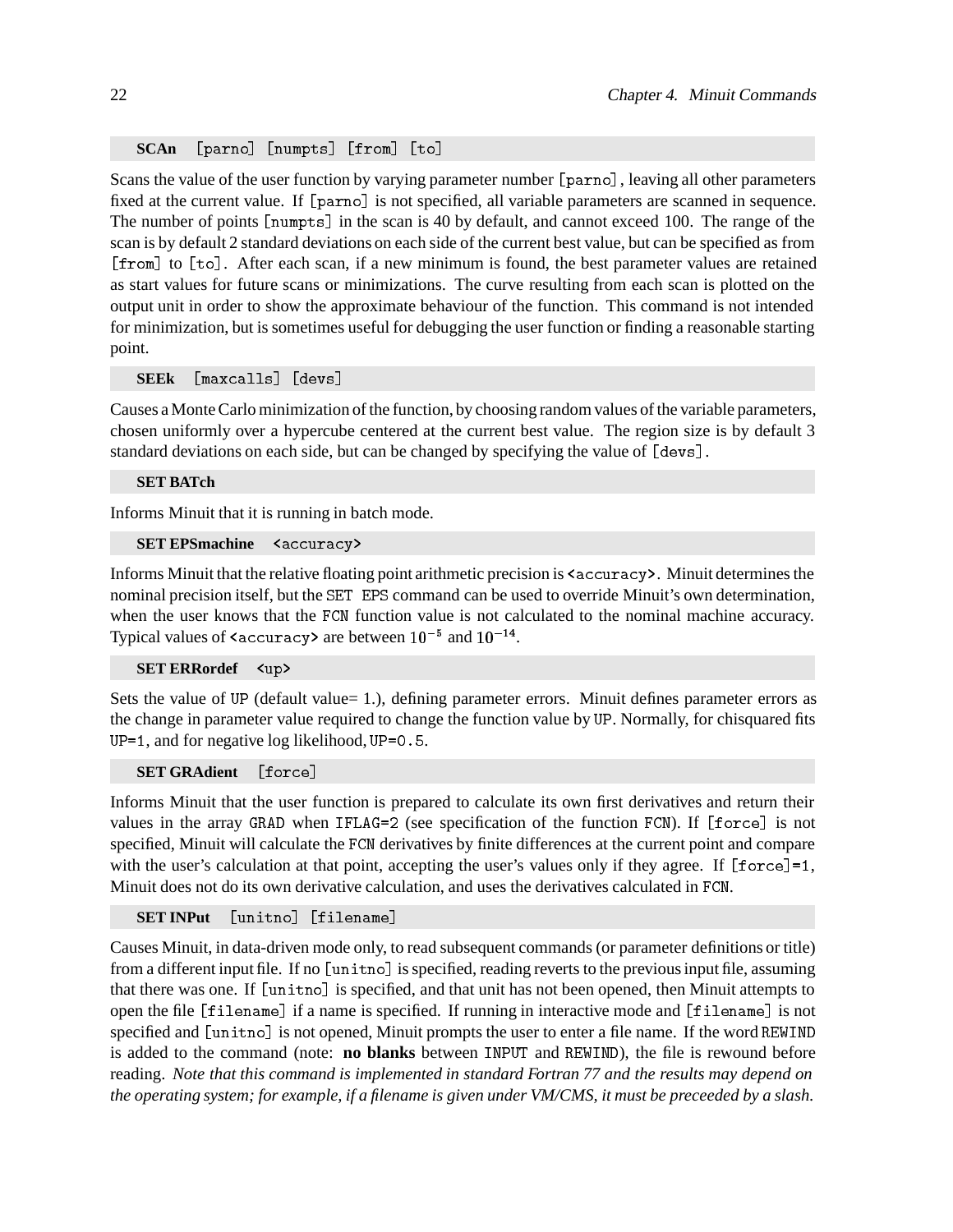#### **SET INTeractive**

Informs Minuit that it is running interactively.

**SET LIMits** [parno] [lolim] [uplim]

Allows the user to change the limits on one or all parameters. If no arguments are specified, all limits are removed from all parameters. If [parno] alone is specified, limits are removed from parameter [parno]. If all arguments are specified, then parameter [parno] will be bounded between [lolim] and [uplim]. Limits can be specified in either order, Minuit will take the smaller as [lolim] and the larger as [uplim]. However, if [lolim] is equal to [uplim], an error condition results.

#### **SET LINesperpage**

Sets the number of lines that Minuit thinks will fit on one page of output. The default value is 24 for interactive mode and 56 for batch.

#### **SET NOGradient**

The inverse of SET GRAdient, instructs Minuit not to use the first derivatives calculated by the user in FCN.

#### **SET NOWarnings**

Supresses Minuit warning messages. SET WARnings is the default.

**SET OUTputfile** <unitno>

Instructs Minuit to write further output to unit <unitno>.

**SET PAGethrow** <integer>

Sets the carriage control character for "new page" to  $\langle$  integer  $\rangle$ . Thus the value 1 produces a new page, and 0 produces a blank line, on some output devices (see TOPofpage command).

**SET PARameter** <parno> <value>

Sets the value of parameter  $\epsilon$  parno> to  $\epsilon$  value>. The parameter in question may be variable, fixed, or constant, but must be defined.

**SET PRIntout** <level>

Sets the print level, determining how much output Minuit will produce. The allowed values and their meanings are displayed after a SHOW PRInt command, and are currently <level> =:

- -1 no output except from SHOW commands
- 0 minimum output (no starting values or intermediate results)
- 1 default value, normal output
- 2 additional output giving intermediate results.
- 3 maximum output, showing progress of minimizations.

Note: See also the SET WARnings command.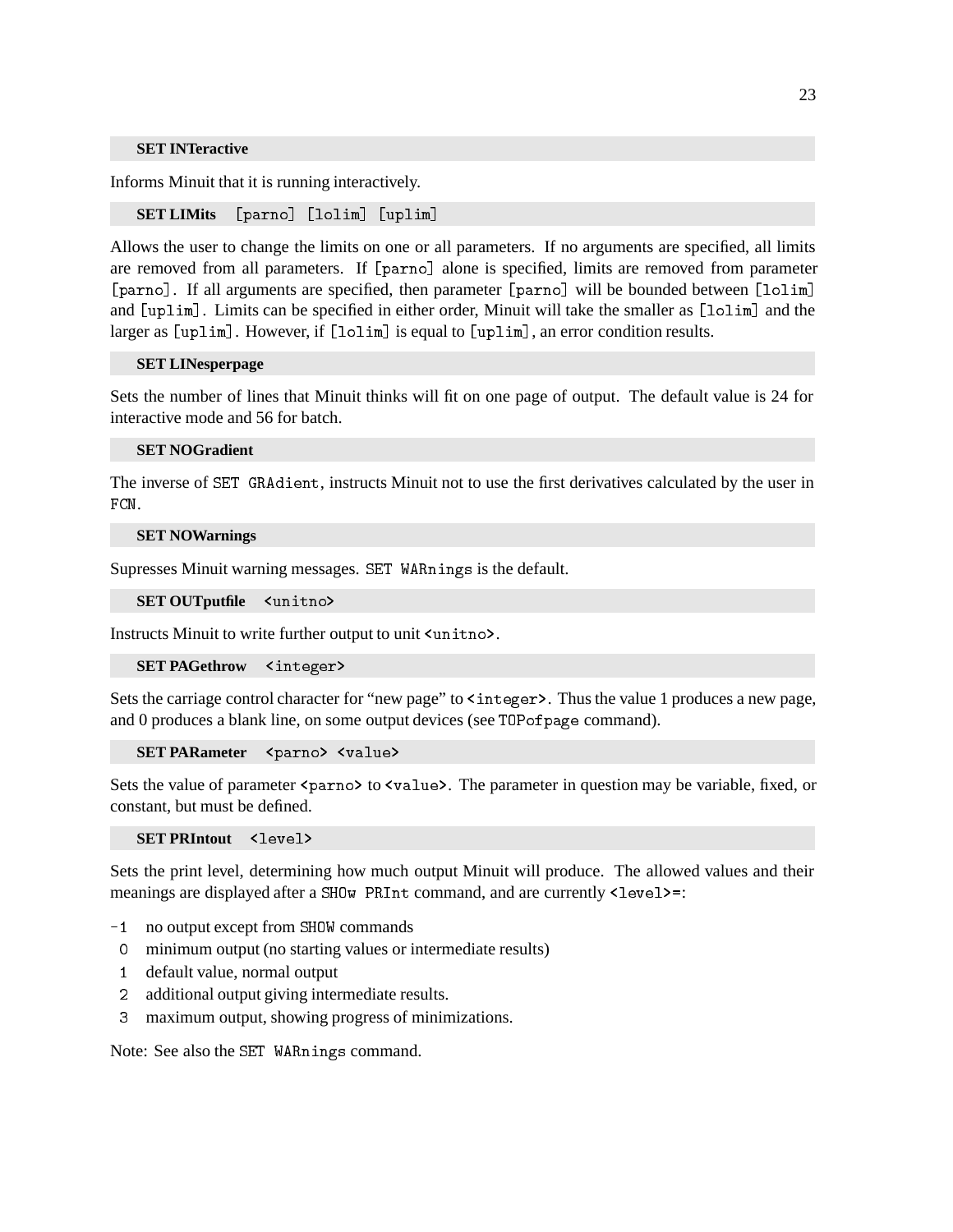#### **SET RANdomgenerator** <seed>

Sets the seed of the random number generator used in SEEk. This can be any integer between 10 000 and 900 000 000, for example one which was output from a SHOw RANdom command of a previous run.

**SET STRategy** <level>

Sets the strategy to be used in calculating first and second derivatives and in certain minimization methods. In general, low values of  $\text{4-level}$  mean fewer function calls and high values mean more reliable minimization. Currently allowed values are 0, 1 (default), and 2.

### **SET TITle**

Informs Minuit that the next input line is to be considered the (new) title for this task or sub-task. This is for the convenience of the user in reading his output. This command is available only in data-driven mode; in Fortran-callable mode use CALL MNSETI.

#### **SET WARnings**

Instructs Minuit to output warning messages when suspicious conditions arise which may indicate unreliable results. This is the default.

#### **SET WIDthpage**

Informs Minuit of the output page width. Default values are 80 for interactive jobs and 120 for batch.

#### **SHOw XXXX**

All SET XXXX commands have a corresponding SHOw XXXX command. In addition, the SHOw commands listed starting here have no corresponding SET command for obvious reasons. The full list of SHOw commands is printed in response to the command HELP SHOw.

#### **SHOw CORrelations**

Calculates and prints the parameter correlations from the error matrix.

#### **SHOw COVariance**

Prints the (external) covariance (error) matrix.

#### **SHOw EIGenvalues**

Calculates and prints the eigenvalues of the covariance matrix.

#### **SHOw FCNvalue**

Prints the current value of FCN.

**SIMplex** [maxcalls] [tolerance]

Performs a function minimization using the simplex method of Nelder and Mead. Minimization terminates either when the function has been called (approximately) [maxcalls] times, or when the estimated vertical distance to minimum (EDM) is less than [tolerance]. The default value of [tolerance] is 0.1\*UP (see SET ERR).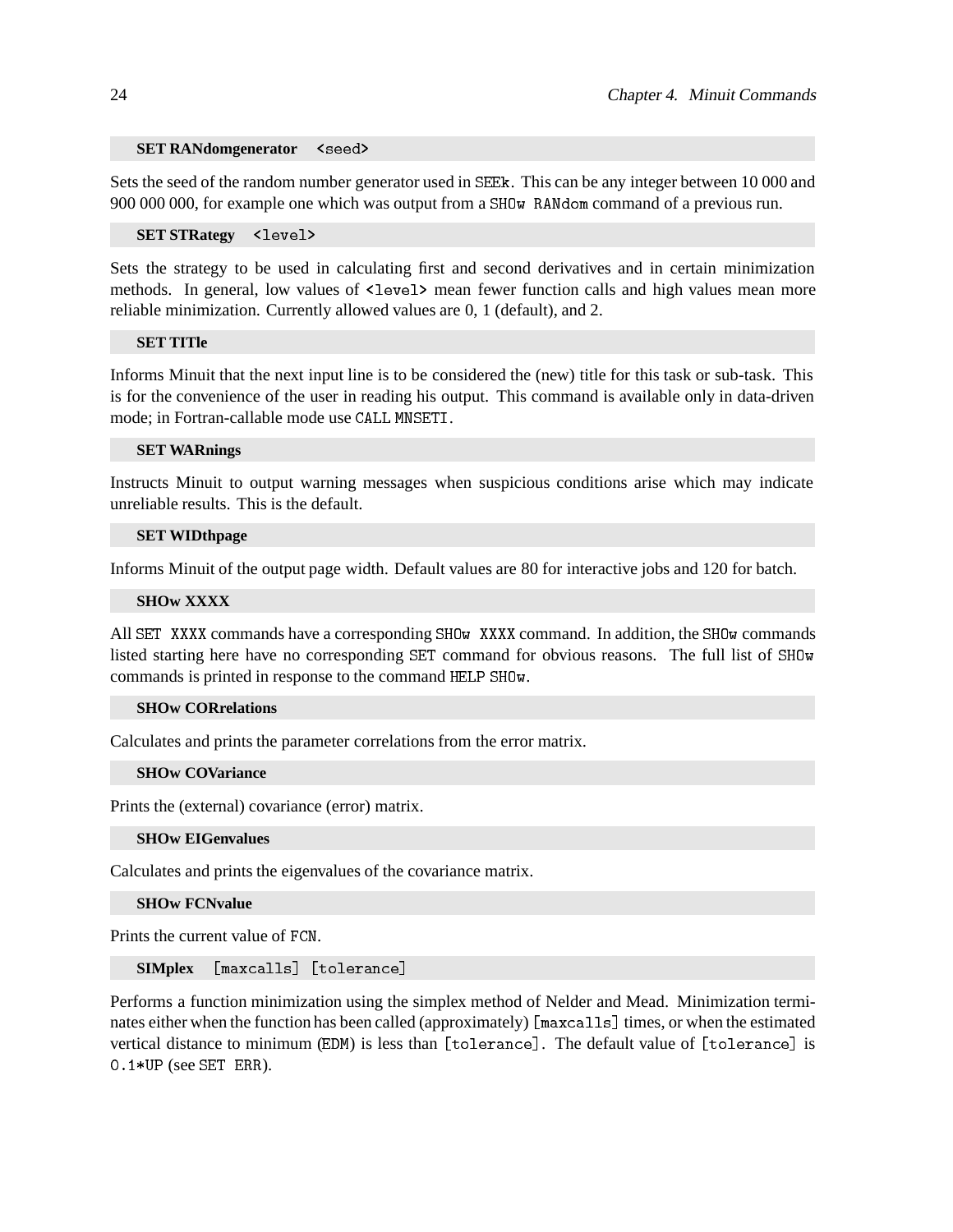### **STAndard**

Causes Minuit to execute the Fortran instruction CALL STAND where STAND is a subroutine supplied by the user.

### **STOP**

Same as EXIT.

#### **TOPofpage**

Causes Minuit to write the character specified in a SET PAGethrow command (default = 1) to column 1 of the output file, which may or may not position your output medium to the top of a page depending on the device and system. This command can be expected to work properly only for printed output, unfortunately it does not solve the IBM terminal problem.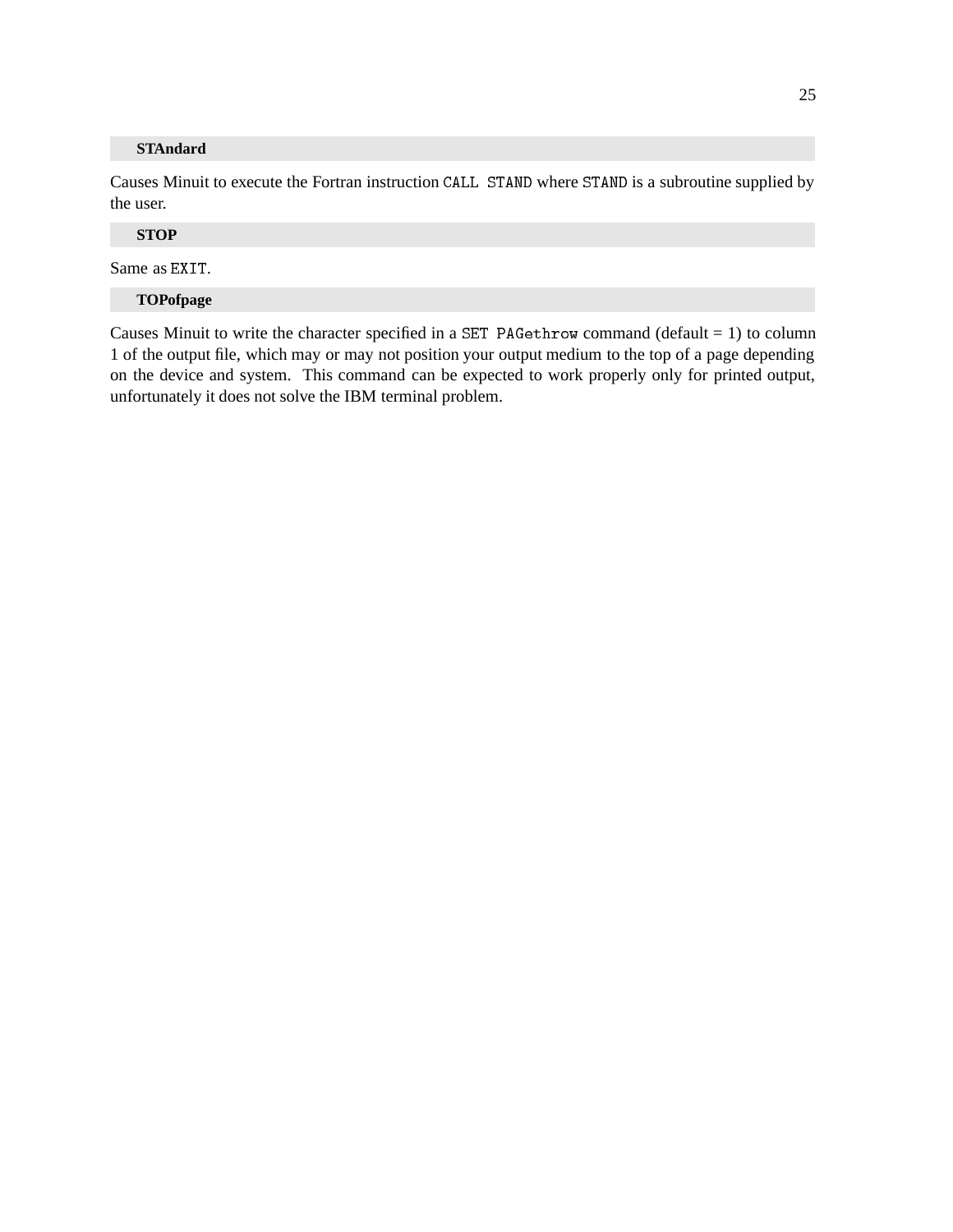# **Chapter 5: How to get the right answer from Minuit.**

The goal of Minuit — to be able to minimize and analyze parameter errors for all possible user functions with any number of variable parameters — is of course impossible to realise, even in principle, in a finite amount of time. In practice, some assumptions must be made about the behaviour of the function in order to avoid evaluating it at all possible points. In this chapter we give some hints on how the user can help Minuit to make the right assumptions.

## **5.1 Which Minimizer to Use.**

One of the historically interesting advantages of Minuit is that it was probably the first minimization program to offer the user a choice of several minimization algorithms. This could be taken as a reflection of the fact that none of the algorithms known at that time were good enough to be universal, so users were encouraged to find the one that worked best for them. Since then, algorithms have improved considerably, but Minuit still offers several, mostly so that old users will not feel cheated, but also to help the occasional user who does manage to defeat the best algorithms. Minuit currently offers five commands which can be used to find a smaller function value, in addition to a few others, like MINOS and IMPROVE, which will retain a smaller function value if they stumble on one unexpectedly (or, in the case of IMPROVE, hopefully). The commands which can be used to minimize are:

## **5.1.1 MIGRAD**

This is the best minimizer for nearly all functions. It is a variable-metric method with inexact line search, a stable metric updating scheme, and checks for positive-definiteness. It will run faster if you SET STRATEGY 0 and will be more reliable if you SET STRATEGY 2 (although the latter option may not help much). Its main weakness is that it depends heavily on knowledge of the first derivatives, and fails miserably if they are very inaccurate. If first derivatives are a problem, they can be calculated analytically inside FCN (see elsewhere in this writeup) or if this is not feasible, the user can try to improve the accuracy of Minuit's numerical approximation by adjusting values using the SET EPS and/or SET STRATEGY commands (see Floating Point Precision and SET STRATEGY).

## **5.1.2 MINIMIZE**

This is equivalent to MIGRAD, except that if MIGRAD fails, it reverts to SIMPLEX and then calls MIGRAD again. This is what the old MIGRAD command used to do, but it was removed from the MIGRAD command so that users would have a choice, and because it is seldom of any use to call SIMPLEX when MIGRAD has failed (there are of course exceptions).

## **5.1.3 SCAN**

This is not intended to minimize, and just scans the function, one parameter at a time. It does however retain the best value after each scan, so it does some sort of highly primitive minimization.

## **5.1.4 SEEK**

We have retained this Monte Carlo search mainly for sentimental reasons, even though the limited experience with it is less than spectacular. The method now incorporates a Metropolis algorithm which always moves the search region to be centred at a new minimum, and has probability  $e^{(-F/F_{\min})}$  of moving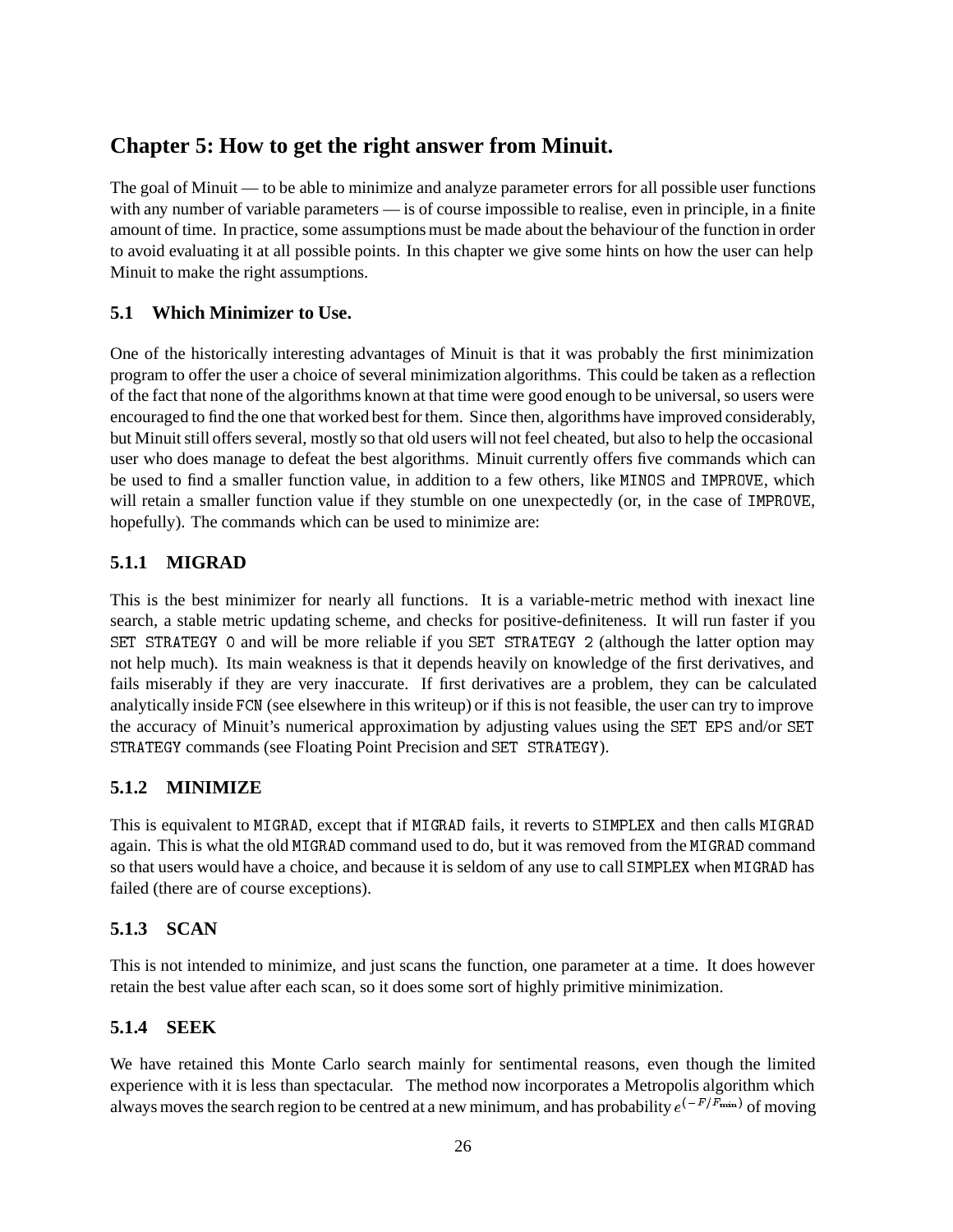the search region to a higher point with function value  $F$ . This gives it the theoretical ability to jump through function barriers like a multidimensional quantum mechanical tunneler in search of isolated minima, but it is widely believed by at least half of the authors of Minuit that this is unlikely to work in practice (counterexamples are welcome) since it seems to depend critically on choosing the right average step size for the random jumps, and if you knew that, you wouldn't need Minuit.

### **5.1.5 SIMPLEX**

This genuine multidimensional minimization routine is usually much slower than MIGRAD, but it does not use first derivatives, so it should not be so sensitive to the precision of the FCN calculations, and is even rather robust with respect to gross fluctuations in the function value. However, it gives no reliable information about parameter errors, no information whatsoever about parameter correlations, and worst of all cannot be expected to converge accurately to the minimum in a finite time. Its estimate of EDM is largely fantasy, so it would not even know if it did converge.

### **5.2 Floating point Precision**

Minuit figures out at execution time the precision with which it was compiled, and assumes that FCN provides about the same precision. That means not just the length of the numbers used and returned by FCN, but the actual mathematical accuracy of the calculations. The section on Floating point Precision in Chapter One describes what to do if this is not the case.

#### **5.3 Parameter Limits**

Putting limits (absolute bounds) on the allowed values for a given parameter, causes Minuit to make a non-linear transformation of its own internal parameter values to obtain the (external) parameter values passed to FCN. To understand the adverse effects of limits, see "The Transformation for Parameters with Limits" in Chapter 1. Basically, the use of limits should be avoided unless needed to keep the parameter inside a desired range.

If parameter limits are needed, in spite of the effects described in Chapter One, then the user should be aware of the following techniques to alleviate problems caused by limits:

### **5.3.1 Getting the Right Minimum with Limits.**

If MIGRAD converges normally to a point where no parameter is near one of its limits, then the existence of limits has probably not prevented Minuit from finding the right minimum. On the other hand, if one or more parameters is near its limit at the minimum, this may be because the true minimum is indeed at a limit, or it may be because the minimizer has become "blocked" at a limit. This may normally happen only if the parameter is so close to a limit (internal value at an odd multiple of  $\pm \frac{\pi}{2}$  that Minuit prints a warning to this effect when it prints the parameter values.

The minimizer can become blocked at a limit, because at a limit the derivative seen by the minimizer  $\partial F / \partial P_{\text{int}}$  is zero no matter what the real derivative  $\partial F / \partial P_{\text{ext}}$  is.

$$
\frac{\partial F}{\partial P_{\rm int}} = \frac{\partial F}{\partial P_{\rm ext}} \frac{\partial P_{\rm ext}}{\partial P_{\rm int}} = \frac{\partial F}{\partial P_{\rm ext}} = 0
$$

For a stepping method (like SIMPLEX) this seldom poses any problem, but a method based on derivatives (MIGRAD) may become blocked at such a value. If this happens, it may be necessary to move the value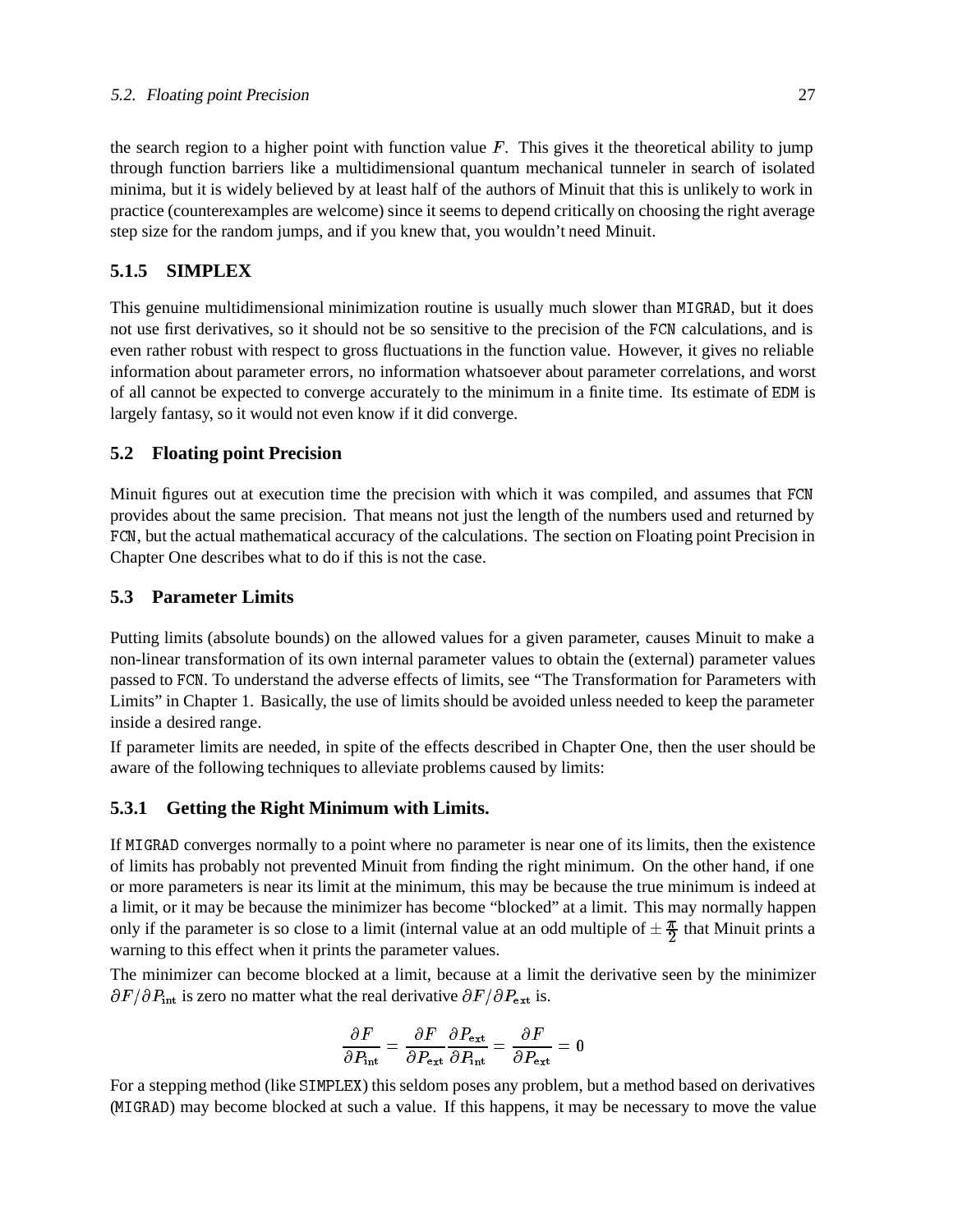of the parameter in question a significant distance from the limit (with SET PARam) and restart the minimization, perhaps with that parameter fixed temporarily. We are investigating ways to induce Minuit to extricate itself from such situations automatically, but it is not so obvious as it seems, and for the moment must sometimes be done by hand.

## **5.3.2 Getting the right parameter errors with limits.**

In the best case, where the minimum is far from any limits, Minuit will correctly transform the error matrix, and the parameter errors it reports should be accurate and very close to those you would have got without limits. In other cases (which should be more common, since otherwise you wouldn't need limits), the very meaning of parameter errors becomes problematic. Mathematically, since the limit is an absolute constraint on the parameter, a parameter at its limit has no error, at least in one direction. The error matrix, which can assign only symmetric errors, then becomes essentially meaningless. On the other hand, the MINOS analysis is still meaningful, at least in principle, as long as MIGRAD (which is called internally by MINOS) does not get blocked at a limit. Unfortunately, the user has no control over this aspect of the MINOS calculation, although it is possible to get enough printout from the MINOS command to be able to determine whether the results are reliable or not.

## **5.4 Fixing and Releasing Parameters**

When Minuit needs to be guided to the "right" minimum, often the best way to do this is with the FIX and RELEASE commands. That is, suppose you have a problem with ten free parameters, and when you minimize with respect to all at once, Minuit goes to an unphysical solution characterized by an unphysical or unwanted value of parameter number four. One way to avoid this is to FIX parameter four at a "good" value (not necessarily the best, since you presumably don't know that yet), and minimize with respect to the others. Then RELEASE 4 and minimize again. If the problem admits a "good" physical solution, you will normally find it this way. If it doesn't work, you may see what is wrong by the following sequence (where xxx is the expected physical value for parameter four):

```
SET PARAM 4 xxx
FTX 4
MIGRAD
RELEASE 4
SCAN 4
```
where the SCAN command gives you a picture of FCN as a function of parameter four alone, the others being fixed at their current best values. If you suspect the difficulty is due to parameter five, then add the command

CONTOUR<sub>45</sub>

to see a two-dimensional picture.

## **5.5 Interpretation of Parameter Errors**

There are two kinds of problems that can arise: The **reliability** of Minuit's error estimates, and their **statistical interpretation**, assuming they are accurate.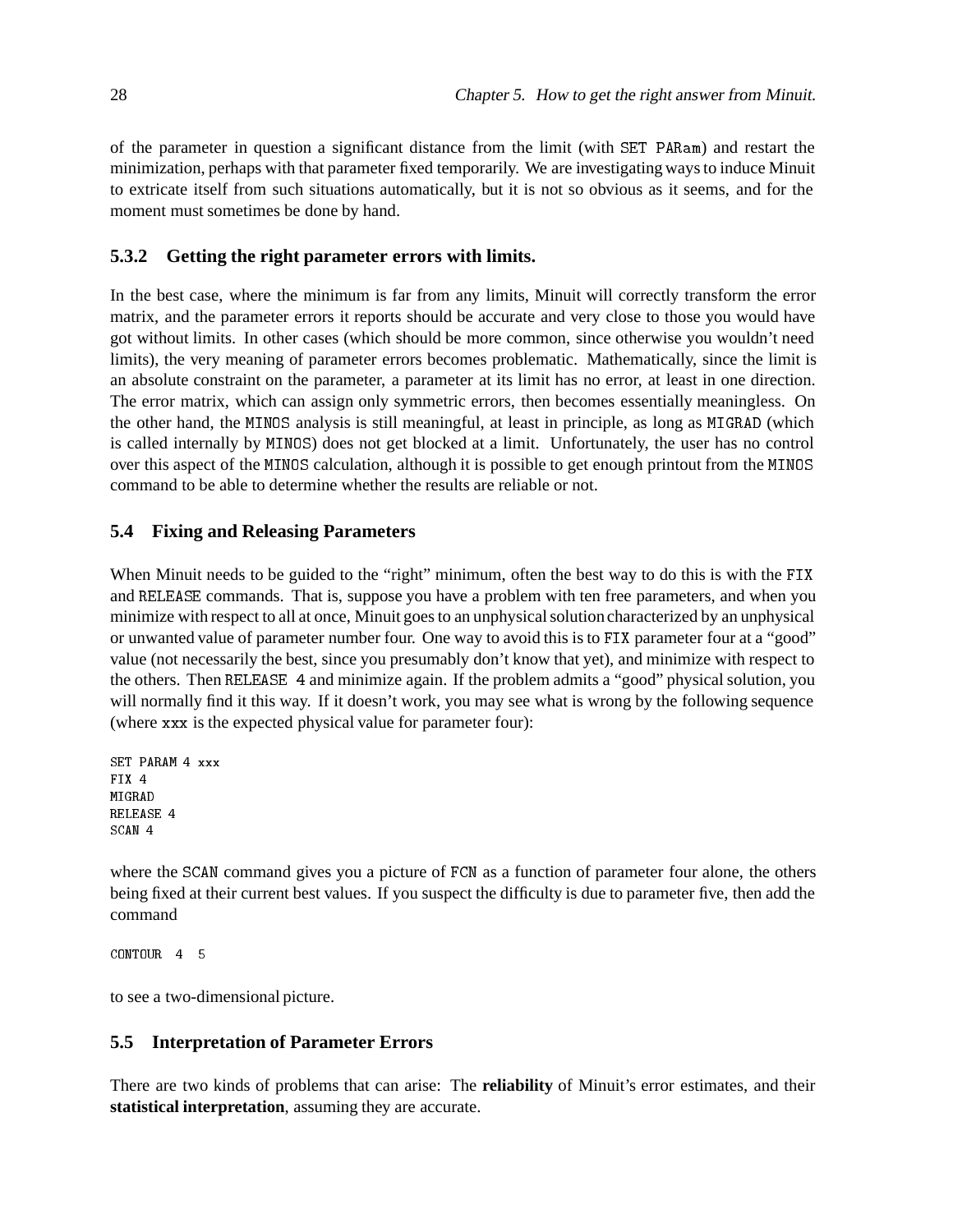#### **5.5.1 Statistical Interpretation.**

For discussuion of basic concepts, such as the meaning of the elements of the error matrix, parabolic versus MINOS errors, the appropriate value for UP (see SET ERRdef), and setting of exact confidence levels, see (in order of increasing complexity and completeness):

- *"Interpretation of the Errors on Parameters",* see Part 3 of this write-up.
- *"Determining the Statistical Significance of Experimental Results"*[4].
- *"Statistical Methods in Experimental Physics"*[5].

#### **5.5.2 The Reliability of Minuit Error Estimates.**

Minuit always carries around its own current estimates of the parameter errors, which it will print out on request, no matter how accurate they are at any given point in the execution. For example, at initialization, these estimates are just the starting step sizes as specified by the user. After a MIGRAD or HESSE step, the errors are usually quite accurate, unless there has been a problem. Minuit, when it prints out error values, also gives some indication of how reliable it thinks they are. For example, those marked 'CURRENT GUESS ERROR' are only working values not to be believed, and 'APPROXIMATE ERROR' means that they have been calculated but there is reason to believe that they may not be accurate. If no mitigating adjective is given, then at least Minuit believes the errors are accurate, although there is always a small chance that Minuit has been fooled. Some visible signs that Minuit may have been fooled are:

- Warning messages produced during the minimization or error analysis.
- Failure to find new minimum.
- Value of EDM too big. For a "normal" minimization, after MIGRAD, the value of EDM is usually more than three orders of magnitude smaller than UP (the SET ERRordef), unless a looser tolerance has been specified.
- Correlation coefficients exactly equal to zero, unless some parameters are known to be uncorrelated with the others.
- Correlation coefficients very close to one (greater than 0.99). This indicates both an exceptionally difficult problem, and one which has been badly parametrized so that individual errors are not very meaningful because they are so highly correlated.
- Parameter at limit. This condition, signalled by a Minuit warning message, may make both the function minimum and parameter errors unreliable. See section 5.3.2, *Getting the right parameter errors with limits.*

The best way to be absolutely sure of the errors, is to use "independent" calculations and compare them, or compare the calculated errors with a picture of the function if possible. For example, if there is only one free parameter, the command SCAN allows the user to verify approximately the function curvature. Similarly, if there are only two free parameters, use CONTOUR. To verify a full error matrix, compare the results of MIGRAD with those (calculated afterward) by HESSE, which uses a different method. And of course the most reliable and most expensive technique, which must be used if asymmetric errors are required, is MINOS.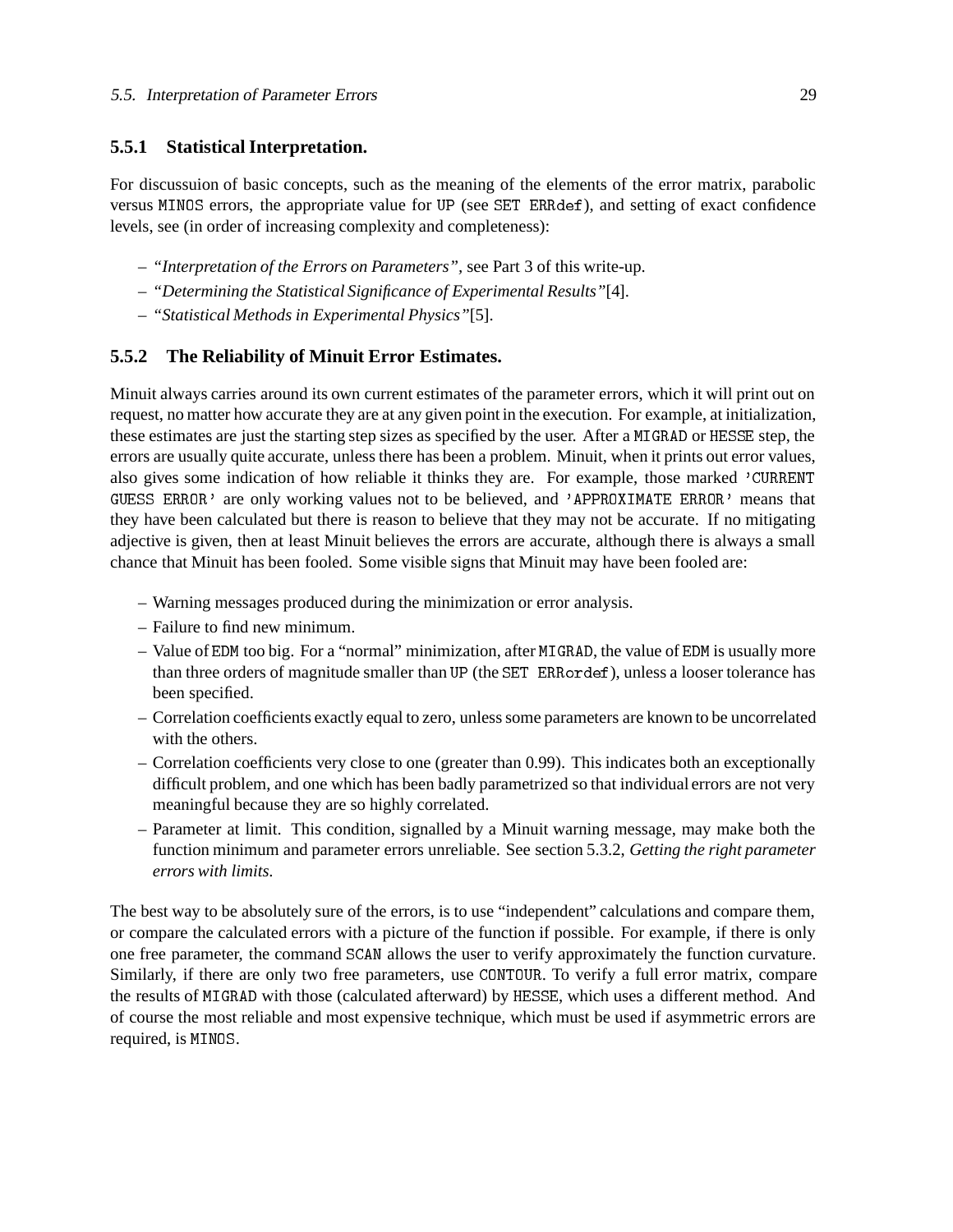#### **5.6 Convergence in MIGRAD, and Positive-definiteness.**

MIGRAD uses its current estimate of the covariance matrix of the function to determine the current search direction, since this is the optimal strategy for quadratic functions and "physical" functions should be quadratic in the neighbourhood of the minimum at least. The search directions determined by MIGRAD are guaranteed to be downhill only if the covariance matrix is positive-definite, so in case this is not true, it makes a positive-definite approximation by adding an appropriate constant along the diagonal as determined by the eigenvalues of the matrix. Theoretically, the covariance matrix for a "physical" function must be positive-definite at the minimum, although it may not be so for all points far away from the minimum, even for a well-determined physical problem. Therefore, if MIGRAD reports that it has found a non-positive-definite covariance matrix, this may be a sign of one or more of the following:

- **A non-physical region.** On its way to the minimum, MIGRAD may have traversed a region which has unphysical behaviour, which is of course not a serious problem as long as it recovers and leaves such a region.
- **An underdetermined problem.** If the matrix is not positive-definite even at the minimum, this may mean that the solution is not well-defined, for example that there are more unknowns than there are data points, or that the parametrization of the fit contains a linear dependence. If this is the case, then Minuit (or any other program) cannot solve your problem uniquely, and the error matrix will necessarily be largely meaningless, so the user must remove the underdeterminedness by reformulating the parametrization. Minuit cannot do this itself, but it can provide some hints (contours, global correlation coefficients, eigenvalues) which can help the clever user to find out what is wrong.
- **Numerical inaccuracies.** It is possible that the apparent lack of positive-definiteness is in fact only due to excessive roundoff errors in numerical calculations, either in FCN or in Minuit. This is unlikely in general, but becomes more likely if the number of free parameters is very large, or if the parameters are badly scaled (not all of the same order of magnitude), and correlations are also large. In any case, whether the non-positive-definiteness is real or only numerical is largely irrelevant, since in both cases the error matrix will be unreliable and the minimum suspicious.

### **5.7 Additional Trouble-shooting**

When Minuit just doesn't work, some of the more common causes are:

– **Precision mismatch.** Make sure your FCN has been compiled with the same precision as the version of Minuit you are using. When using DOUBLE PRECISION, it is safest to use the IMPLICIT declaration to make sure that everything is DOUBLE PRECISION, not just the arguments of FCN but also the internal variables. Note that depending on the computer system used, floating-point constants may be passed as single precision in subroutine arguments, even if there is an IMPLICIT DOUBLE PRECISION statement (which is strictly speaking correct since the IMPLICIT statement refers only to variables, not constants). Therefore, if constants are used as arguments in subroutine calls, they must be explicitly of the right precision (for example, on Apollo, even 0. is not equal to 0.D0).

If the problem is only one of precision, and not of word length mismatch, an appropriate SET EPS command may fix it.

– **Trivial bugs in** FCN**.** The possibilities for Fortran bugs are numerous. Probably the most common among physicists inexperienced in Fortran is the confusion between REAL and INTEGER types,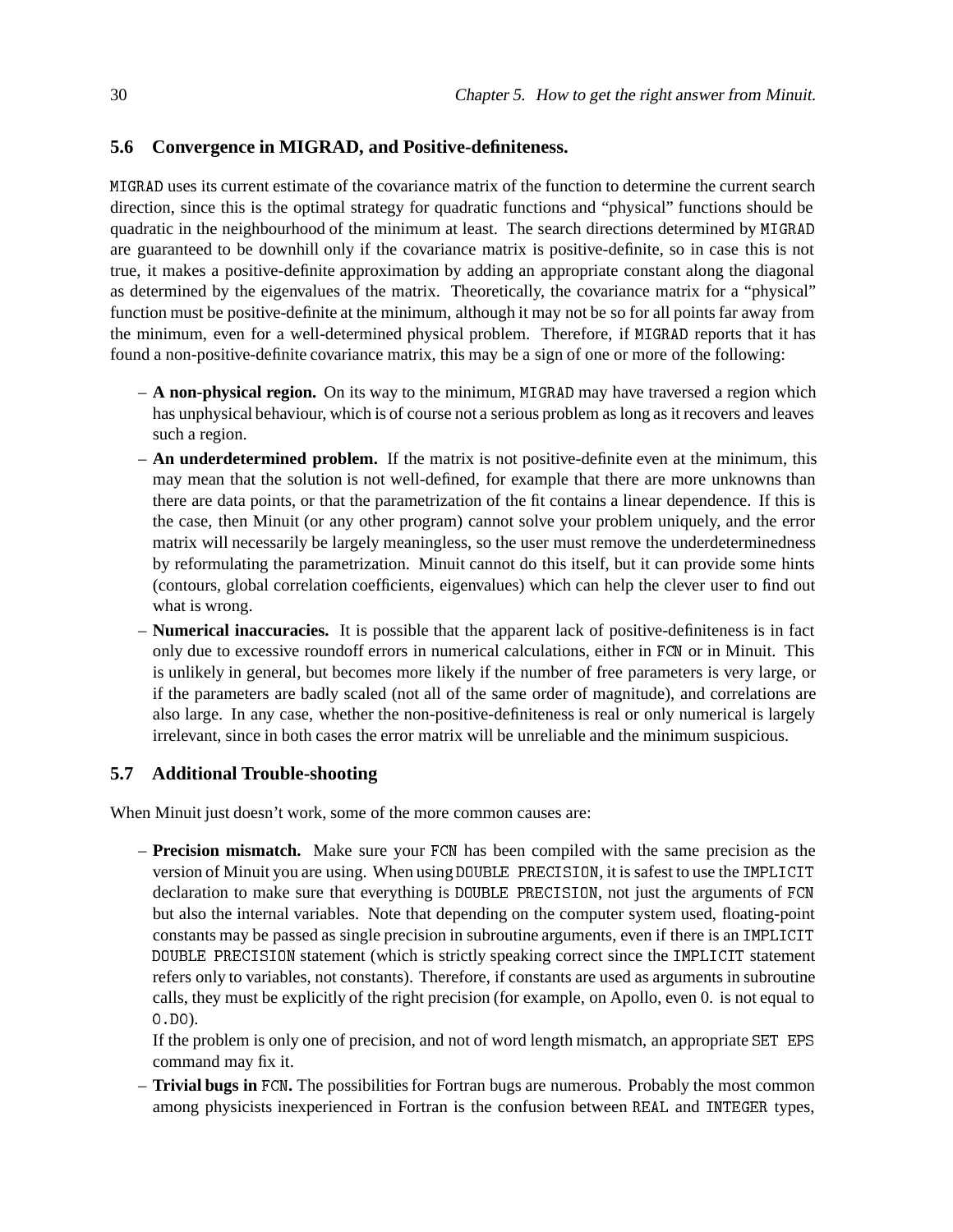which you can sometimes get away with, but not always. [For example, if <sup>A</sup> and <sup>B</sup> are REAL variables, the Fortran statement  $A = 2*B$  is not good programming, but happens to do what the user probably intended, whereas the statement  $A = B + 2/3$  almost certainly will not do what the user intended.] Minuit can spot some trivial bugs itself, and issues a warning when it detects an unusual FCN behaviour. Such a warning should be taken seriously.

Minuit also offers some tools (especially SCAN) which can help the user to find trivial bugs.

- **Overwriting in a user routine.** Overwriting most often occurs when setting the values of a local array or an array in COMMON, and elements outside the dimensions of the array are addressed. Most computer systems do not detect this error unless you attempt to write into a protected area of memory, and of course Minuit is also helpless, especially if Minuit itself is being overwritten. The symptoms of user overwriting may be almost anything, including unusual behaviour of Minuit itself. The effects depend critically on where instructions and data are loaded in memory, so they may change completely if the same program is recompiled with different compiler options or reloaded in a different sequence, even though the compiler and loader are not at fault.
- **Changing the values of input arguments.** In subroutine FCN, for example, the arguments NPAR and IFLAG, as well as the values of the parameters themselves, are only input to FCN and their values should not be changed inside FCN. Minuit is now protected against this in principle, since the user only gets a copy of the value, not the actual address of the internal Minuit variable, but still this is a symptom of misunderstanding by the user.

If you really want to change the number of variable parameters, this must be done with commands like FIX and RELEASE, by redefining parameters using command PARAMETER or CLEAR.

Similarly, if a parameter takes on an unwanted value, it will do no good to change its value inside FCN: In the best case, Minuit won't see your improved value, and in the worst case, it will produce unpredictable results. To set a parameter to a certain value, use the command SET PARam, and to keep it within certain bounds, use the command SET LIMits. If the parameter must obey more complicated constraints, you must find a trick such as adding a penalty value to FCN outside of the physical region, to force it back to where you want it.

- **An ill-posed problem.** For questions of parameter dependence, see the discussion above on postive-definiteness. Other mathematical problems which can arise are: **excessive numerical roundoff** — be especially careful of exponential and factorial functions which get big very quickly and lose accuracy; **starting too far from the solution** — the function may have unphysical local minima, especially at infinity in some variables; **incorrect normalization** — in likelihood functions, the probability distributions must be normalized or at least have an integral which is independent of the values of the variable parameters.
- **A bug in Minuit.** This is extremely unlikely, but it did happen once. If a bug is suspected, and all other possible causes can be eliminated, please try to save a copy of the input and output files, listing of FCN, and other information that may be relevant, and send them to JAMES at CERNVM or VXCERN::JAMES or JAMES@CERNAPO.CERN.CH.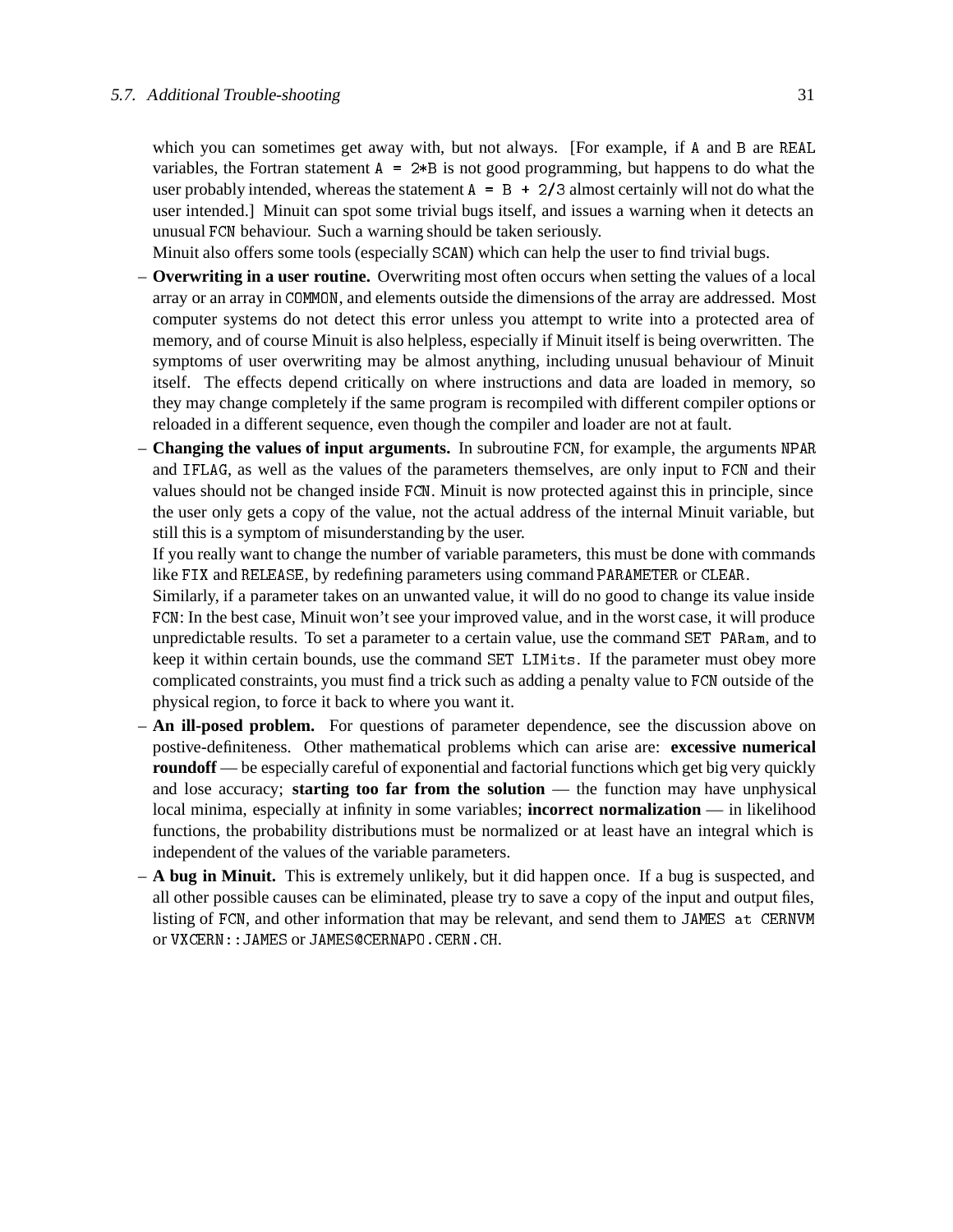## **Chapter 6: A complete example**

We give here one full example of a real fit, performed first in batch data-driven mode, then the same fit performed by Fortran calls.

### **6.1 A data-driven fit**

The example job given here is set up for batch processing. The OPEN statements assign the input and output files, and are somewhat computer-dependent (those given here are for a Vax). On many systems, it may be more convenient (or necessary) to perform the file assignments in JCL rather than from the Fortran, but whatever the user decides, the files must be opened and the unit numbers communicated to Minuit before the call to MINUIT.

The same job could be run interactively, in which case the input and output files would be assigned to the terminal, and the "user's data" listed below, instead of coming from a file, would be typed in directly to the terminal.

#### **The User's main program**

٦

```
PROGRAM DSDQ
     OPEN (UNIT=5,FILE='DSDQ.DAT',STATUS='OLD')
     OPEN (UNIT=6,FILE='DSDQ.OUT',STATUS='NEW',FORM='FORMATTED')
CC CALL MINTIO(5,6,7) ! Not needed, default values
     CALL MINUIT(FCNK0,0) ! User routine is called FCNK0
     STOP
     END
```
#### **The User's FCN**

```
SUBROUTINE FCNK0(NPAR,GIN,F,X,IFLAG,FUTIL)
     IMPLICIT DOUBLE PRECISION (A-H,O-Z)
     REAL THPLUI, THMINI
     DIMENSION X(*), GIN(*)\mathcal{C}this subroutine does not use FUTIL
     PARAMETER (MXBIN=50)
      PARAMETER (MXBIN=50)
     DIMENSION THPLU(MXBIN),THMIN(MXBIN),T(MXBIN),
        + EVTP(MXBIN),EVTM(MXBIN)
     +DATA NBINS,NEVTOT/ 30,250/
     DATA (EVTP(IGOD),IGOD=1,30)
     ++ /11., 9., 13., 13., 17., 9., 1., 7., 8., 9.,
                                                             9<sub>1</sub>+ 6., 4., 6., 3., 7., 4., 7., 3., 8., 4.,
     \ddot{+}+ 6., 5., 7., 2., 7., 1., 4., 1., 4., 5./
                                                              5.7DATA (EVTM(IGOD), IGOD=1,30)
     ++ / 0., 0., 0., 0., 0., 0., 0., 0., 1., 1.,
     ++ 0., 2., 1., 4., 4., 2., 4., 2., 2., 0.,
     \ddot{+}+ 2., 3., 7., 2., 3., 6., 2., 4., 1., 5./
\mathcal{C}XRE = X(1)XIM = X(2)DM = X(5)GAMS = 1.0/X(10)GAML = 1.0/X(11)
```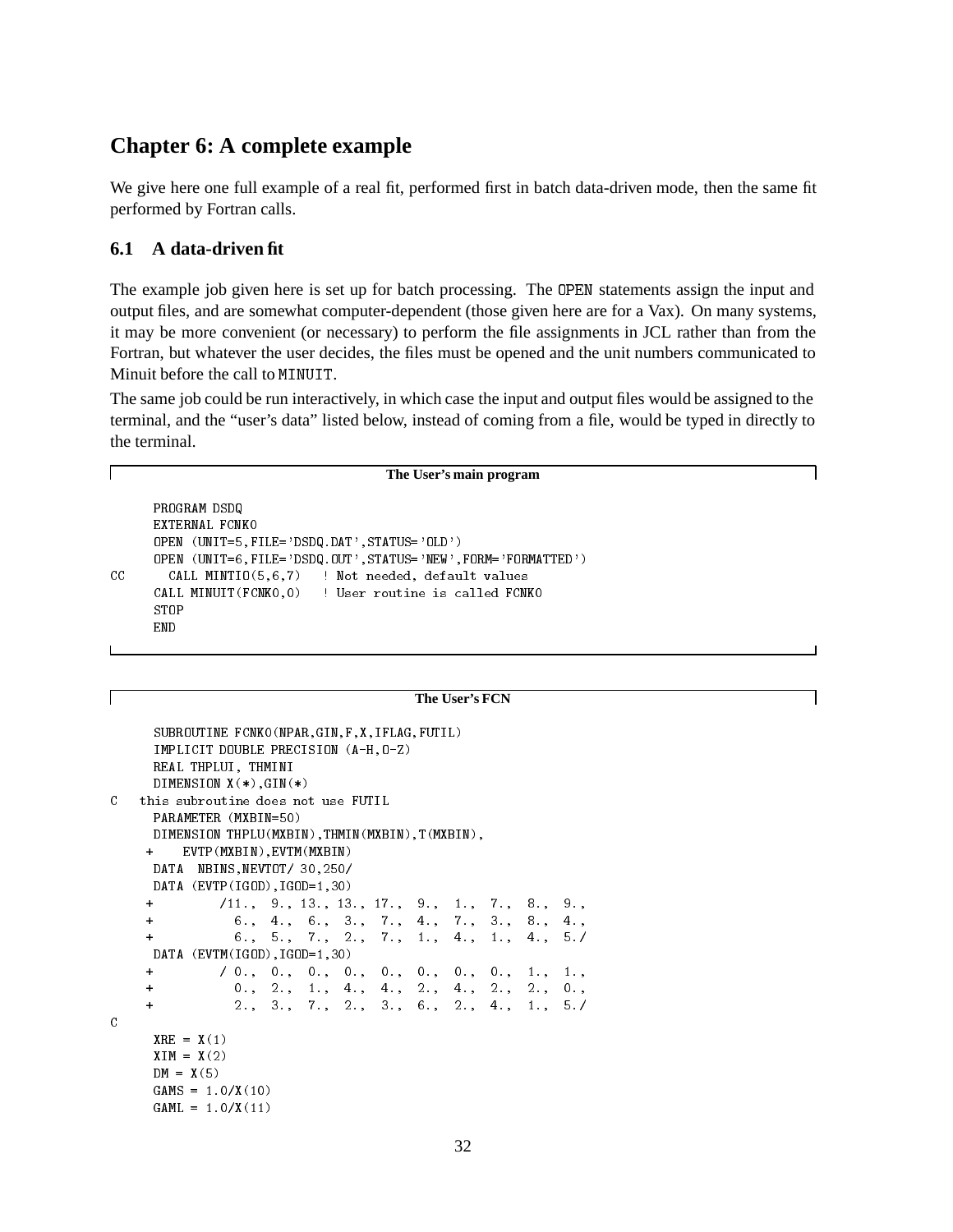```
GAMLS = 0.5*(GAML+GAMS)IF (IFLAG .NE. 1) GO TO 300
\mathcal{C}generate random data
       STHPLU = 0.
       STHMIN = 0.
       DO 200 I= 1, NBINS
       T(I) = 0.1 * REL(I)TI = T(I)EHALF = EXP(-TI*GAMLS)TH = ((1.0-XRE)*2 + XIM**2) * EXP(-TI*GAML)TH = TH + ((1.0+XRE)*2 + XIM**2) * EXP(-TI*GAMS)TH = TH - 4.0 * XIM * SIM(DM * TI) * EHALFSTERM = 2.0*(1.0-XRE**2-XIM**2)*COS(DM*TI) * EHALFTHPLU(I) = TH + STERMTHMIN(I) = TH - STERMSTHPLU = STHPLU + THPLU(I)STHMIN = STHMIN + THMIN(I)200 CONTINUE
       NEVPLU = REAL(NEVTOT)*(STHPLU/(STHPLU+STHMIN))
       NEVMIN = REAL(NEVTOT)*(STHMIN/(STHPLU+STHMIN))
       WRITE (6, '(\Lambda)') ' LEPTONIC K ZERO DECAYS'
       WRITE (6, ' (A, 3I10)') ' PLUS, MINUS, TOTAL=', NEVPLU, NEVMIN, NEVTOT
      WRITE (6,'(A)')+ '0 TIME THEOR+ EXPTL+ THEOR- EXPTL-'
       SEVTP = 0.
       SEVTM = 0.
       DO 250 I= 1, NBINS
       THPLU(I) = THPLU(I) * REAL(NEVPLU) / STHPLUTHMIN(I) = THMIN(I)*REAL(NEWIN) / STHMINTHPLUI = THPLU(I)CCCCC remove the CCC to generate random data
CCC CALL POISSN(THPLUI,NP,IERROR)
CCC EVTP(I) = NPSEVTP = SEVTP + EVTP(I)THMINI = THMIN(I)cccCALL POISSN(THMINI,NM,IERROR)
cccEVTM(I) = NMSEVTM = SEVTM + EVTM(I)IF (IFLAG .NE. 4)
      + WRITE (6,'(1X,5G12.4)') T(I),THPLU(I),EVTP(I),THMIN(I),EVTM(I)
  250 CONTINUE
       WRITE (6, ' (A, 2F10.2)') 'DATA EVTS PLUS, MINUS=', SEVTP, SEVTM
\mathcal{C}C calculate chisquare
  300 CONTINUE
       CHISQ = 0.
       STHPLU = 0.
       STHMIN = 0.
       DO 400 I= 1, NBINS
       TI = T(T)\blacksquare \blacksquare \blacksquare \blacksquare \blacksquare \blacksquare \blacksquare \blacksquare \blacksquare \blacksquare \blacksquare \blacksquare \blacksquare \blacksquare \blacksquare \blacksquare \blacksquare \blacksquare \blacksquare \blacksquare \blacksquare \blacksquare \blacksquare \blacksquare \blacksquare \blacksquare \blacksquare \blacksquare \blacksquare \blacksquare \blacksquare \blacksEHALF = EXP(-TI*GAMLS)TH = ((1.0 - XRE)**2 + XIM**2) * EXP(-TI*GAML)TH = TH + ((1.0+XRE)*2 + XIM**2) * EXP(-TI*GAMS)TH = TH - 4.0 * XIM * SIM(DM * TI) * EHALFSTERM = 2.0*(1.0-XRE**2-XIM**2)*COS(DM*TI) * EHALFTHPLU(I) = TH + STERMTHMIN(I) = TH - STERMSTHPLU = STHPLU + THPLU(I)
```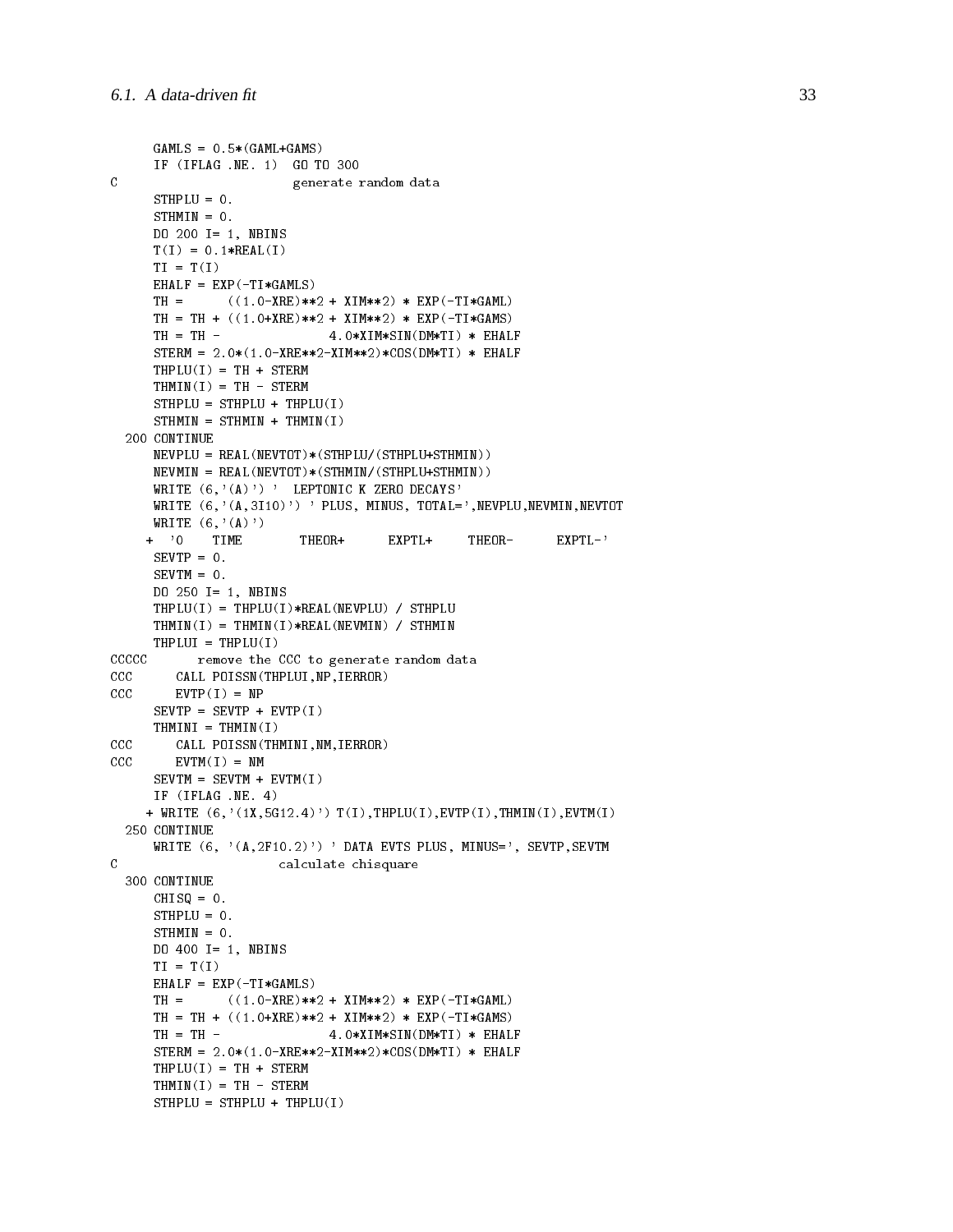```
STHMIN = STHMIN + THMIN(I)400 CONTINUE
     THP = 0.
     THM = 0.
     EVP = 0.
     EVM = 0.
     IF (IFLAG .NE. 4) WRITE (6,'(1H0,10X,A,20X,A)')+ 'POSITIVE LEPTONS','NEGATIVE LEPTONS'
     IF (IFLAG .NE. 4) WRITE (6, ' (A, 3X, A)')+ ' TIME THEOR EXPTL CHISQ',
    + ' TIME THEOR EXPTL CHISQ'
\mathtt{C}DO 450 I= 1, NBINS
     THPLU(I) = THPLU(I)*SEVTP / STHPLUTHMIN(I) = THMIN(I)*SEVTM / STHMINTHP = THP + THPLU(I)THM = THM + THMIN(I)EVP = EVP + EVTP(I)EVM = EVM + EVTM(I)C Sum over bins until at least four events found
     IF (EVP .GT. 3.) THEN
        CHI1 = (EVP-THP)**2/EVPCHISQ = CHISQ + CHI1IF (IFLAG .NE. 4)
    + WRITE (6,'(1X,4F9.3)') T(I),THP,EVP,CHI1
        THP = 0.
        EVP = 0.
     ENDIF
     IF (EVM .GT. 3) THEN
        CHI2 = (EVM-THM)**2/EVMCHISQ = CHISQ + CHI2
        IF (IFLAG .NE. 4)
    + WRITE (6,'(42X,4F9.3)') T(I),THM,EVM,CHI2
        THM = 0.
        EVM = 0.
     ENDIF
 450 CONTINUE
     F = CHISQRETURN
     END
```
#### **The user's data to drive Minuit.**

```
set title
FIT DELTA S/ DELTA Q RULE TO LEPTONIC K ZERO DECAYS
parameters
1 'Real(X)' 0. .1
2 \cdot Imag(X)\cdot 0. .1
5 'Delta M' .535 .01
10 'K Short LT' .892
11 'K Long LT' 518.3
fix 5
migr
print 0
set print 0
```
 $\Gamma$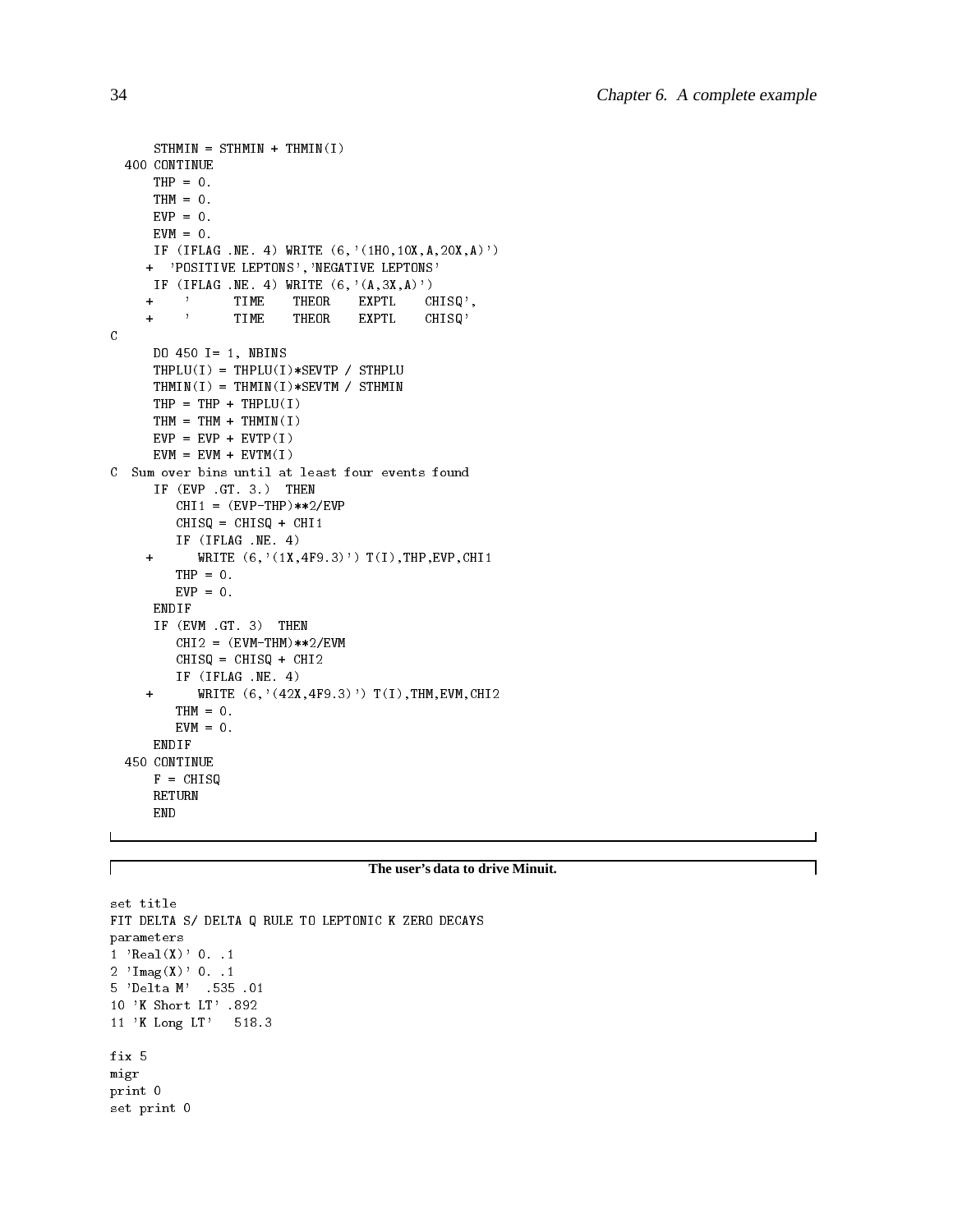restore migrad minos set param 5 0.535 fix 5 contour 1 2 stop

### **6.2 The same example in Fortran-callable mode.**

The program below takes the place of the data in the above example.

```
\mathbf IThe User's main program and subroutine
      PROGRAM DSDQ
\mathfrak cMinuit test case. Fortran-callable.
C Fit randomly-generated leptonic K0 decays to the
\mathcal{C}time distribution expected for interfering K1 and K2,
\mathfrak cwith free parameters \text{Re}(X), \text{Im}(X), \text{Delta}M, and \text{Gamma}S.
      IMPLICIT DOUBLE PRECISION (A-H,O-Z)
      EXTERNAL FCNK0
CC OPEN (UNIT=6,FILE='DSDQ.OUT',STATUS='NEW',FORM='FORMATTED')
      DIMENSION NPRM(5),VSTRT(5),STP(5),ARGLIS(10)
      CHARACTER*10 PNAM(5)
      DATA NPRM / 1, 2, 5, 10, 11
                             2^{\circ}DATA PNAM /'Re(X)', 'Im(X)', 'Delta M','T Kshort','T Klong'/
      DATA VSTRT/ 0., 0., .535, .892, 518.3/
      DATA STP / 0.1, 0.1, 0.1, 0. , 0. /
C Initialize Minuit, define I/O unit numbers
      CALL MNINIT(5,6,7)
\mathcal{C}Define parameters, set initial values
      ZERO = 0.
      DO 11 I= 1, 5
       CALL MNPARM(NPRM(I),PNAM(I),VSTRT(I),STP(I),ZERO,ZERO,IERFLG)
       IF (IERFLG .NE. 0) THEN
          WRITE (6, '(\text{A},\text{I})') ' UNABLE TO DEFINE PARAMETER NO.', I
          STOP
       ENDIF
   11 CONTINUE
\mathcal{C}CALL MNSETI('Time Distribution of Leptonic K0 Decays')
C Request FCN to read in (or generate random) data (IFLAG=1)
           ARGLIS(1) = 1.
      CALL MNEXCM(FCNK0, 'CALL FCN', ARGLIS ,1,IERFLG)
\mathcal{C}ARGLIS(1) = 5.
      CALL MNEXCM(FCNK0,'FIX', ARGLIS ,1,IERFLG)
         ARGLIS(1) = 0.
      CALL MNEXCM(FCNK0,'SET PRINT', ARGLIS ,1,IERFLG)
      CALL MNEXCM(FCNK0,'MIGRAD', ARGLIS ,0,IERFLG)
      CALL MNEXCM(FCNK0,'MINOS', ARGLIS ,0,IERFLG)
         CALL PRTERR
         ARGLIS(1) = 5.
```
CALL MNEXCM(FCNK0,'RELEASE', ARGLIS ,1,IERFLG)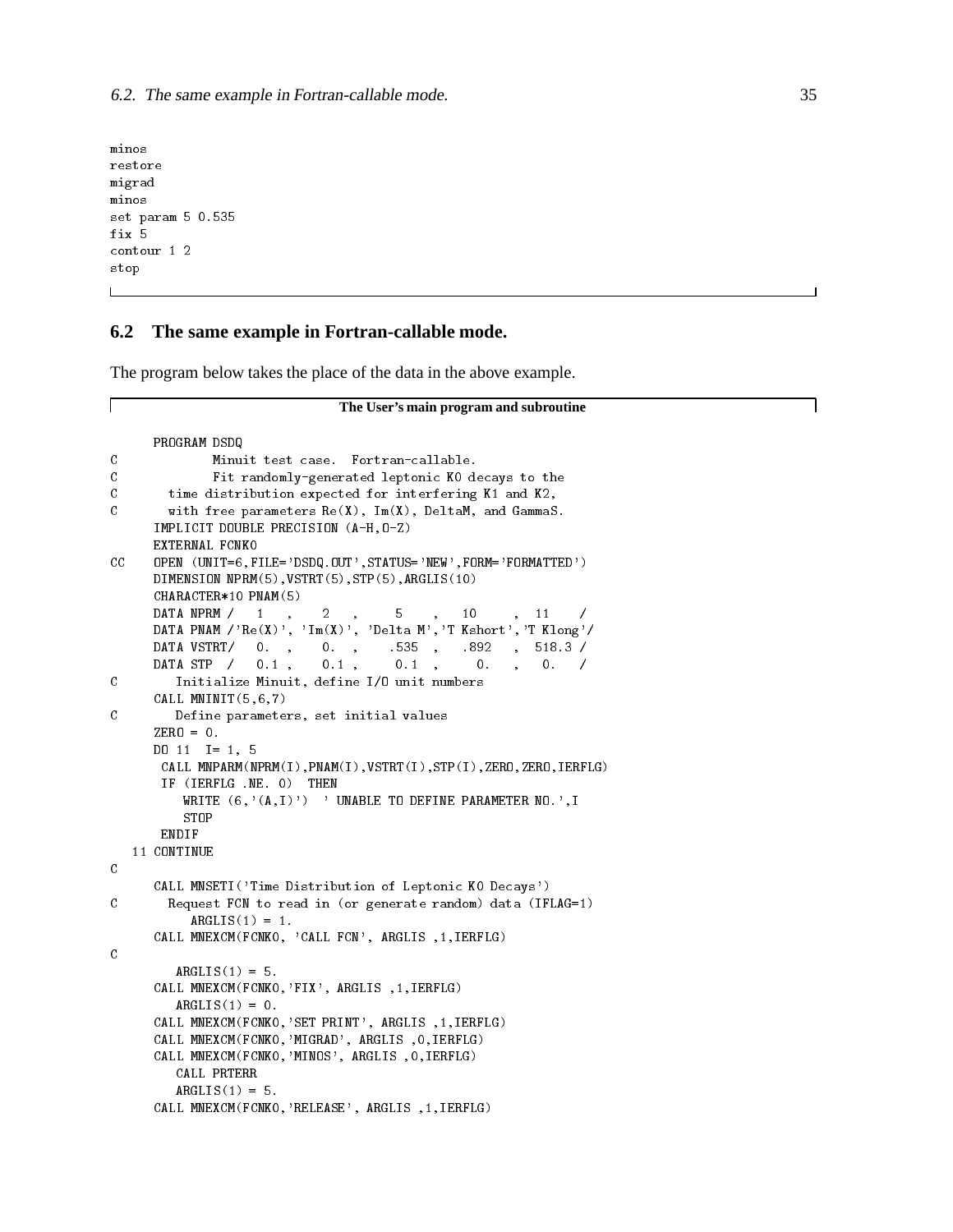```
CALL MNEXCM(FCNK0,'MIGRAD', ARGLIS ,0,IERFLG)
      CALL MNEXCM(FCNK0,'MINOS', ARGLIS ,0,IERFLG)
        ARGLIS(1) = 3.
      CALL MNEXCM(FCNK0,'CALL FCN', ARGLIS , 1,IERFLG)
        CALL PRTERR
      CALL MNEXCM(FCNK0,'STOP ', 0,0,IERFLG)
      STOP
      END
      SUBROUTINE PRTERR
C a little hand-made routine to print out parameter errors
      IMPLICIT DOUBLE PRECISION (A-H,O-Z)
C find out how many variable parameters there are
      CALL MNSTAT(FMIN,FEDM,ERRDEF,NPARI,NPARX,ISTAT)
   and their errors
\mathcal{C}DO 50 I= 1, NPARI
      CALL MNERRS(-I,EPLUS,EMINUS,EPARAB,GLOBCC)
     WRITE (6, 45) I, EPLUS, EMINUS, EPARAB, GLOBCC
   45 FORMAT (5X,I5,4F12.6)
   50 CONTINUE
      RETURN
      END
```
The FCN is exactly the same in Fortran-callable mode as in data-driven mode.

 $\mathbf{L}$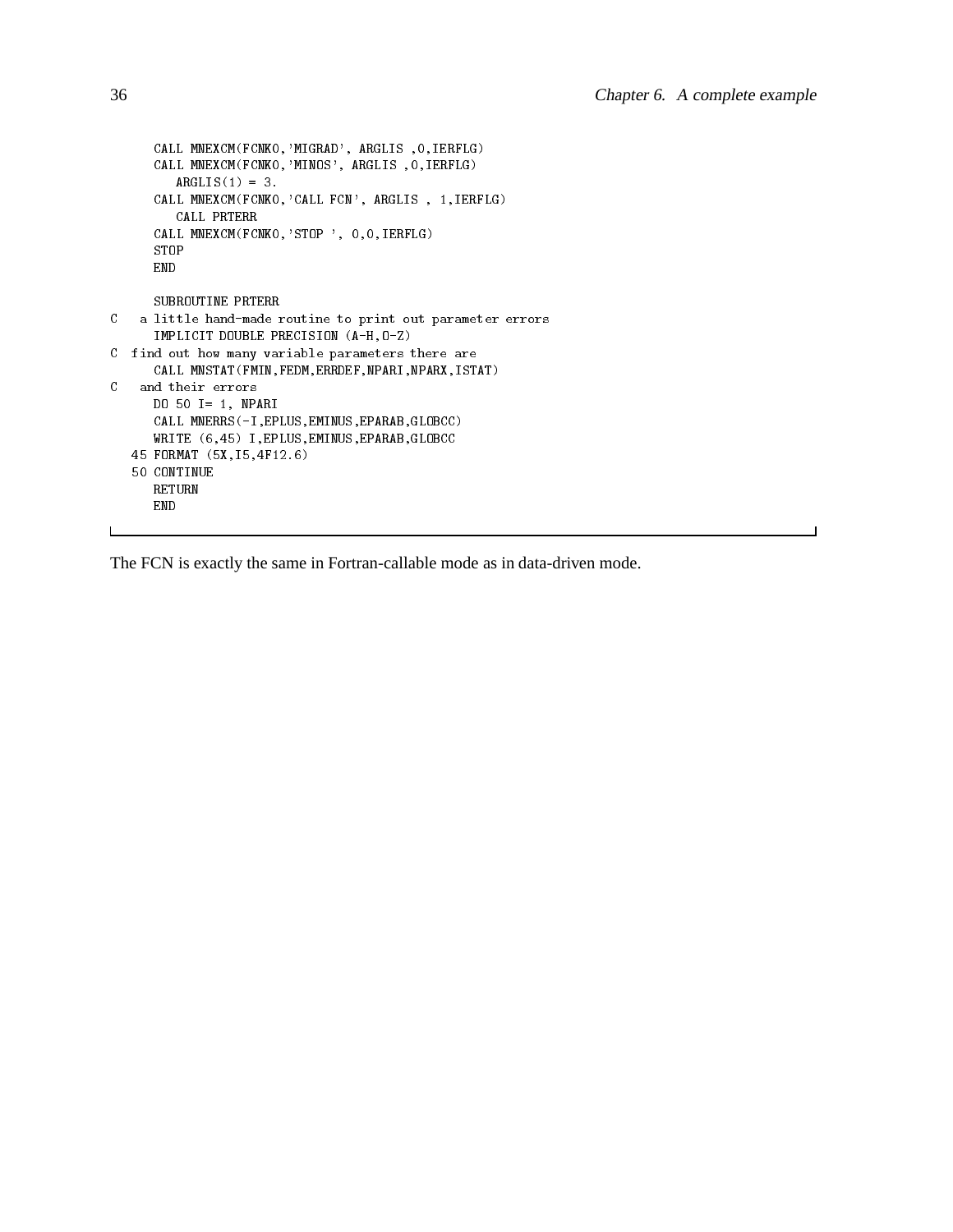## **Chapter 7: Interpretation of the errors on parameters as given by Minuit**

It often happens that the solution of a minimization problem using Minuit is itself straightforward, but the calculation or interpretation of the resulting parameter uncertainties is considerably more complicated. The purpose of this chapter is to clarify the most commonly encountered difficulties in parameter error determination. These difficulties may arise in connection with any fitting program, are discussed here with Minuit terminology.

The most common causes of misinterpretation may be grouped into three categories:

- (1) Proper normalization of the user-supplied chi-square or likelihood function, and appropriate ERROR DEF.
- (2) Non-linearities in the problem formulation, leading to different errors being calculated by different techniques, such as MIGRAD, HESSE and MINOS.
- (3) Multiparameter error definition and interpretation.

All these topics are discussed in some detail in Eadie et al.[5], which may be consulted for further details.

### **7.1 Function normalization and** ERROR DEF

In order to provide for full generality in the user-defined function value, the user is allowed to define a normalization factor known internally as UP and defined by the Minuit user on an ERROR DEF command card. The default value is one. The Minuit error on a parameter is defined as the change of parameter which would produce a change of the function value equal to UP. This is the most general way to define the error, although in statistics it is more usual to define it in terms of the second derivative of the  $\chi^2$ function – with respect to the parameter in question. In the simplest linear case (when the function is exactly parabolic at the minimum), the value UP=1.0 corresponds to defining the error as the inverse of the second derivative at the minimum. The fact that Minuit defines the error in terms of a function change does not mean that it always calculates such a function change. Indeed it sometimes (HESSE) calculates the second derivative matrix and inverts it, assuming a parabolic behaviour. This distinction is discussed in section 7.2.

The purpose of defining errors by function changes is threefold:

- (1) to preserve its meaning in the non-parabolic case (see section 7.2);
- (2) to allow generality when the user-defined function is not a chi- square or likelihood, but has some other origin;
- (3) to allow calculation not only of "one-standard deviation" errors, but also two or more standard deviations, or more general 'confidence regions', especially in the multiparameter case (see section 7.3).

### **7.1.1 Chi-square normalization**

If the user's function value  $F$  is supposed to be a chisquare, it must of course be properly normalized. That is, the "weights" must in fact correspond to the one-standard-deviation errors on the observations. The most general expression for the chi-square  $\chi$  is of the form (see [5], p.163):

$$
\chi^2=\sum_{i,j}(x_i-y_i(a))V_{ij}(x_j-y_j(a))
$$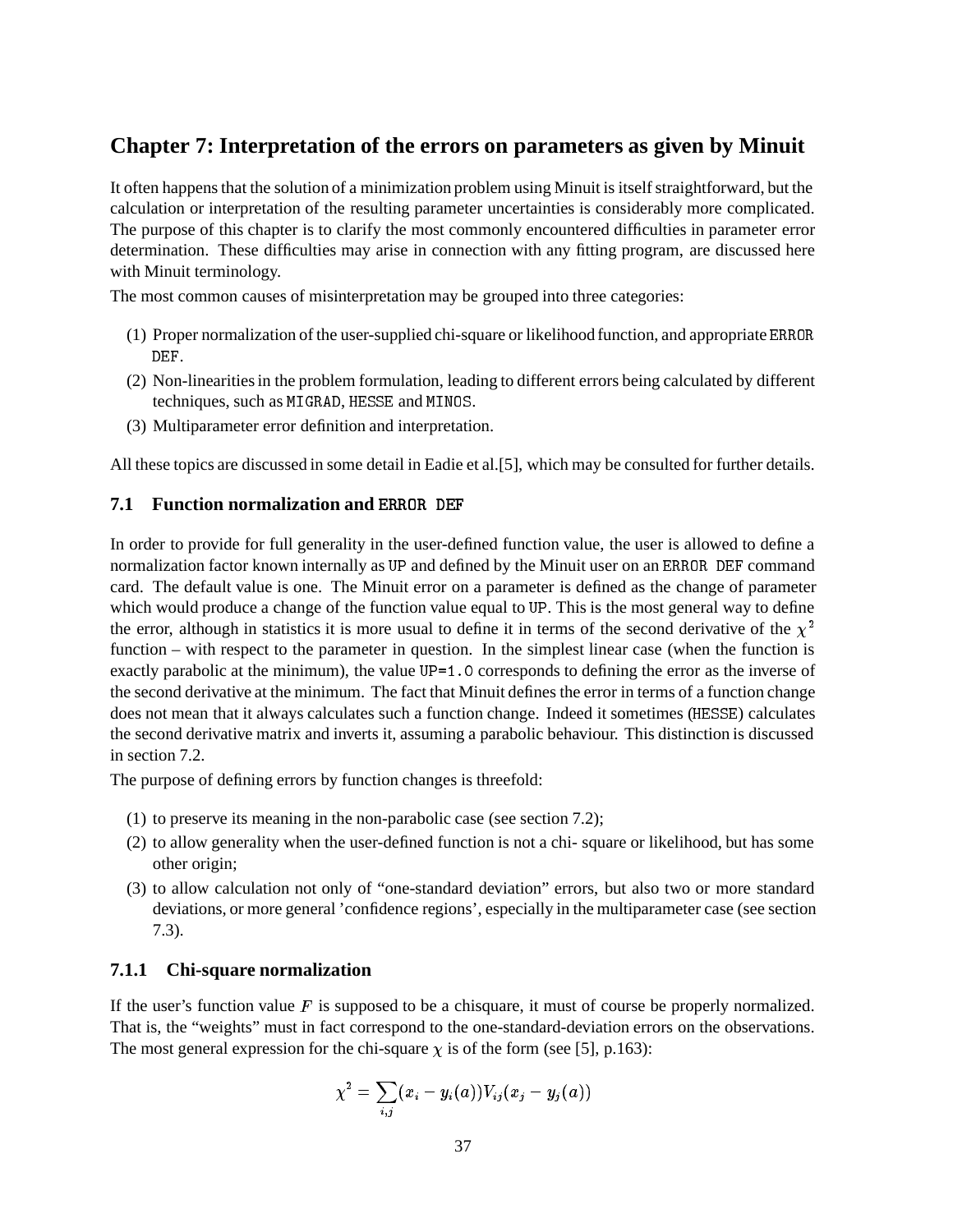where x is the vector of observations,  $y(a)$  is the vector of fitted values (or theoretical expressions for them) containing the variable fit parameters  $a$ , and  $V$  is the inverse of the error matrix of the observations <sup>x</sup>, also known as the covariance matrix of the observations.

Fortunately, in most real cases the observations  $x$  are statistically independent of each other (e.g., the contents of the bins of a histogram, or measurements of points on a trajectory), so the matrix  $V$  is diagonal only. The expression for  $\chi^2$  then simplifies to the more familiar form:

$$
\chi^2 = \sum_i \frac{(x_i - y_i(a))^2}{e_i^2}
$$

where  $e^2$  is the inverse of the diagonal element of V, the square of the error on the corresponding observation  $x$ . In the case where the  $x$  are integer numbers of events in an unweighted histogram, for example, the  $e^2$  are just equal to the x (or to the y, see [5], pp.170-171).

The minimization of  $\chi^2$  above is sometimes called **weighted least squares** in which case the inverse quantities  $1/e^2$  are called the weights. Clearly this is simply a different word for the same thing, but in practice the use of these words sometimes means that the interpretation of  $e<sup>2</sup>$  as variances or squared errors is not straightforward. The word weight often implies that only the relative weights are known ("point two is twice as important as point one") in which case there is apparently an unknown overall normalization factor. Unfortunately the parameter errors coming out of such a fit will be proportional to this factor, and the user must be aware of this in the formulation of his problem.

The  $e<sup>2</sup>$  may also be functions of the fit parameters a (see [5], pp.170-171). Normally this results in somewhat slower convergence of the fit since it usually increases the nonlinearity of the fit. (In the simplest case it turns a linear problem into a non-linear one.) However, the effect on the fitted parameter values and errors should be small.

If the user's chi-square function is correctly normalized, he should use UP=1.0 (the default value) to get the usual one standard-deviation errors for the parameters one by one. To get two-standard-dev.eviation errors, use ERROR DEF 4.0, etc., since the chisquare dependance on parameters is quadratic. For more general confidence regions involving more than one parameter, see section 7.2.

#### **7.1.2 Likelihood normalization**

If the user function is a negative log-likelihood function, it must again be correctly normalized, but the reasons and ensuing problems in this case are quite different from the chisquare case. The likelihood function takes the form (see [5], p. 155):

$$
F = -\sum_i \ln f(x_i, a)
$$

where each x represents in general a vector of observations, the  $\alpha$  are the free parameters of the fit, and the function  $f$  represents the hypothesis to be fitted. This function  $f$  must be normalized:

$$
\int f(x_i,a)\mathrm{d}x_1\mathrm{d}x_2\dots\mathrm{d}x_n=\text{constant}
$$

that is, the integral of  $f$  over all observation space  $x$  must be independent of the fit parameters  $a$ .

The consequence of not normalizing  $f$  properly is usually that the fit simply will not converge, some parameters running away to infinity. Strangely enough, the value of the normalization constant does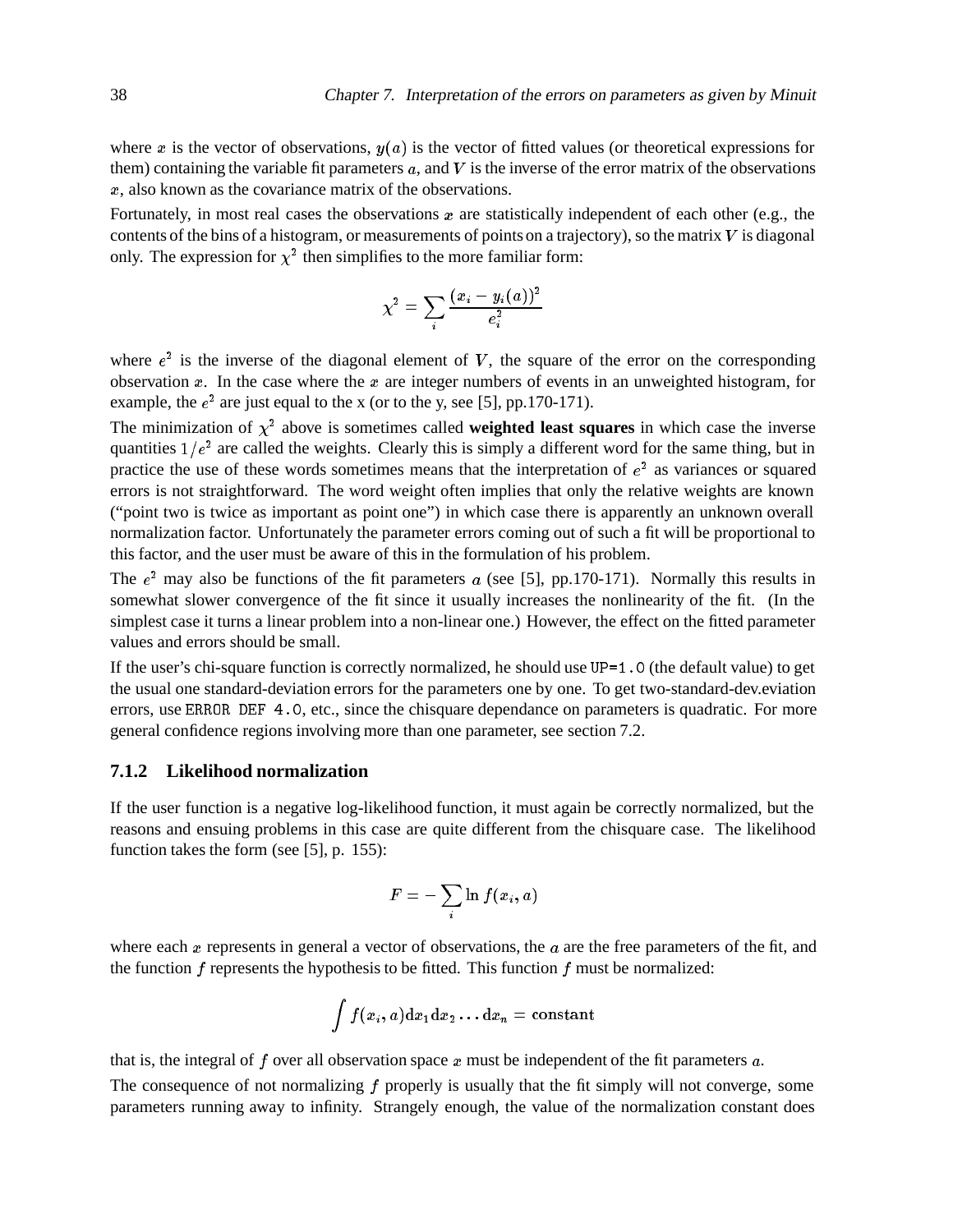not affect the fitted parameter values or errors, as can be seen by the fact that the logarithm makes a multiplicative constant into an additive one, which simply shifts the whole log-likelihood curve and affects its value, but not the fitted parameter values or errors. In fact, the actual value of the likelihood at the minimum is quite meaningless (unlike the chi-square value) and even depends on the units in which the observation space  $x$  is expressed. The meaningful quantity is the difference in log-likelihood between two points in parameter-space, which is dimensionless.

For likelihood fits, the value UP=0.5 corresponds to one-standard-deviation errors. Or, alternatively,  $F$ may be defined as  $-2 \log(\text{likelihood})$ , in which case differences in F have the same meaning as for chi-square and UP=1.0 is appropriate. The two different ways of introducing the factor of 2 are quite equivalent in Minuit, and although most people seem to use UP=0.5, it is perhaps more logical to put the factor 2 directly into FCN.

### **7.2 Non-linearities:** MIGRAD **versus** HESSE **versus** MINOS

In the theory of statistics, one can show that in the asymptotic llmit, any of several methods of determining parameter errors are equivalent and will give the same result. Let us for the moment call these methods MIGRAD, HESSE, and MINOS (SIMPLEX is a special case). It turns out that the conditlons under which these methods yield exactly the same errors are either of the following:

- (1) The model to be fitted  $(y \text{ or } f)$  is exactly a linear function of the fit parameters a, or
- (2) The amount of observed data is infinite.

It may happen that (1) is satisfied, in whlch case you don't really need Minuit, a smaller, simpler, and faster program would do, since a linear problem can be solved directly without iterations (see [5], p. 163-165), for example with CERN library program LSQQR. Nevertheless, it may be convenient to use Minuit slnce non-linear terms can then be added later if desired, without major changes to the method. Condition (2) is of course never satisfied, although in practice it often happens that there is enough data to make the problem "almost linear", that is there is so much data that the range of parameters allowed by the data becomes very small, and any physical function behaves linearly over a small enough region. The following sections explain the dirrerences between the various parameter errors given by Minuit.

## **7.2.1 Errors printed by Minuit**

The errors printed by Minuit at any given stage represent the best symmetric error estimates available at that stage, which may not be very good. For example, at the first entry to FCN, the user's step slzes are given, and these may bear no resemblance at all to proper parameter errors, although they are supposed to be order-of-magnltude estimates. After crude minimizers like SEEK or SIMPLEX, a revised error estimate may be given, but this too is only meant to be an order-or-magnitude estimate, and must certainly not be taken seriously as a physical result. Such numbers are mainly for the internal use of Minuit, which must after all assume a step size for future minimizations and derivative calculations, and uses these "errors" as a first guess to be modified on the basis of experience.

## **7.2.2 Errors after** MIGRAD **(or** MINIMIZE**)**

The minimizing technique currently implemented in MIGRAD is a stable variation (the "switching" method) of the Davidon-Fletcher-Powell variable-metric algorithm. This algorithm converges to the correct error matrix as it converges to the function minimum.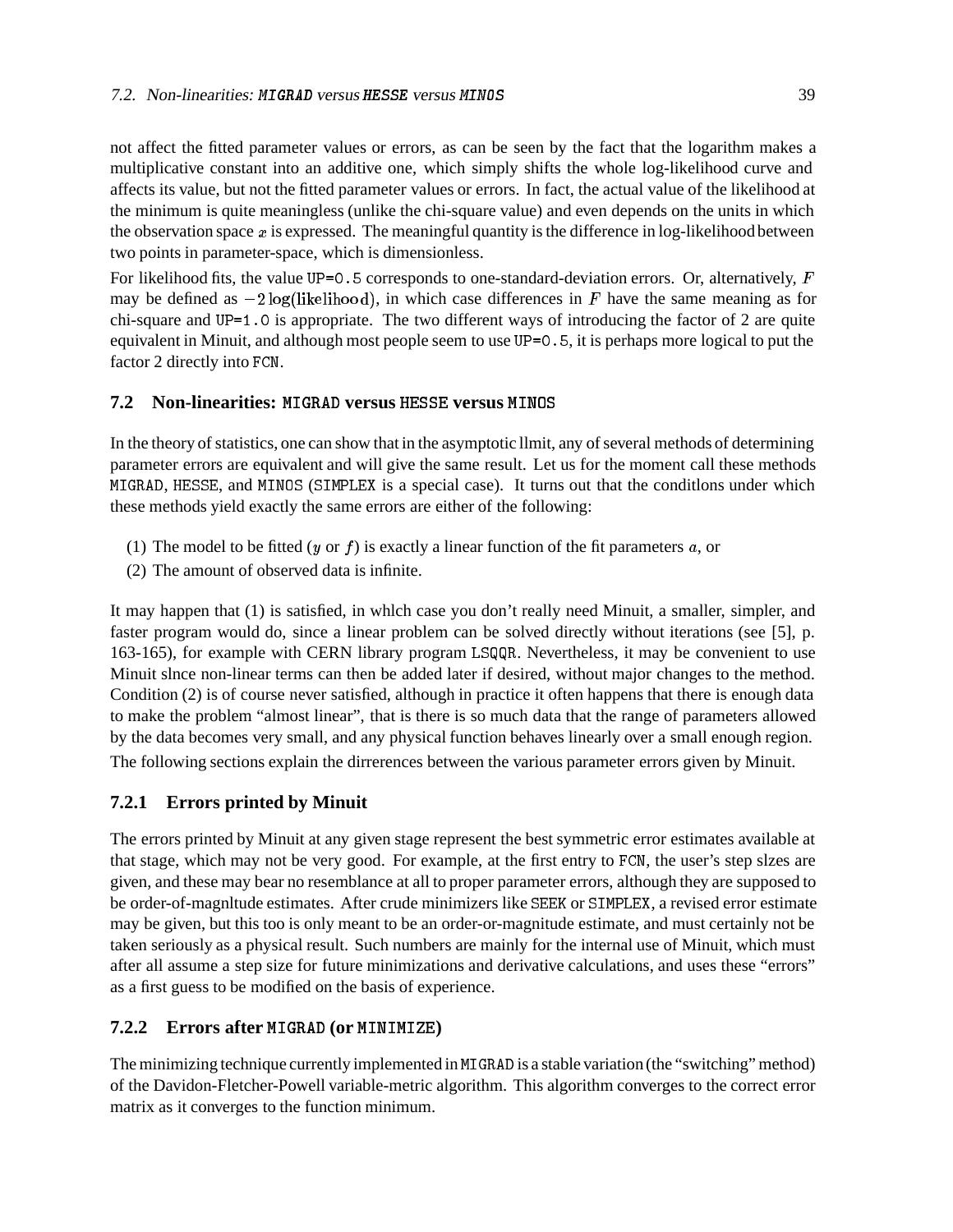This algorithm requires at each step a "working approximation" of the error matrix, and a rather good approximation to the gradient vector at the current best point. The starting approximation to the error matrix may be obtained in different ways, depending on the status of the error matrix before MIGRAD is called as well as the value of STRATEGY. Usually it is found to be advantageous to evaluate the error matrix rather carefully at the start point in order to avoid premature convergence, but in principle even the unit matrix can be used as a starting approximation. Usually the Minuit default is to start by calculating the full error matrix by calculating all the second derivatives and inverting the matrix. If the user wants to make sure this is done, he can call HESSE before MIGRAD.

If a unit matrix is taken to start, then the first step will be in a *steepest descent* direction, which is not bad, but the estimate of EDM, needed to judge convergence, will be poor. At each successive step, the information gathered from the change of gradient is used to improve the approximation to the error matrix, without the need to calculate any second derivatives or invert any matrices. The algorithm used for this *updating* is supposed to be the best known, but if there are a lot of highly correlated parameters, it may take many steps before the off-diagonal elements of the error matrix approach the correct values. In practice, MIGRAD usually yields good estimates of the error matrix, but it is not absolutely reliable for two reasons:

- (1) Convergence to the minimum may occur "too fast" for MIGRAD to have a good estimate of the error matrix. In the most flagrant of such cases, MIGRAD realizes this and automatically introduces an additional call to HESSE (described below), informing the user that the covariance matrix is being recalculated. Since, for *n* variable parameters, there are  $n(n + 1)/2$  elements in the error matrix, the number of FCN calls from MIGRAD must be large compared with  $n^2$  in order for the MIGRAD error matrix calculation to be reliable.
- (2) MIGRAD gathers information about the error matrix as it proceeds, based on function values calculated away from the minimum and assuming that the error matrix is nearly constant as a function of the parameters, as it would be if the problem were nearly linear. If the problem is highly non-linear, the error matrix will depend strongly on the parameters, MIGRAD will converge more slowly, and the resulting error matrix will at best represent some average over the last part of the trajectory in parameter-space traversed by MIGRAD.

If MIGRAD errors are wrong because of (1), HESSE should be commanded after MIGRAD and will give the correct errors. If MIGRAD errors are wrong because of (2), HESSE will help, but only in an academic sense, since in this case the error matrix is not the whole story and for proper error calculation MINOS must be used.

As a general rule, anyone seriously interested in the parameter errors should always put at least a HESSE command after each MIGRAD (or MINIMIZE) command.

## **7.2.3 Errors after** HESSE

HESSE simply calculates the full second-derivative matrix by finite differences and inverts it. It therefore calculates the error matrix at the point where it happens to be when it is called. If the error matrix is not positive-definite, diagnostics are printed, and an attempt is made to form a positive-definite approximation. The error matrix must be positive-definite at the solution (minimum) for any real physical problem. It may well not be positive away from the minimum, but most algorithms including the MIGRAD algorithm require a positive-definite "working matrix".

The error matrix produced by HESSE is used to calculate what Minuit prints as the parameter errors, which therefore contain the effects due to parameter correlations. The extent of the two-by-two correlations can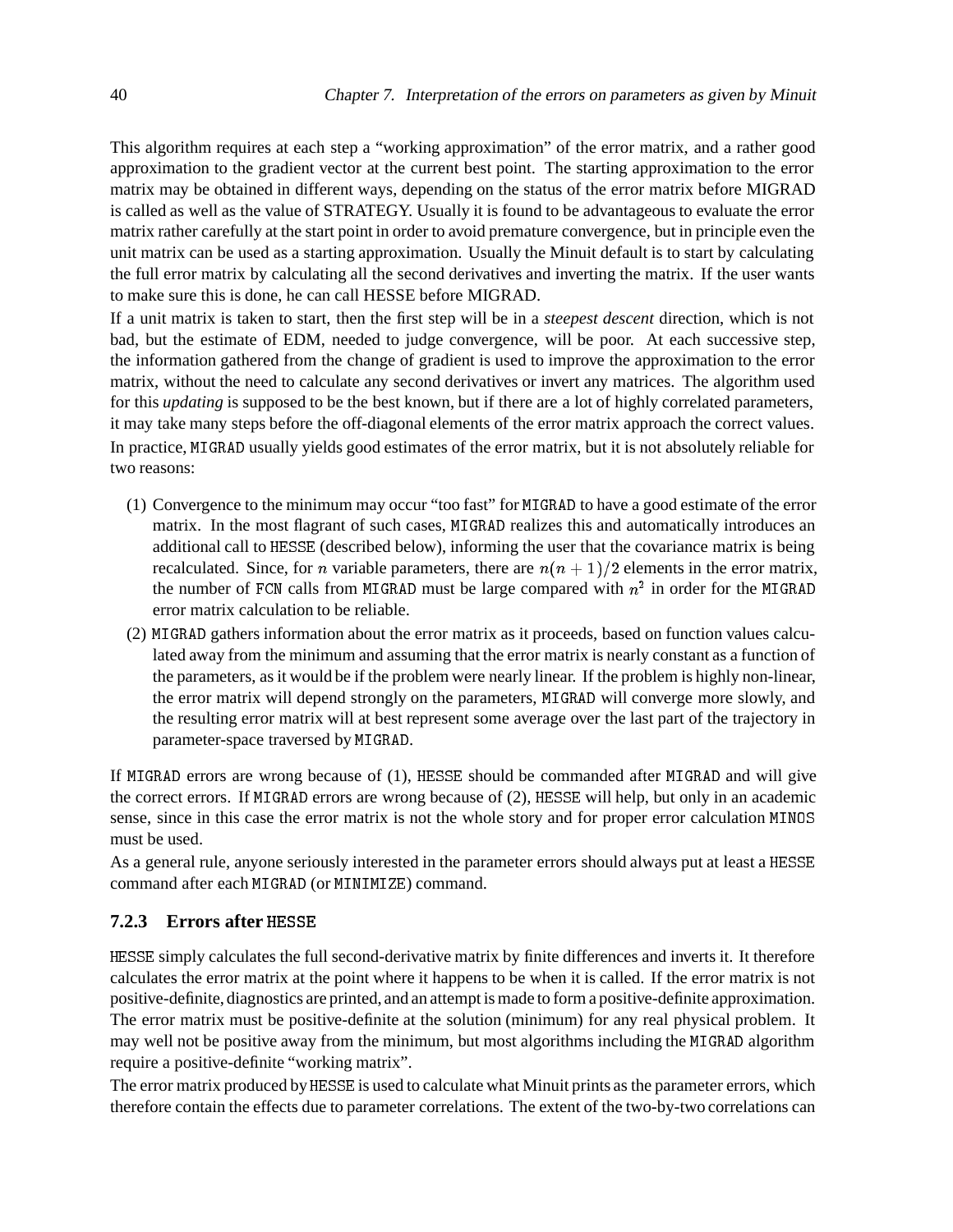be seen from the correlation coefficients printed by Minuit, and the global correlations (see [5], p. 23) are also printed. All of these correlation coefficients must be less than one in absolute value. If any of them are very close to one or minus one, this indicates an illposed problem with more free parameters than can be determined by the model and the data.

## **7.2.4 Errors by** MINOS

MINOS is designed to calculate the correct errors in all cases, especially when there are non-linearities as described above. The theory behind the method is described in [5], pp. 204-205 (where "non-parabolic likelihood" should of course read "non-parabolic log-likelihood", which is equivalent to "nonparabolic chi-square").

MINOS actually follows the function out from the minimum to find where it crosses the function value (minimum + UP), instead of using the curvature at the minimum and assuming a parabolic shape. This method not only yields errors which may be different from those of HESSE, but in general also different positive and negative errors (asymmetric error interval). Indeed the most frequent result for most physical problems is that the (symmetric) HESSE error lies between the positive and negative errors of MINOS. The difference between these three numbers is one measure of the non-linearity of the problem (or rather of its formulation).

In practice, MINOS errors usually turn out to be close to, or somewhat larger than errors derived from the error matrix, although in cases of very bad behaviour (very little data or ill-posed model) anything can happen. In particular, it is often not true in MINOS that two-standard-deviation errors (UP=4) and threestandard-deviation errors (UP=9) are respectively two and three times as big as one-standard-deviation errors, as is true by definition for errors derived from the error matrix (MIGRAD or HESSE).

## **7.3 Multiparameter errors**

In addition to the difficulties described above, a special class of problems arise in interpreting errors when there is more than one free parameter. These problems are quite separate from those described above and are really much simpler in principle, although in practice confusion often arises.

## **7.3.1 The Error Matrix**

The error matrix, also called the covariance matrix, is the inverse of the second derivative matrix of the (log-likelihood or chisquare) function with respect to its free parameters, usually assumed to be evaluated at the best parameter values (the function minimum). The diagonal elements of the error matrix are the squares of the individual parameter errors, **including the effects of correlations** with the other parameters.

The inverse of the error matrix, the second derivative matrix, has as diagonal elements the second partial derivatives with respect to one parameter at a time. These diagonal elements are not therefore coupled to any other parameters, but when the matrix is inverted, the diagonal elements of the inverse contain contributions from all the elements of the second derivative matrix, which is "where the correlations come from".

Although a parameter may be either positively or negatively correlated with another, the effect of correlations is always to increase the errors on the other parameters in the sense that if a given free parameter suddenly became exactly known (fixed), that would always decrease (or at least not change) the errors on the other parameters. In order to see this effect quantitatively, the following procedure can be used to "delete" one parameter from the error matrix, including its effects on the other parameters: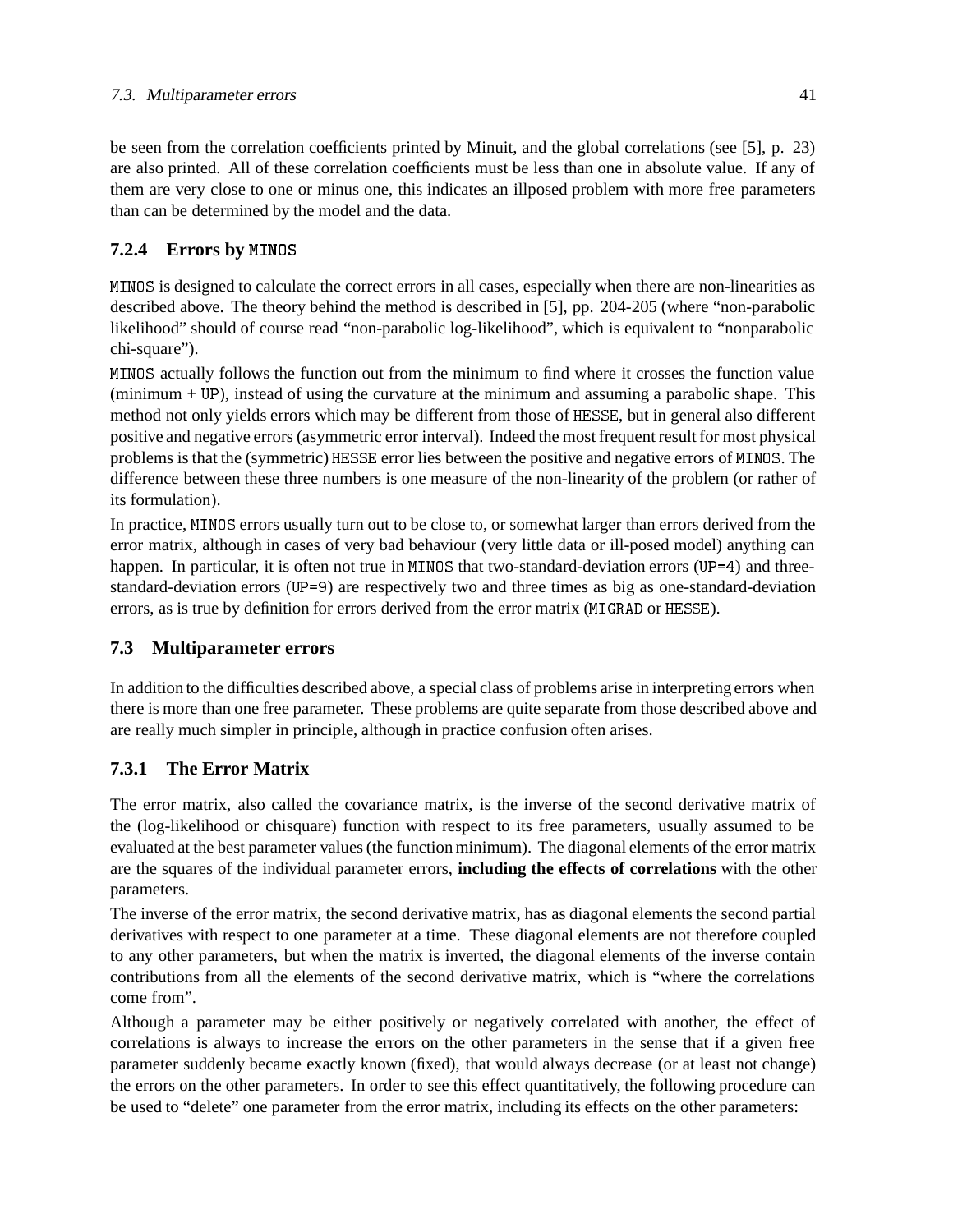- (1) Invert the error matrix, to yield the second-derivative matrix.
- (2) Remove the row and column of the inverse corresponding to the given parameter.
- (3) Re-invert the resulting (smaller) matrix.

This reduced error matrix will have its diagonal elements smaller or equal to the corresponding elements in the original error matrix, the difference representing the effect of knowing or not knowing the true value of the parameter that was removed at step two. This procedure is exactly that performed by Minuit when a FIX command is executed. Note that it is not reversible, since information has been lost in the deletion. The Minuit commands RESTORE and RELEASE therefore cause the error matrix to be considered lost and it must be recalculated entirely.

### **7.3.2** MINOS **with several free Parameters**

The MINOS algorithm is described in some detail in part 1 of this manual. Here we add some supplementary "geometrical interpretation" for the multidimensional case.

Let us consider that there are just two free parameters, and draw the contour line connecting all points where the function takes on the value  $F_{\text{min}} + \text{UP}$ . (The CONTOUR command will do this for you from Minuit). For a linear problem, this contour line would be an exact ellipse, the shape and orientation of which are described in [5], p.196 (fig. 9.4). For our problem let the contour be as in figure 7.1. If MINOS is requested to find the errors in parameter one (the x-axis), it will find the extreme contour points A and B, whose x-coordinates, relative to the x-coordinate at the minimum  $(X)$ , will be respectively the negative and positive MINOS errors of parameter one.

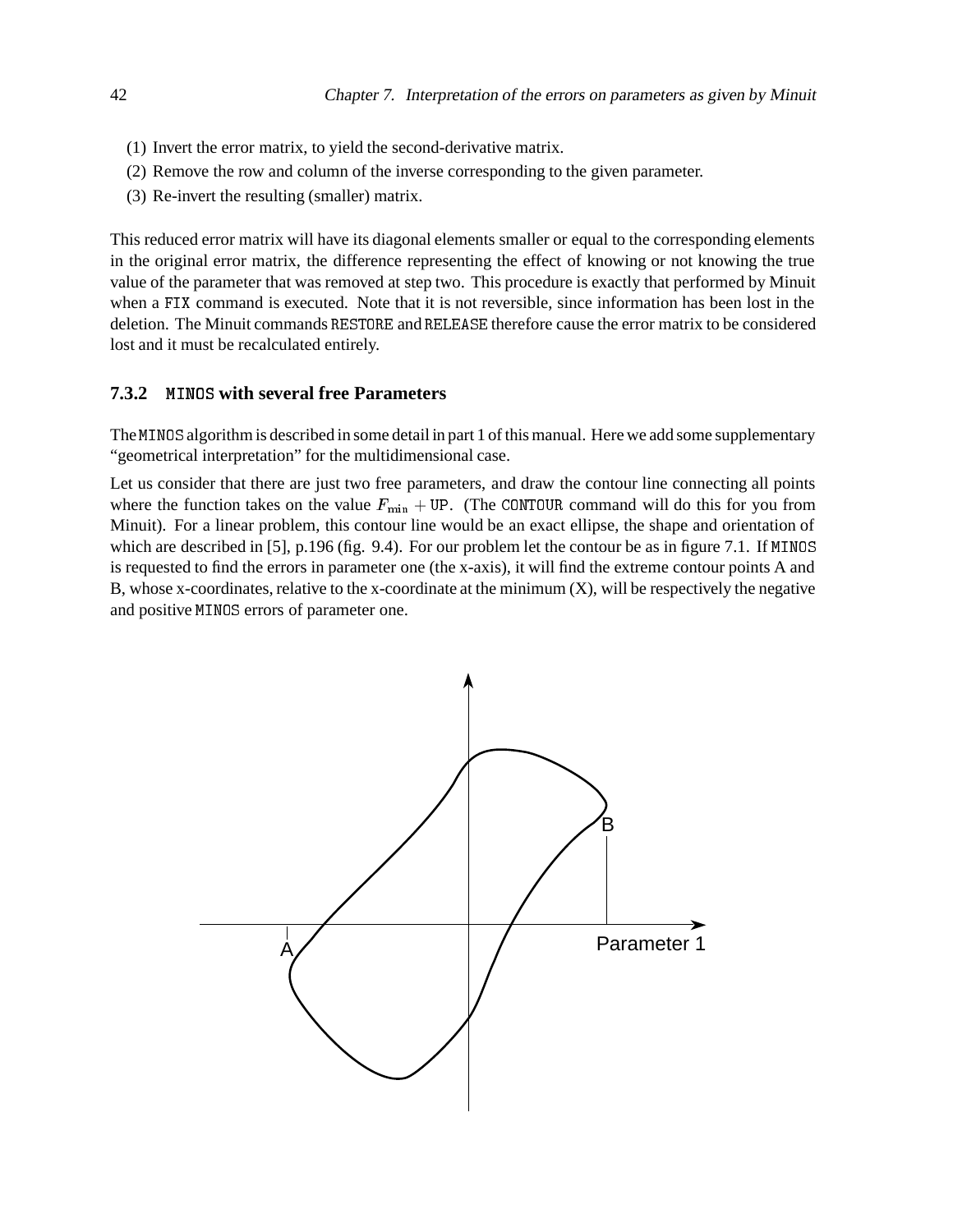Figure 7.1: MINOS errors for parameter 1

#### **7.3.3 Probability content of confidence regions**

For an *n*-parameter problem MINOS performs minimizations in  $(n - 1)$  dimensions in order to find the extreme points of the hypercontour of which a two-dimensional example is given in figure 7.1, and in this way takes account of all the correlations with the other  $n - 1$  parameters. However, the errors which it calculates are still only single-parameter errors, in the sense that each parameter error is a statement only about the value of that parameter. This is represented geometrically by saying that the confidence region expressed by the MINOS error in parameter one is the grey area of figure 7.2, extending to infinity at both the top and bottom of the figure.



Figure 7.2: MINOS error confidence region for parameter 1

If UP is set to the appropriate one-standard-deviation value, then the precise meaning of the confidence region of figure 7.2 is: "The probability that the true value of parameter one lies between A and B is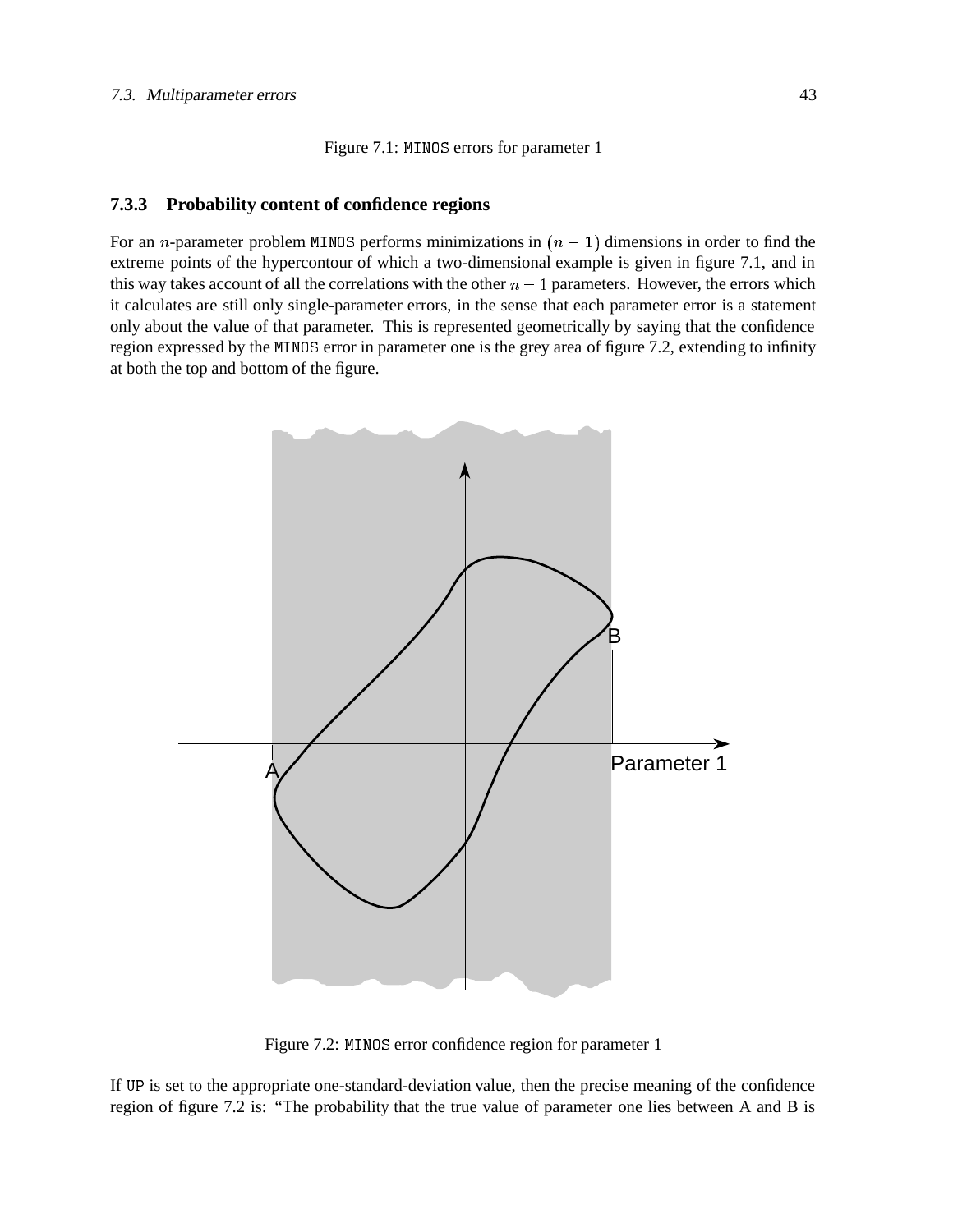68.3%" (the probability of a normally-distributed parameter lying within one std.-dev. of its mean). That is, the probability content of the grey area in figure 7.2 is 68.3%. No statement is made about the simultaneous values of the other parameter(s), since the grey area covers all values of the other parameter(s).

If it is desired to make **simultaneously** statements about the values of two or more parameters, the situation becomes considerably more complicated and the probabilities get much smaller. The first problem is that of choosing the shape of the confidence region, since it is no longer simply an interval on an axis, but a hypervolume. The easiest shape to express is the hyperrectangle given by:



Figure 7.3: Rectangular confidence region for parameters 1 and 2

This confidence region for our two-parameter example is the grey area in figure 7.3. However, there are two good reasons not to use such a shape:

(1) Some regions inside the hyperrectangle (namely the corners) have low likelihoods, lower than some regions just outside the rectangle, so the hyperrectangle is not the optimal shape (does not contain the most likely points).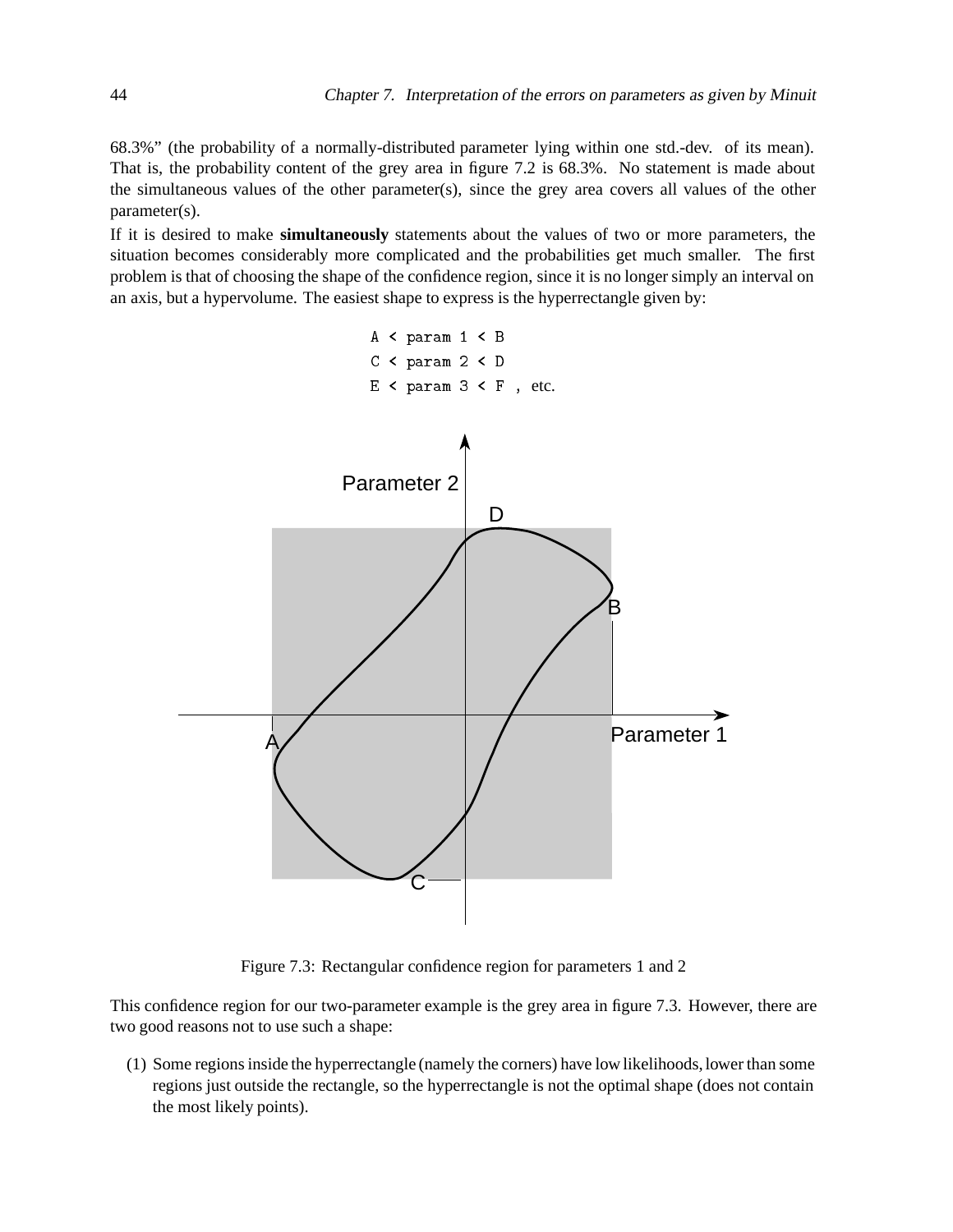#### 7.3. Multiparameter errors 45

(2) One does not know an easy way to calculate the probability content of these hyperrectangles (see [5], p.196-197, especially fig. 9.5a).

For these reasons one usually chooses regions delimited by contours of equal likelihood (hyperellipsoids in the linear case). For our two-parameter example, such a confidence region would be the grey region in figure 7.4, and the corresponding probability statement is: "The probability that parameter one and parameter two simultaneously take on values within the one-standard-deviation likelihood contour is 39.3%".

The probability content of confidence regions like those shaded in figure 7.4 becomes very small as the number of parameters NPAR increases, for a given value of UP. Such probability contents are in fact the probabilities of exceeding the value UP for a chisquare function of NPAR degrees of freedom, and can therefore be read off from tables of chisquare. Table 7.1 gives the values of UP which yield hypercontours enclosing given probability contents for given number of parameters.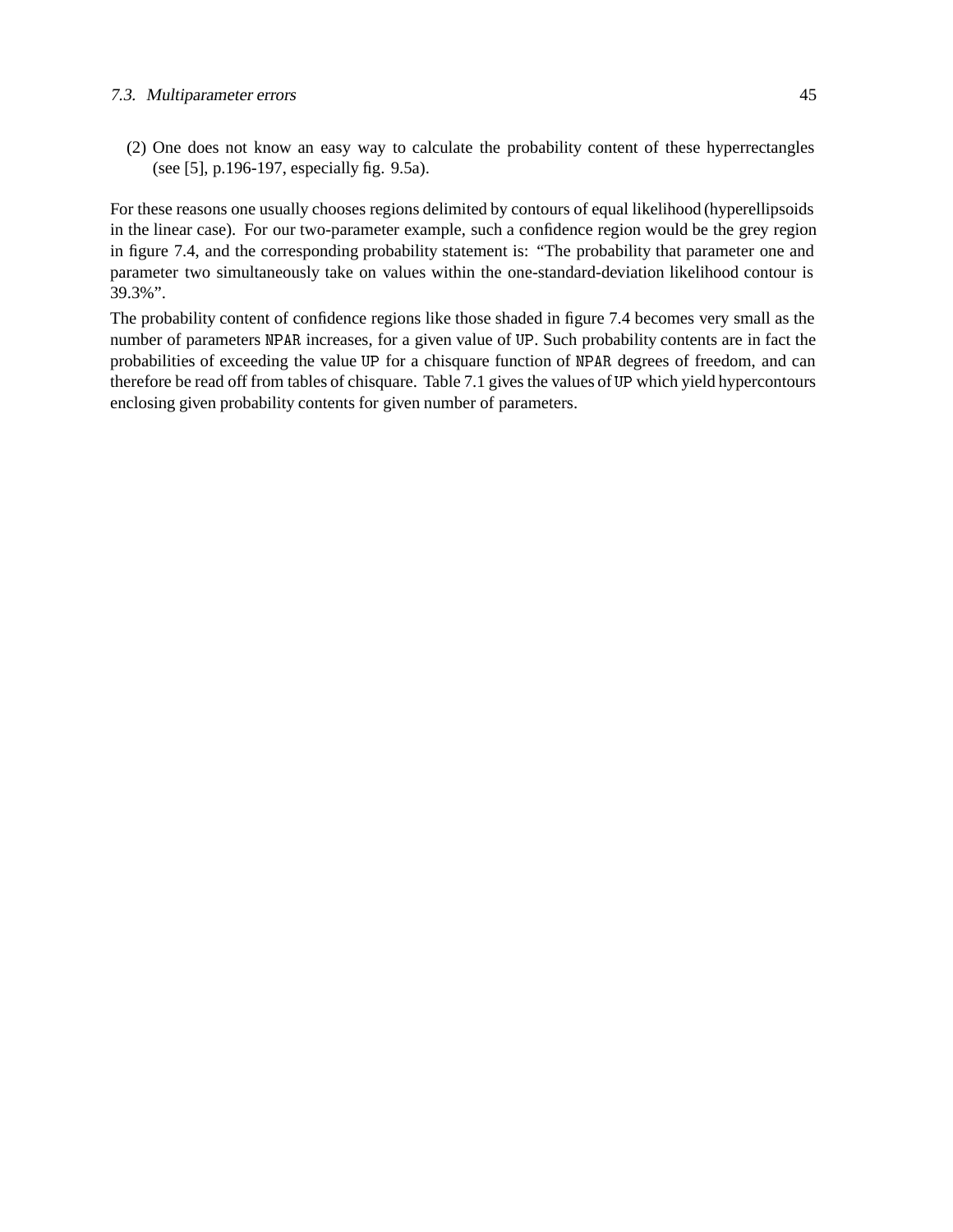

Figure 7.4: Optimal confidence region for parameters 1 and 2

|                | Confidence level (probability contents desired inside                 |       |       |       |       |
|----------------|-----------------------------------------------------------------------|-------|-------|-------|-------|
| Number of      | hypercontour of $\chi^2 = \chi^2_{\text{min}} + \text{UP}$ )          |       |       |       |       |
| Parameters     | 50%                                                                   | 70%   | 90%   | 95%   | 99%   |
| 1              | 0.46                                                                  | 1.07  | 2.70  | 3.84  | 6.63  |
| $\overline{2}$ | 1.39                                                                  | 2.41  | 4.61  | 5.99  | 9.21  |
| 3              | 2.37                                                                  | 3.67  | 6.25  | 7.82  | 11.36 |
| $\overline{4}$ | 3.36                                                                  | 4.88  | 7.78  | 9.49  | 13.28 |
| 5              | 4.35                                                                  | 6.06  | 9.24  | 11.07 | 15.09 |
| 6              | 5.35                                                                  | 7.23  | 10.65 | 12.59 | 16.81 |
| 7              | 6.35                                                                  | 8.38  | 12.02 | 14.07 | 18.49 |
| 8              | 7.34                                                                  | 9.52  | 13.36 | 15.51 | 20.09 |
| 9              | 8.34                                                                  | 10.66 | 14.68 | 16.92 | 21.67 |
| 10             | 9.34                                                                  | 11.78 | 15.99 | 18.31 | 23.21 |
| 11             | 10.34                                                                 | 12.88 | 17.29 | 19.68 | 24.71 |
|                | If FCN is $-\log$ (likelihood) instead of $\chi^2$ , all values of UP |       |       |       |       |
|                | should be divided by 2.                                               |       |       |       |       |

Table 7.1: Table of UP for multi-parameter confidence regions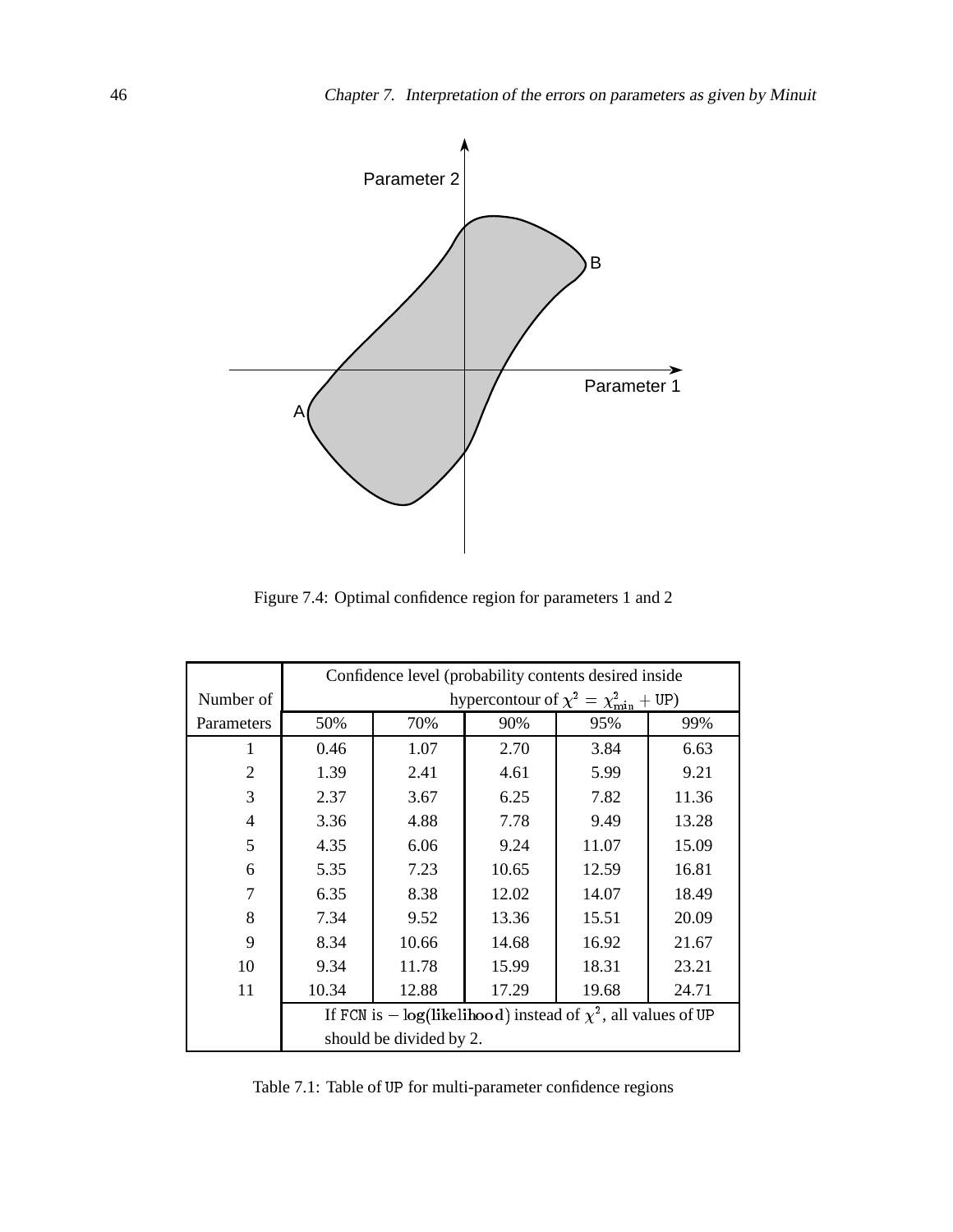## **Bibliography**

- [1] L. Lamport. LATEX *A Document Preparation System*. Addison-Wesley, 1986.
- [2] R.Brun. *HBOOK users guide (Version 4.15),* Program Library Y250. CERN, 1992.
- [3] R.Brun, O.Couet, C.Vandoni, and P.Zanarini. *PAW users guide,* Program Library Q121. CERN, 1991.
- [4] F.James. Determining the statistical Significance of experimental Results. Technical Report DD/81/02 and CERN Report 81–03, CERN, 1981.
- [5] W.T.Eadie, D.Drijard, F.James, M.Roos, and B.Sadoulet. *Statistical Methods in Experimental Physics*. North-Holland, 1971.
- [6] J. Kowalik and M.R. Osborne. *Methods for unconstrained optimization problems*. American Elsevier Publishing Co., Inc., New York, 1968.
- [7] H.H. Rosenbrock. An automatic method for finding the greatest or least value of a function, Comput. J.**3**, 175 (1960).
- [8] R. Hooke and T.A. Jeeves. Direct search solution of numerical an statistical problems. J. Assoc. Comput. Mach. **8**, 212 (1961).
- [9] L.C.W. Dixon. *Non-linear optimization*. English Universities Press, London, 1972.
- [10] J.A. Nelder and R. Mead. A simplex method for function minimization. Comput. J. **7**, 308 (1965).
- [11] G.W. Stewart. A modification of Davidon's method to accept difference approximations of derivatives. J. Assoc. Comput. Mach **14**, 72 (1967).
- [12] R. Fletcher and C.M. Reeves. Function minimization by conjugate gradients. Comput. J. **7**, 149 (1964).
- [13] M.J.D. Powell. An efficient method for finding the minimum of a function of several variables without calculating derivatives. Comput. J. **7**, 155 (1964).
- [14] L.D. Landau and E.M. Lifshitz. *The classical theory of fields*. Addison-Wesley Publ. Co., Inc., Reading, Mass., 1951.
- [15] R. Fletcher and M.J.D. Powell. A rapidly converging descent method for minimization. Comput. J. **6**, 163 (1963).
- [16] W.C. Davidon. Variance algorithm for minimization. Comput. J. **10**, 406 (1968).
- [17] M.J.D. Powell. *Rank one methods for unconstrained optimization, appearing in Integer and Nonlinear Programming*. J. Adabie, editor. North-Holland Publ. Co., Amsterdam, 1970.
- [18] R. Fletcher. A new approach to variable metric algorithms. Comput. J. **13**, 317 (1970).
- [19] C.G. Broyden. Quasi-Newton methods and their application to function minimization. Math. Comput. **21**, 368 (1967).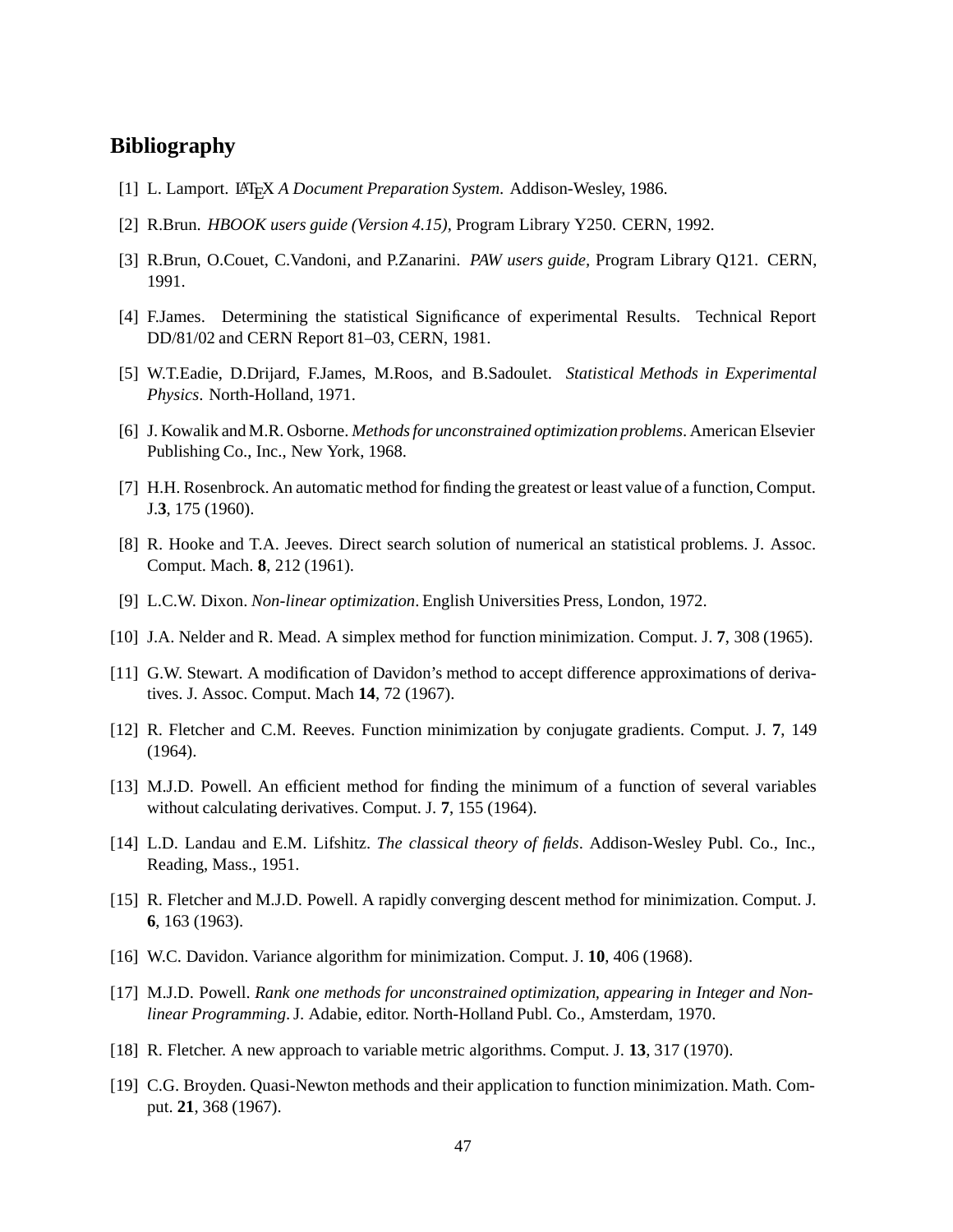- [20] I.M. Gelfand and f.L. Tsetlin. The principle of non-local search in automatic optimization systems. Soviet Phys. Dokl. **6**, 192 (1961).
- [21] A.A. Goldstein and J.F. Price. On descent from local minima. Math. Comput . **25**, 569 (1971).
- [22] R. Fletcher. Methods for the solution of optimization problems. Comput. Phys. Commun. **3**, 159 (1972).
- [23] M.J.D. Powell. A survey of numerical methods for unconstrained optimization. SIAM Rev. **12**, 79 (1970).
- [24] M.J.D. Powell. A method for minimizing a sum of squares of non-linear functions without calculating derivatives. Comput. J. **7** 303 (1965).
- [25] J. Greenstadt. On the relative efficiencies of gradient methods. Math. Comput. **21**, 360 (1967) .
- [26] R.W.H. Sargent and B.A. Murtaugh. Computational experience with quadratically convergent minimization methods. Comput. J. **13** 185 (1970).
- [27] A.A. Goldstein and J.F. Price. An effective algorithm for minimization. Num. Math. **10**, 184 (1967).
- [28] P.E. Gill, W. Murray and M.H. White. *Practical Optimization*. Academic Press, 1981.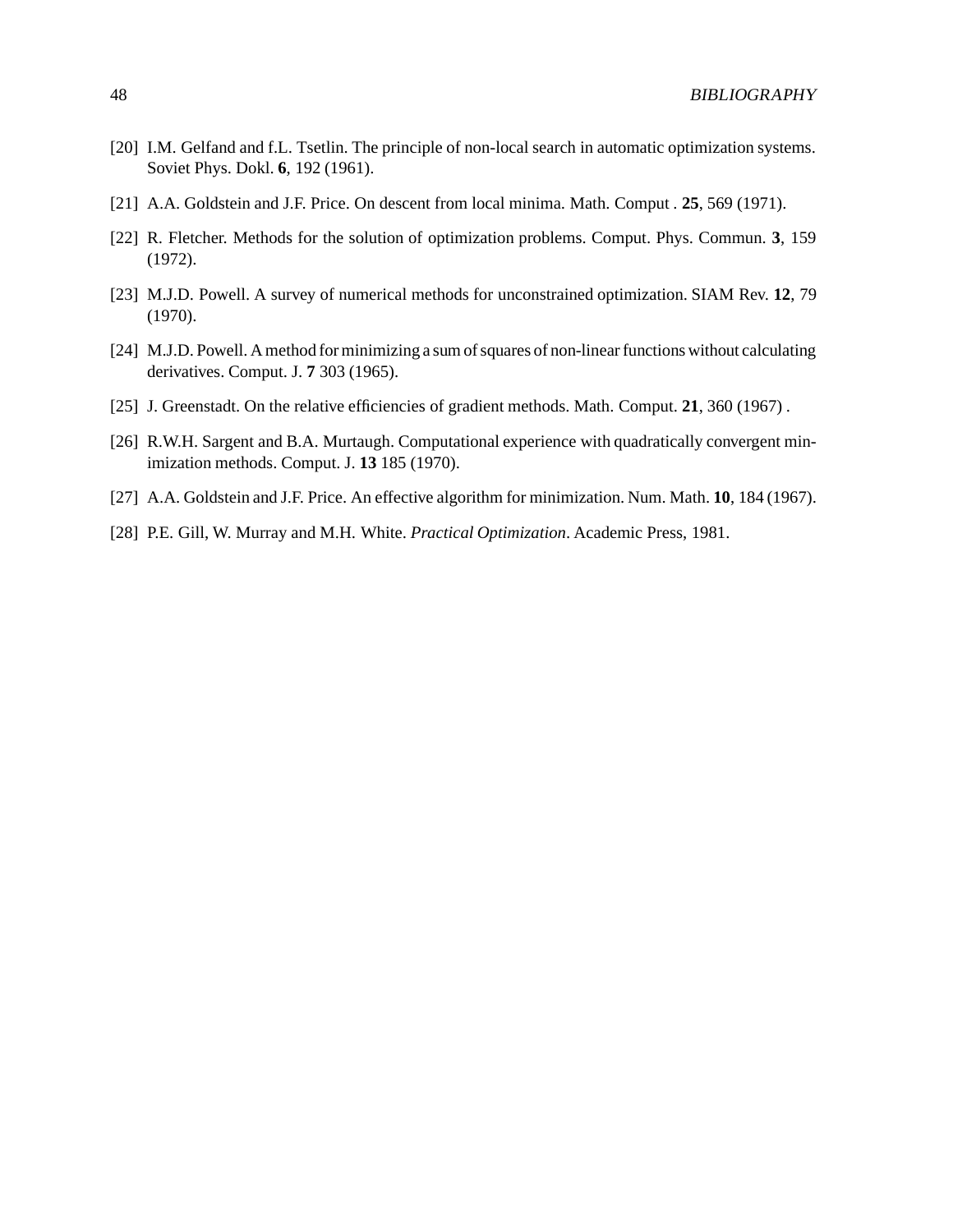# **Index**

batch run, 14 CALl, **19** CLEar, **19**, 31 CONtour, 7, **19**, 29, 80 correlations, 79 covariance matrix, 76, 79 data driven mode, 12 END, 13, 16, 18, 20, **20** END RETURN (obsolete), 20 error matrix, 78, 79 errors, 6 EXIT, 13, 16, 18, 20, **20**, 25 external parameter, 3, 4 FCN, 3–7, 10, 11, **11**, 12–14, 16, 18–24, 26–28, 30, 31, 77, 78, 83 FIX, 6, 7, **20**, 21, 28, 31, 79 Fortran-callable mode, 12 FUTIL, 10, 12 HELP, 14, **20**, 24 HELP SHOw, 14 HESse, 6, 10, 18, **20**, 29, 75, 77–79 IMProve, **20**, 26 input/output units, 13 interactive session, 14 internal parameter, 3, 4 INTRAC, 9, 14, 15 least squares weighted, 76 likelyhood, 76 metropilis algorithm, 26 MIGrad, 6, 7, 17, 18, **20**, 21, 26–30, 75, 77–79 minimization multidimensional, 27 MINImize, 20, **21**, 77, 78 MINOs, 4, 6, 7, 10, 14, 17, 18, 21, **21**, 26, 28, 29 MINos, 75, 77–81 MINTIO, 13, **13**, 21 MINUIT, 13, 32 MNCONT, 8, **18**

MNContour, 7, 10, 18, 19, 21, **21** MNEMAT, **17** MNERRS, **17**, 18 MNEXCM, 16, **16**, 18, 19 MNINIT, 12, 13, **15**, 18, 21 MNINTR, 18, **18** MNPARM, 12, 16, **16** MNPOUT, **16** MNSETI, **15**, 24 MNSTAT, **17** mode data driven, 12 Fortran-callable, 12 Monte Carlo, 26 multidimensional minimization, 27 PARameters, 14, 19, 21, 31 parameters external, 3, 4 internal, 3, 4 number of, 9 RELease, 6, **21**, 28, 31, 79 REStore, **21**, 79 RETurn, 13, 18, 20, 21, **21** REWIND, 22 SAVe, 21, **21** SCAn, **22**, 28, 29, 31 SEEk, **22**, 24, 77 SET, 14, 20 SET BATch, 15, **22** SET EPSmachine, 10, 22, **22**, 26, 30 SET ERRordef, 5–7, 20, 21, **22**, 24, 29, 75, 76 SET GRAdient, **22**, 23 SET INPut, 14–16, **22** SET INTeractive, 15, **23** SET LIMits, **23**, 31 SET LINesperpage, 15, **23** SET NOGradient, **23** SET NOWarnings, **23** SET OUTputfile, **23** SET PAGethrow, **23**, 25 SET PARameter, **23**, 28, 31 SET PRIntout, 7, 8, **23**